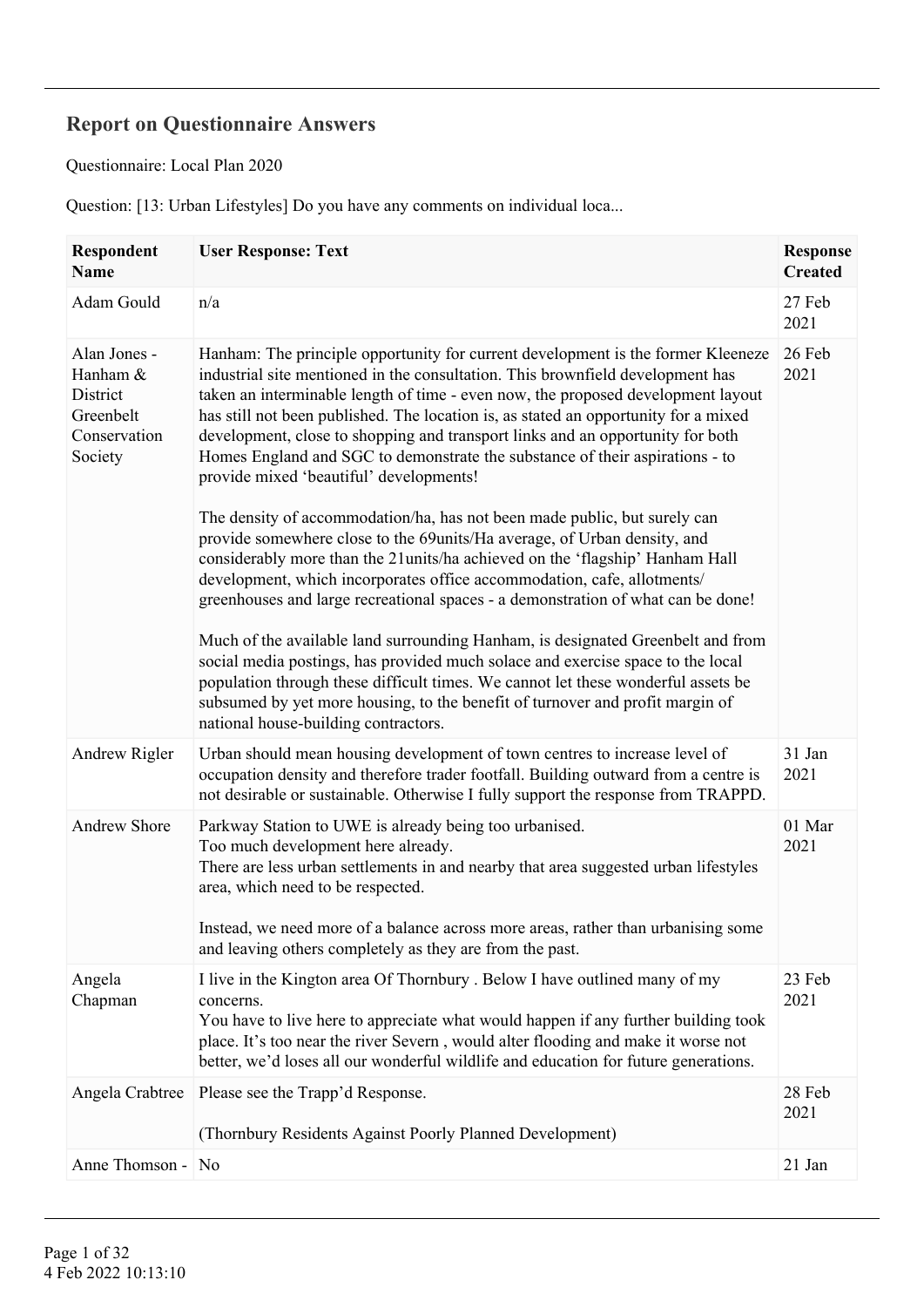| <b>Respondent</b><br><b>Name</b>                | <b>User Response: Text</b>                                                                                                                                                                                                                                                                                                                                                                                                                                                                                                                                                                                                                                                                                                                                                                                                                                                                                                                                                                                                                                                                                                                                                                                                                                                                                                                                                                                                                                                                                                                                                                                             | <b>Response</b><br><b>Created</b> |
|-------------------------------------------------|------------------------------------------------------------------------------------------------------------------------------------------------------------------------------------------------------------------------------------------------------------------------------------------------------------------------------------------------------------------------------------------------------------------------------------------------------------------------------------------------------------------------------------------------------------------------------------------------------------------------------------------------------------------------------------------------------------------------------------------------------------------------------------------------------------------------------------------------------------------------------------------------------------------------------------------------------------------------------------------------------------------------------------------------------------------------------------------------------------------------------------------------------------------------------------------------------------------------------------------------------------------------------------------------------------------------------------------------------------------------------------------------------------------------------------------------------------------------------------------------------------------------------------------------------------------------------------------------------------------------|-----------------------------------|
| <b>Burbank</b><br>Neighbourhood<br>Watch        |                                                                                                                                                                                                                                                                                                                                                                                                                                                                                                                                                                                                                                                                                                                                                                                                                                                                                                                                                                                                                                                                                                                                                                                                                                                                                                                                                                                                                                                                                                                                                                                                                        | 2021                              |
| Ann O'Driscoll -<br>North Bristol<br>SusCom Ltd | Orbital connectivity across the North and East Fringe needs to be addressed. The<br>East Fringe is very car dependant and the North Fringe suffers from severe<br>congestion (pre-Covid). There is also a need for better walking, cycling and bus<br>infrastructure to connect housing areas with employment and leisure locations<br>(Bristol Arena, Bristol Zoo moving to Wild Place Project, The Mall etc). Many<br>people living in the East Fringe have very little alternative but to drive over to the<br>North Fringe or down the Ring Road towards Hicks Gate to access employment,<br>leisure and hospitality. So further growth in both these areas needs to address those<br>connectivity deficits.                                                                                                                                                                                                                                                                                                                                                                                                                                                                                                                                                                                                                                                                                                                                                                                                                                                                                                       | 01 Mar<br>2021                    |
| Ashfield Land                                   | Please see enclosed representations.<br>7.17 We do not have any comments on the individual locations set out.                                                                                                                                                                                                                                                                                                                                                                                                                                                                                                                                                                                                                                                                                                                                                                                                                                                                                                                                                                                                                                                                                                                                                                                                                                                                                                                                                                                                                                                                                                          | 31 Mar<br>2021                    |
| <b>Barrie Hesketh</b>                           | Possibly but would have to consider individual area's                                                                                                                                                                                                                                                                                                                                                                                                                                                                                                                                                                                                                                                                                                                                                                                                                                                                                                                                                                                                                                                                                                                                                                                                                                                                                                                                                                                                                                                                                                                                                                  | 16 Feb<br>2021                    |
| <b>BDW</b> South<br>West                        | It is considered that the emergence of the East Fringe now has capacity for further<br>Eastwards development to tap into existing infrastructure in addition to creating its<br>own in the form of a new community with associated mixed living/working/<br>community facilities uses.                                                                                                                                                                                                                                                                                                                                                                                                                                                                                                                                                                                                                                                                                                                                                                                                                                                                                                                                                                                                                                                                                                                                                                                                                                                                                                                                 | 19 Apr<br>2021                    |
| <b>Bloor Homes</b>                              | Deliverability:<br>4.2 The consultation document references the challenges in pursuing urban<br>intensification – including the need to ensure development appropriately reflects<br>the character of the locality, balances intensification against the delivery of private<br>amenity spaces, and safeguard wider development uses (such as community, open<br>space, employment, retail/leisure) so that these are not lost in local communities in<br>the pursuit of housing alone.<br>4.3 In allocating sites for development, it will be necessary to demonstrate that they<br>are deliverable (within first five years of the Plan period) or developable (within<br>subsequent years of the Plan period). This requires the identification of sites<br>-alongside clarification that they are suitable, available and viable. A robust<br>assessment of sites will be required to support their allocation.<br>4.4 For years 11 - 15 of the Plan period, an allowance for non-identified Urban<br>Lifestyles could be made. Consideration would need to be given as to how this<br>would differ from the existing windfall delivery of housing within the urban areas -<br>given existing policy is generally permissive to redevelopment proposals.<br>Housing Need:<br>4.5 The consultation document indicates that the delivery of apartments will be key<br>to this strategy. Before the nLP progresses to the next stage we recommend that the<br>Council commission an evidence base to ensure that there is a need, and market<br>demand for, apartments within the urban fringes of Bristol, and South | 01 Apr<br>2021                    |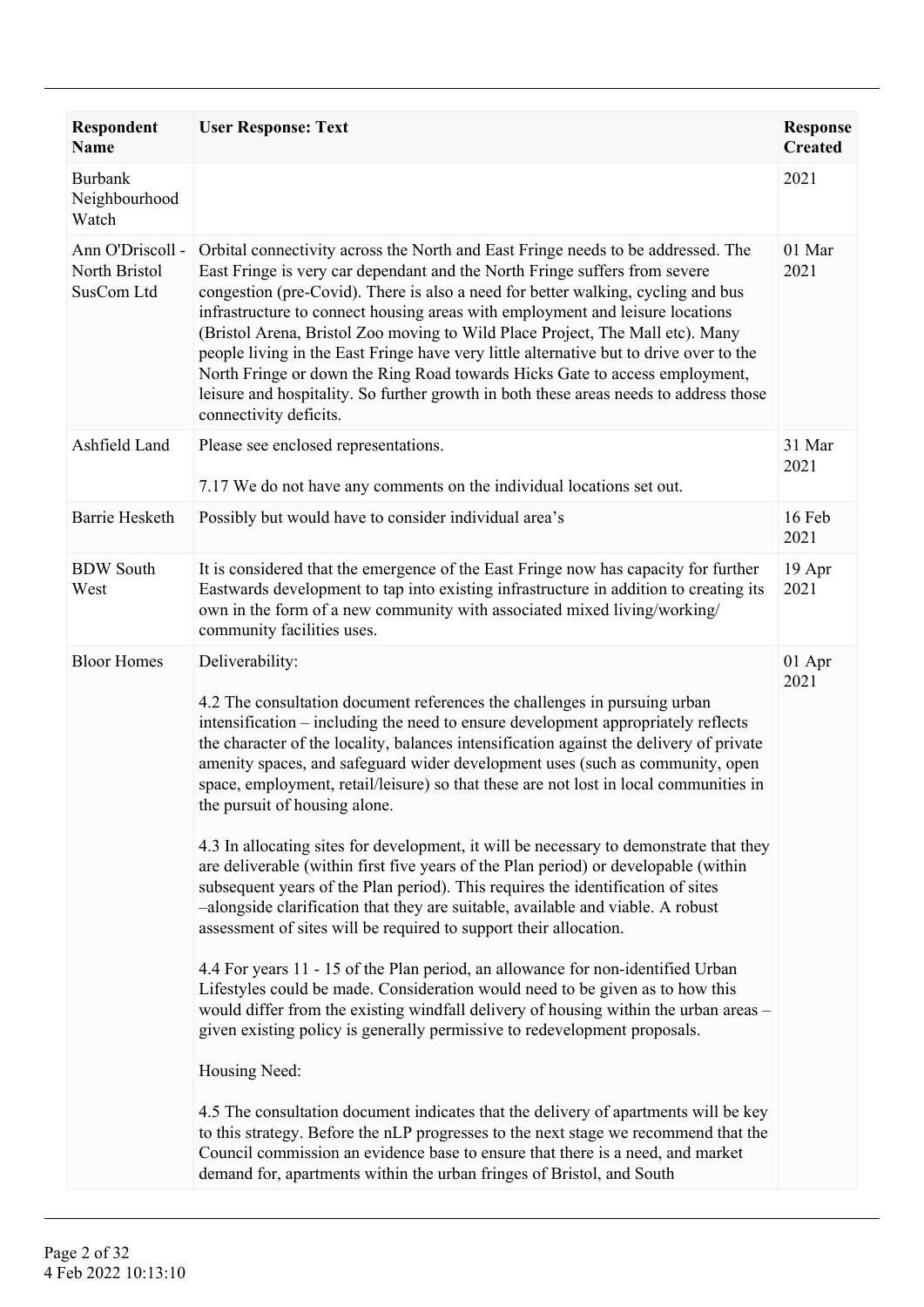| Respondent<br><b>Name</b>                                     | <b>User Response: Text</b>                                                                                                                                                                                                                                                                                                                                                                                                                                                                                                                                                                                                                                                                                                                                                                                                                                                                                                                                                                                                                                                                                                                                                                                                                                                                                                                                                                                                 | <b>Response</b><br><b>Created</b> |
|---------------------------------------------------------------|----------------------------------------------------------------------------------------------------------------------------------------------------------------------------------------------------------------------------------------------------------------------------------------------------------------------------------------------------------------------------------------------------------------------------------------------------------------------------------------------------------------------------------------------------------------------------------------------------------------------------------------------------------------------------------------------------------------------------------------------------------------------------------------------------------------------------------------------------------------------------------------------------------------------------------------------------------------------------------------------------------------------------------------------------------------------------------------------------------------------------------------------------------------------------------------------------------------------------------------------------------------------------------------------------------------------------------------------------------------------------------------------------------------------------|-----------------------------------|
|                                                               | Gloucestershire's wider urban areas.                                                                                                                                                                                                                                                                                                                                                                                                                                                                                                                                                                                                                                                                                                                                                                                                                                                                                                                                                                                                                                                                                                                                                                                                                                                                                                                                                                                       |                                   |
|                                                               | 4.6 In this regard, we note that the evidence base supporting the JSP indicated that<br>the need across the Wider Bristol HMA (Bristol, North Somerset and South<br>Gloucestershire) was split 30% flats and 70% houses. However, historically, the<br>area delivered 58% flats (with 80% of housing completions in Bristol between 2010<br>- 2018 being flats). At that point in time, existing commitments, windfall and the<br>assumptions underpinning the urban living scenario indicated that the Wider Bristol<br>area would overprovide flats by some 30% - this is significant.                                                                                                                                                                                                                                                                                                                                                                                                                                                                                                                                                                                                                                                                                                                                                                                                                                   |                                   |
|                                                               | 4.7 The over-provision of flats which does not match market demand could have a<br>number of negative consequences. First, it is likely to will result in a low rate of<br>housing delivery, as the market adjusts to the lack of demand, and secondly, it will<br>may result in a decrease in the value of flats – rendering the aspired scale of<br>regeneration within the consultation document unlikely to be deliverable. Thirdly,<br>the demand for houses would likely inflate the price of homes on the second hand<br>(aka non-new build) market, resulting in a greater price disparity between the<br>alternative types of accommodation. Finally, there is also potential that house<br>purchasers will look further afield to meet their housing needs, resulting in a greater<br>propensity for long-distance commuting. It is crucial that the proposed split<br>between homes and flats is informed by a robust evidence base, and any strategy<br>which emphasises the delivery of flats apartments through densification will only<br>be appropriate if this is supported by a robust evidence base of need that the output<br>will match demand (across the entire SDS area).                                                                                                                                                                                                                          |                                   |
| <b>Bloor Homes</b><br>and Maximus<br>Strategic<br>Warmley Ltd | 6. URBAN LIFESTYLES:<br>6.1 A large part of the current consultation document is devoted to the theme or<br>building block of "urban lifestyles." Central to this is the identification and delivery<br>of previously developed land to meet the housing requirements of the emerging<br>Plan. Before the quantum of new housing to be delivered from the source is<br>identified, it will clearly be important not just to know the housing requirement and<br>the SDS, but also the quantitated and qualitative needs of employment land within<br>the existing urban area, as well as the sort of "urban capacity" approach that we<br>have advocated elsewhere within these representations. No doubt the Council will<br>be undertaking further site-specific work in this respect as the Plan making process<br>progresses. That will certainly be required in order to fully understand the quantum<br>of development which can reasonably be relied on from the existing built-up area.<br>We look forward to further opportunities for consultation as this work progresses.<br>6.2 There is clearly much detail within the emerging consultation document, and<br>further work required, which may suggest the benefits of design guidance and<br>perhaps supplementary planning guidance to inform the urban intensification<br>agenda.<br>6.3 Significant issues will need to be taken into account including: | 29 Mar<br>2021                    |
|                                                               | • The timescales often associated with bringing forward previously developed land,<br>taking into account fragmented land ownerships and infrastructure requirements;                                                                                                                                                                                                                                                                                                                                                                                                                                                                                                                                                                                                                                                                                                                                                                                                                                                                                                                                                                                                                                                                                                                                                                                                                                                      |                                   |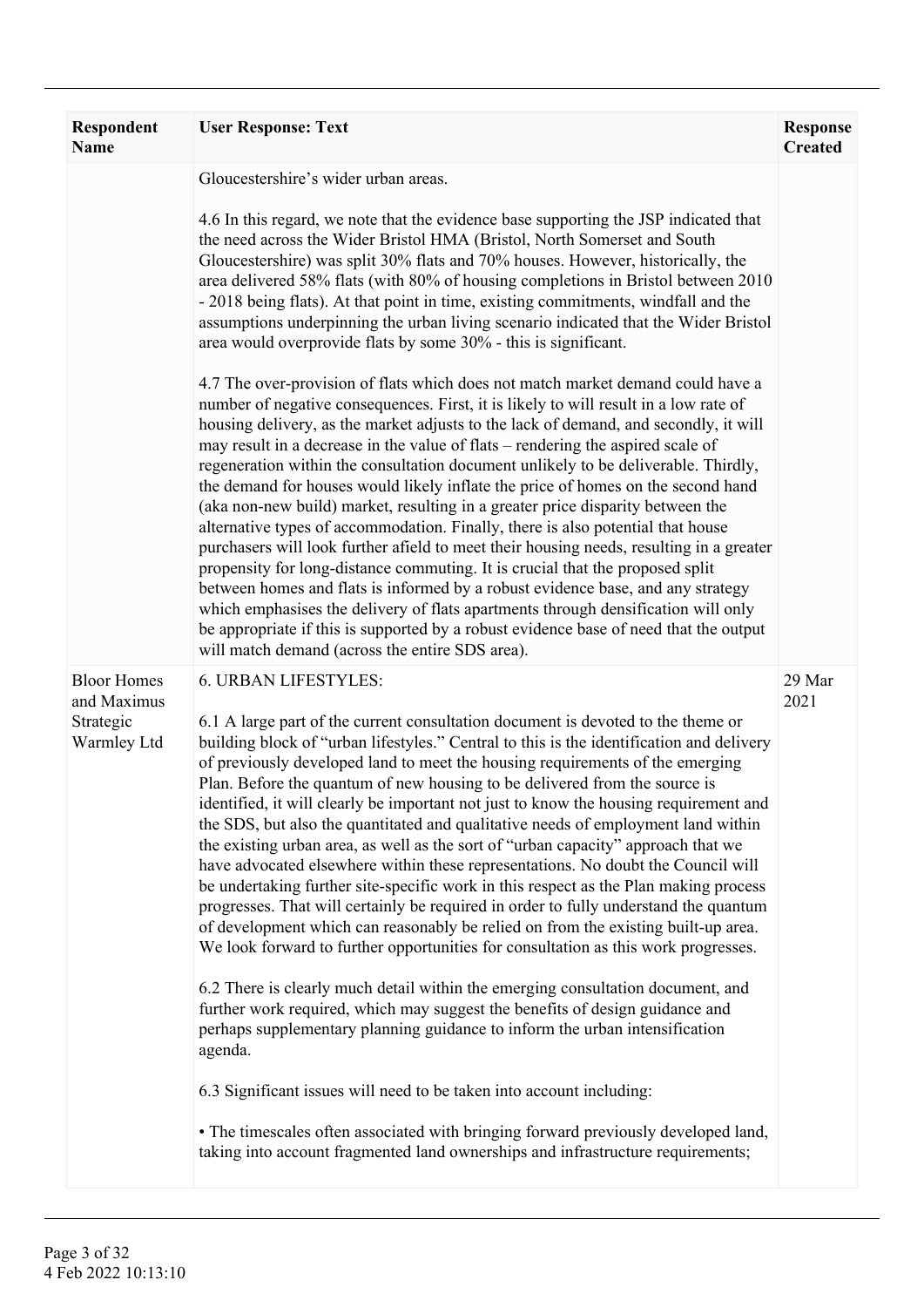| Respondent<br><b>Name</b>                                            | <b>User Response: Text</b>                                                                                                                                                                                                                                                                                                                                                                                                                                                                                                                                                                                                                                                                                                                                                                                                                                 | <b>Response</b><br><b>Created</b> |
|----------------------------------------------------------------------|------------------------------------------------------------------------------------------------------------------------------------------------------------------------------------------------------------------------------------------------------------------------------------------------------------------------------------------------------------------------------------------------------------------------------------------------------------------------------------------------------------------------------------------------------------------------------------------------------------------------------------------------------------------------------------------------------------------------------------------------------------------------------------------------------------------------------------------------------------|-----------------------------------|
|                                                                      | • Viability issues of previously developed (and sometimes contaminated) land<br>which will need to be properly tested through the Plan making process;                                                                                                                                                                                                                                                                                                                                                                                                                                                                                                                                                                                                                                                                                                     |                                   |
|                                                                      | • Competing land uses within the existing urban area and importantly the need to<br>ensure sufficient employment land to continue contributing to the economy;                                                                                                                                                                                                                                                                                                                                                                                                                                                                                                                                                                                                                                                                                             |                                   |
|                                                                      | • The need to protect important open spaces et cetera as part of any open<br>intensification agenda;                                                                                                                                                                                                                                                                                                                                                                                                                                                                                                                                                                                                                                                                                                                                                       |                                   |
|                                                                      | • Further public consultation on site specific proposals and extensive public support<br>at a local level for greater height and density.                                                                                                                                                                                                                                                                                                                                                                                                                                                                                                                                                                                                                                                                                                                  |                                   |
|                                                                      | • Market indicators such as urban lifestyle accommodation often being showed<br>towards 1 and 2 bed (not social housing) and purchasers' expectation for greater<br>levels of private amenity space in response to Covid-19 experience.                                                                                                                                                                                                                                                                                                                                                                                                                                                                                                                                                                                                                    |                                   |
|                                                                      | 6.4 For the housing trajectory to be robust, sufficient specific sites need to be<br>identified, and the emerging Local Plan should wish to avoid an over reliance on<br>"unplanned windfall."                                                                                                                                                                                                                                                                                                                                                                                                                                                                                                                                                                                                                                                             |                                   |
|                                                                      | 6.5 Within the scope of these representations we have not addressed the relative<br>merits of different areas for the emerging urban lifestyle policy focus, we would<br>however urge the Council and others to avoid any suggestion of conflict between<br>the different building blocks – for example at Warmley an urban intensification<br>strategy could be greatly assisted by an urban extension strategy with both being<br>required to meet the housing in employment needs of the District:                                                                                                                                                                                                                                                                                                                                                      |                                   |
|                                                                      | • Infrastructure improvements can improve connectivity between the City Centre,<br>urban area, and potential urban extension locations;                                                                                                                                                                                                                                                                                                                                                                                                                                                                                                                                                                                                                                                                                                                    |                                   |
|                                                                      | • Existing residents in the urban area can benefit from new employment land on<br>urban extension sites;                                                                                                                                                                                                                                                                                                                                                                                                                                                                                                                                                                                                                                                                                                                                                   |                                   |
|                                                                      | • New residential urban extensions can relieve the pressure on existing urban<br>employment locations (often otherwise under pressure for a change of use).                                                                                                                                                                                                                                                                                                                                                                                                                                                                                                                                                                                                                                                                                                |                                   |
| <b>Bloor Homes</b><br>South West Ltd<br>- Land at North<br>West Yate | Whilst it is not completely clear how this section of the document relates to the<br>building blocks we do support the identification of Yate as a key location suitable<br>for accommodating additional development in the new Plan period. We support the<br>intention to 'investigate further growth and change' at Yate as it is a key town<br>within the existing and future settlement hierarchy for South Gloucestershire.<br>Where relevant this can include consideration of how 'urban lifestyles'<br>development may be appropriate, but if this is solely part of an approach to use of<br>existing urban sites, then there are likely to be only limited options available at<br>Yate, and the main potential for additional growth (beyond areas within or near to<br>the town centre) will be on sites adjacent to the existing urban edge. | 25 Mar<br>2021                    |
|                                                                      | It is relevant to consider the various evidence base documents which supported the<br>now withdrawn West of England Joint Spatial Plan (the JSP), and the Plan<br>submitted for Examination by the relevant Authorities (including South                                                                                                                                                                                                                                                                                                                                                                                                                                                                                                                                                                                                                   |                                   |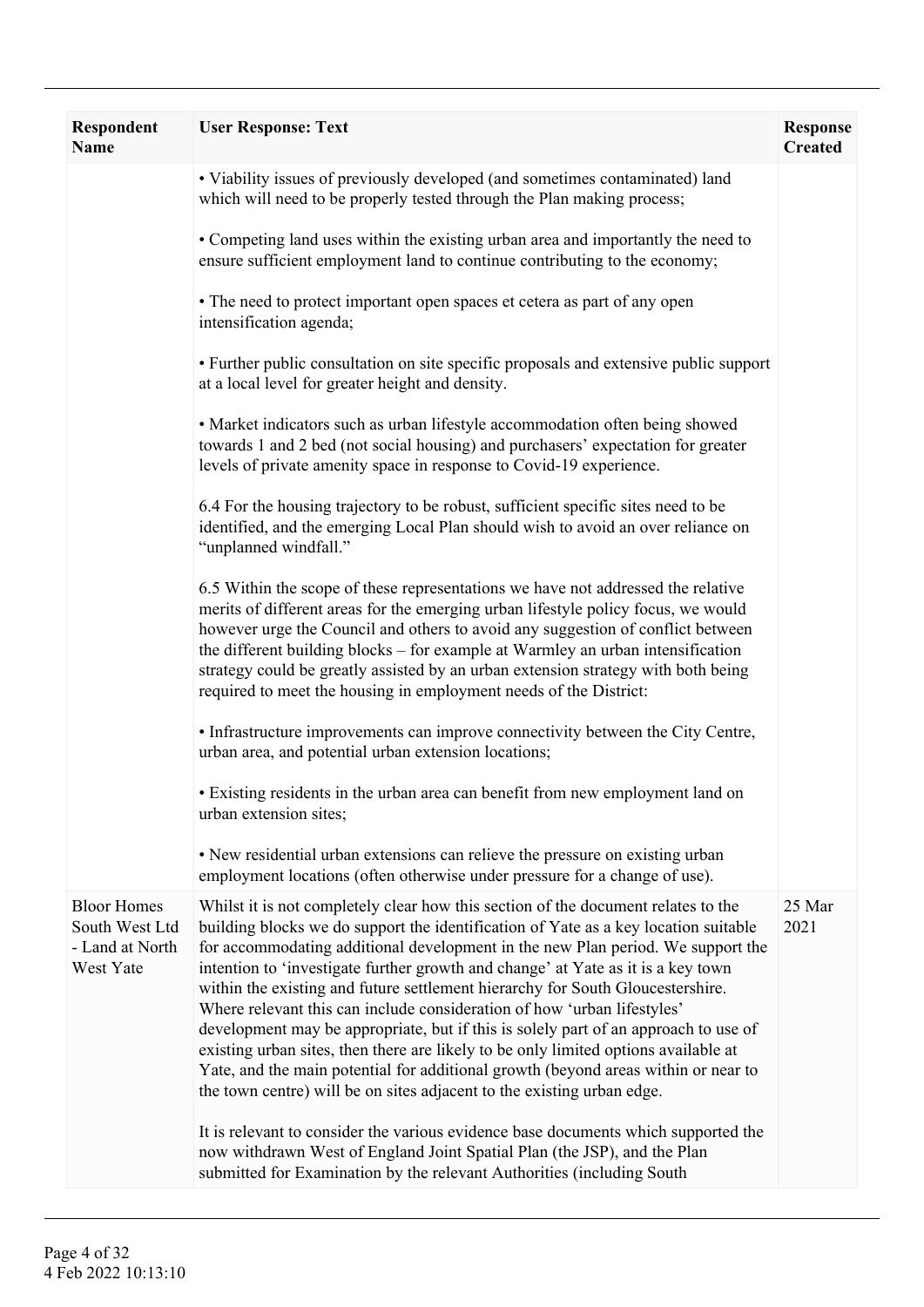| Respondent<br><b>Name</b>               | <b>User Response: Text</b>                                                                                                                                                                                                                                                                                                                                                                                                                                                                                                                                                                                                                                                                                                                                                                                                                                                                                                                                                                                                                                                                                                                                                                                                                                                                                                                                                                                                                                                                                                                                                                                                                                                                                                                                                                                                                                                                                                                                                                                                                                                                                                                                                                                                                                                                                                                                                                                                                                                                                                           | <b>Response</b><br><b>Created</b> |
|-----------------------------------------|--------------------------------------------------------------------------------------------------------------------------------------------------------------------------------------------------------------------------------------------------------------------------------------------------------------------------------------------------------------------------------------------------------------------------------------------------------------------------------------------------------------------------------------------------------------------------------------------------------------------------------------------------------------------------------------------------------------------------------------------------------------------------------------------------------------------------------------------------------------------------------------------------------------------------------------------------------------------------------------------------------------------------------------------------------------------------------------------------------------------------------------------------------------------------------------------------------------------------------------------------------------------------------------------------------------------------------------------------------------------------------------------------------------------------------------------------------------------------------------------------------------------------------------------------------------------------------------------------------------------------------------------------------------------------------------------------------------------------------------------------------------------------------------------------------------------------------------------------------------------------------------------------------------------------------------------------------------------------------------------------------------------------------------------------------------------------------------------------------------------------------------------------------------------------------------------------------------------------------------------------------------------------------------------------------------------------------------------------------------------------------------------------------------------------------------------------------------------------------------------------------------------------------------|-----------------------------------|
|                                         | Gloucestershire), which identified Yate as a key location to accommodate<br>significant growth in the region. The submitted JSP identified that around 2,000<br>new homes together with associated development and infrastructure should be<br>planned for at the North and West of Yate as one of the SDLs. Overall it is<br>important that the potential at Yate (as evidenced via the previous JSP process) is<br>not overlooked in preparing the Council's new Plan, including the fact that Yate is<br>capable of accommodating a significant proportion of the growth required in the<br>new Local Plan in South Gloucestershire.                                                                                                                                                                                                                                                                                                                                                                                                                                                                                                                                                                                                                                                                                                                                                                                                                                                                                                                                                                                                                                                                                                                                                                                                                                                                                                                                                                                                                                                                                                                                                                                                                                                                                                                                                                                                                                                                                              |                                   |
| <b>Brian Hackland</b>                   | See 11 above.                                                                                                                                                                                                                                                                                                                                                                                                                                                                                                                                                                                                                                                                                                                                                                                                                                                                                                                                                                                                                                                                                                                                                                                                                                                                                                                                                                                                                                                                                                                                                                                                                                                                                                                                                                                                                                                                                                                                                                                                                                                                                                                                                                                                                                                                                                                                                                                                                                                                                                                        | 26 Feb<br>2021                    |
| <b>Bristol</b><br>Zoological<br>Society | Communities of the Bristol North Fringe:<br>5.12 We welcome the detailed consideration of this area within the consultation<br>document and believe there are issues that will need to be addressed in detail as the<br>Plan progresses. We note reference to the Wild Place within the description of<br>several other past and future developments:<br>"The area has developed as a series of distinct communities with a number of<br>mainly suburban developments from 1930s -1990s. Significant new housing<br>developments have been recently completed at Charlton Hayes and Cheswick<br>Village and more are planned within the new neighbourhoods at Cribbs Patchway<br>(on the old Filton Airfield) and at Harry Stoke, increasing the size of the local<br>population. There have been difficulties in the past with providing supporting<br>infrastructure such as Schools, Public Transport and community buildings at the<br>right time, ahead of or alongside the development of the new homes. Integrating old<br>and new communities and ensuring that the benefits of growth and investment are<br>felt by all communities is important. There are increasing levels of inequality in<br>some areas, with higher levels of unemployment and deprivation, partly due to<br>changes in employment in the area in recent Decades.<br>The urban area of the North Fringe is developing as a tourism destination with the<br>completion of the Aerospace Bristol museum and a planned major new arena<br>complex in the historic Brabazon Hangar at Filton Airfield. There is also a cinema<br>and leisure complex at The Mall and leisure centres at Filton and Bradley Stoke.<br>These complement significant attractions in the rural areas adjacent to the North<br>Fringe -Bristol Zoo's Wild Place and the Wave surfing lake."<br>5.13 We would support the need to address this historic under provision of<br>infrastructure across the North Fringe. This is particularly true of transport and<br>accessibility and we note the consultation document suggests:<br>"The North Fringe benefits from excellent rail, Public Transport and road<br>connections.<br>Bristol Parkway rail station provides links to Bristol City Centre, London and South<br>Wales, benefitting from electrification of the mainline. There are two further local<br>rail stations at Filton Abbey Wood and Patchway. Further investment in rail is<br>planned, including improvements to Parkway rail station, the opening of the | 25 Mar<br>2021                    |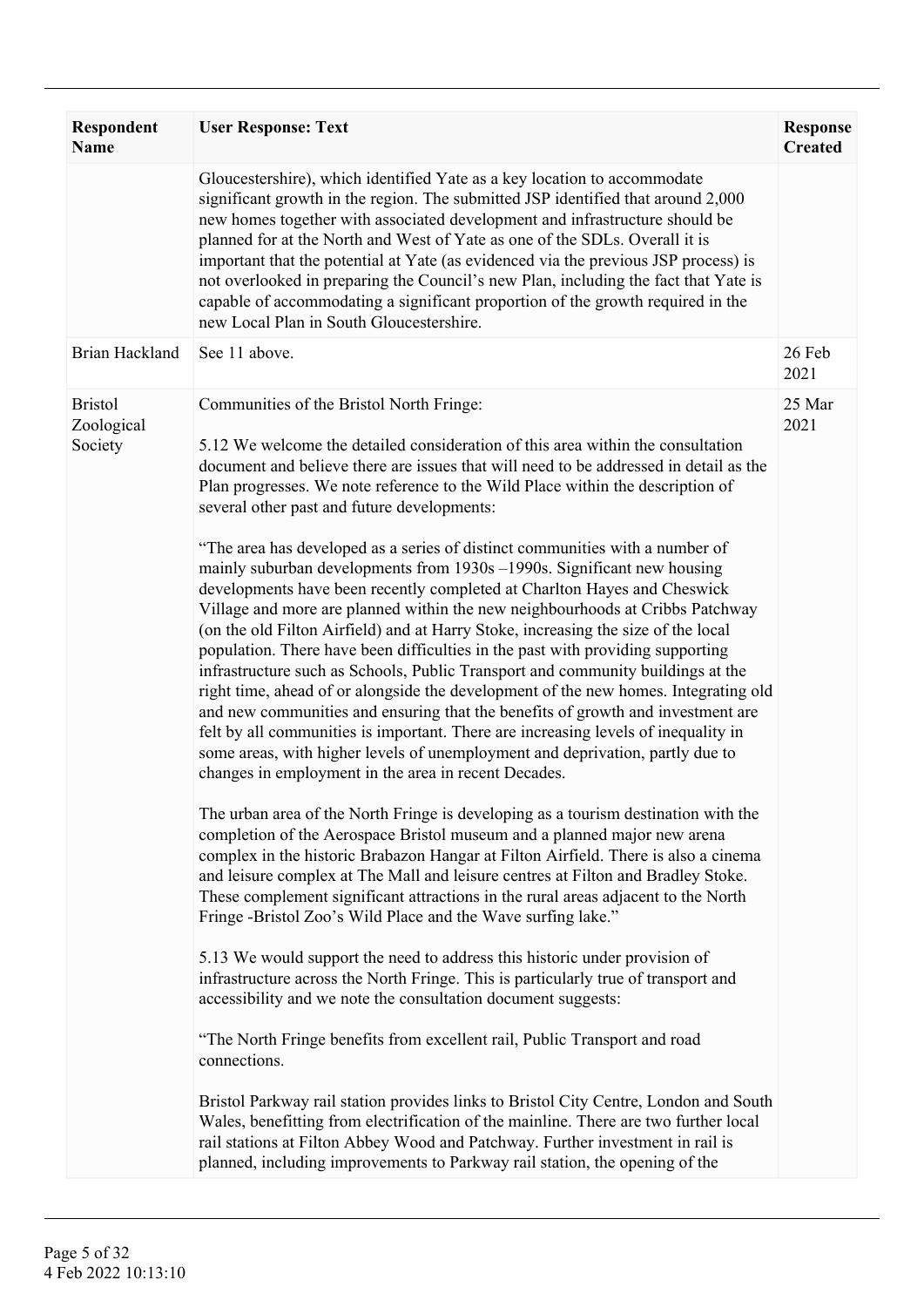| Respondent<br><b>Name</b> | <b>User Response: Text</b>                                                                                                                                                                                                                                                                                                                                                                                                                                                                                                                                                                                                                                   | <b>Response</b><br><b>Created</b> |
|---------------------------|--------------------------------------------------------------------------------------------------------------------------------------------------------------------------------------------------------------------------------------------------------------------------------------------------------------------------------------------------------------------------------------------------------------------------------------------------------------------------------------------------------------------------------------------------------------------------------------------------------------------------------------------------------------|-----------------------------------|
|                           | Henbury Spur freight line to passenger services and two new rail stations at<br>Henbury and North Filton. MetroBus services connect North and East Fringes to<br>Bristol City Centre and South Bristol, with the planned MetroBus extension from<br>Parkway to The Mall via Cribbs Patchway New Neighbourhood currently under<br>construction.                                                                                                                                                                                                                                                                                                               |                                   |
|                           | There is a good network of local bus services and significant Public Transport hubs<br>at Cribbs Causeway and UWE, which have national services, MetroBus and local<br>connections connecting at their bus stations.                                                                                                                                                                                                                                                                                                                                                                                                                                         |                                   |
|                           | The North Fringe has direct access to the M4, M5 and M32 Motorways, and is<br>crossed by the A38 and A4174 Ring Road. The area has a good network of<br>strategic, off-road cycle routes. In particular, the Ring Road path and Concorde<br>Way offer good connections to major employment opportunities at the North<br>Fringe, Bristol and Bath Science Park, and Bristol City Centre. However, roads, rail<br>lines and large campus-style developments with limited permeability, are a<br>significant physical barrier to walking and cycling movement in the area.                                                                                     |                                   |
|                           | The pedestrian links around the rail station to existing town centres and<br>employment areas could be enhanced too. Walking can be made less attractive by<br>the sometimes-long distances between destinations, the proximity to major roads,<br>limited crossing facilities and poor design of pedestrian routes. There is a need to<br>plan for, and provide, fully connected local and strategic, walking and cycling<br>routes into and through the area. We should also build on the potential of the<br>existing network of cycle and walking connections, to help address Climate<br>Change, congestion and quality-of-life issues" (Our emphasis). |                                   |
|                           | We welcome this recognition of the need for a significant intervention in the North<br>Fringe.                                                                                                                                                                                                                                                                                                                                                                                                                                                                                                                                                               |                                   |
|                           | 5.14 We support the actions proposed within the consultation document under the<br>heading of "the challenge for the future in the North Fringe":                                                                                                                                                                                                                                                                                                                                                                                                                                                                                                            |                                   |
|                           | "The key role for our new Local Plan in this area is to attract investment, improve<br>the attractiveness of the area as a place to live and work, and reduce inequalities<br>through:                                                                                                                                                                                                                                                                                                                                                                                                                                                                       |                                   |
|                           | • optimising the density of development in accessible locations through the Urban<br>Lifestyles' approach;                                                                                                                                                                                                                                                                                                                                                                                                                                                                                                                                                   |                                   |
|                           | • enabling new business investment and connectivity, focused on the TEC ARC<br>concept;                                                                                                                                                                                                                                                                                                                                                                                                                                                                                                                                                                      |                                   |
|                           | • integrating and delivering a range of new homes that reflect the range of people<br>that will want to live in the North Fringe in the coming years;                                                                                                                                                                                                                                                                                                                                                                                                                                                                                                        |                                   |
|                           | • planning for, and providing, higher-quality and better-connected green<br>infrastructure and open space;                                                                                                                                                                                                                                                                                                                                                                                                                                                                                                                                                   |                                   |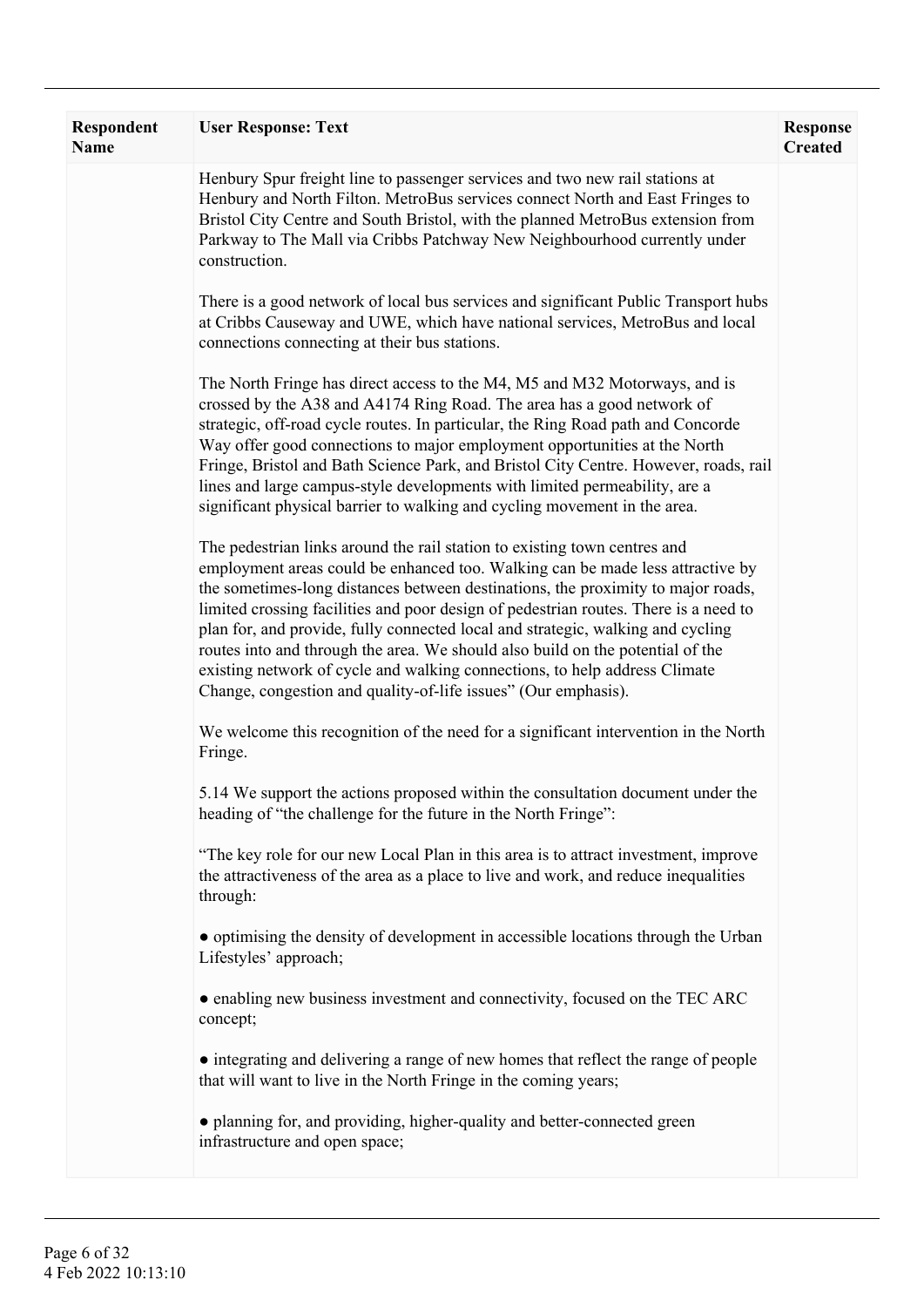| <b>Respondent</b><br>Name       | <b>User Response: Text</b>                                                                                                                                                                                                                                                                                                                                                                                                                                                                                                                                                                                                                                             | <b>Response</b><br><b>Created</b> |
|---------------------------------|------------------------------------------------------------------------------------------------------------------------------------------------------------------------------------------------------------------------------------------------------------------------------------------------------------------------------------------------------------------------------------------------------------------------------------------------------------------------------------------------------------------------------------------------------------------------------------------------------------------------------------------------------------------------|-----------------------------------|
|                                 | • continued investment in Public Transport and digital connectivity, with improved<br>walking and cycling opportunities, to link people and places of employment in the<br>North Fringe to key services and facilities, including shops and retailers in town<br>centres and retail parks in the area;                                                                                                                                                                                                                                                                                                                                                                 |                                   |
|                                 | • ensuring that supporting services and facilities, like community, sports and<br>education facilities, are planned for as the area grows and changes;                                                                                                                                                                                                                                                                                                                                                                                                                                                                                                                 |                                   |
|                                 | • providing more flexible and adaptable shops and services for residents and<br>workers, through regeneration and master-planning, with a focus on creating well-<br>designed places."                                                                                                                                                                                                                                                                                                                                                                                                                                                                                 |                                   |
|                                 | 5.15 This is important context when considering the future of the Society's land<br>interests:                                                                                                                                                                                                                                                                                                                                                                                                                                                                                                                                                                         |                                   |
|                                 | • Planned developments in the surrounding area will change the nature of<br>neighbouring areas and should provide the opportunity to allow better connectivity<br>to the improved Zoo from housing, other leisure uses and transport facilities/<br>interchanges;                                                                                                                                                                                                                                                                                                                                                                                                      |                                   |
|                                 | • The increased scale and activity resulting from the Society's investment could<br>benefit from the opportunity for further investment in infrastructure (including<br>Public Transport/cycling);                                                                                                                                                                                                                                                                                                                                                                                                                                                                     |                                   |
|                                 | • The scale of the Society's proposed investment in this area means that it should be<br>a major stakeholder in the future infrastructure planning as it will be a key<br>destination in this policy area;                                                                                                                                                                                                                                                                                                                                                                                                                                                             |                                   |
|                                 | • The Society's expansion plans provide opportunities for other stakeholders<br>(residents & businesses) as an employer, leisure use, customer in the area etc.                                                                                                                                                                                                                                                                                                                                                                                                                                                                                                        |                                   |
|                                 | 5.16 Whilst car journeys are likely to continue to be an important transport mode<br>for some of those visiting the Society's site (and both the Council and Highways<br>England will play an important role in planning for wider growth across the area on<br>the local road network and its Motorway junctions), there is also the opportunity to<br>reduce the dependence on private and/or Fossil Fuel vehicles to the Society's site<br>for some journeys – consistent with the "achieving sustainable travel and transport"<br>potential priority. The Society has a major programme of investment relating to<br>improving sustainability in all that it does. |                                   |
|                                 | 5.17 The Society's recent decision to close its Clifton site and focus its activity<br>within South Gloucestershire with significant further investment and planned<br>increases in the number of visitors clearly needs to be looked at in parallel with<br>existing and new plans to improve the accessibility of the North Fringe in general<br>and the improved attraction in particular - we look forward to the opportunity<br>progressing those plans and discussions with the Council, Highways England and<br>other stakeholders in coming months.                                                                                                            |                                   |
| Cate Davidson -<br>Sodbury Town | The proposals for Yate are refreshing, both for the town centre and for Station<br>Road. Regenerating this area, and connecting the station to the town along an                                                                                                                                                                                                                                                                                                                                                                                                                                                                                                       | 03 Mar<br>2021                    |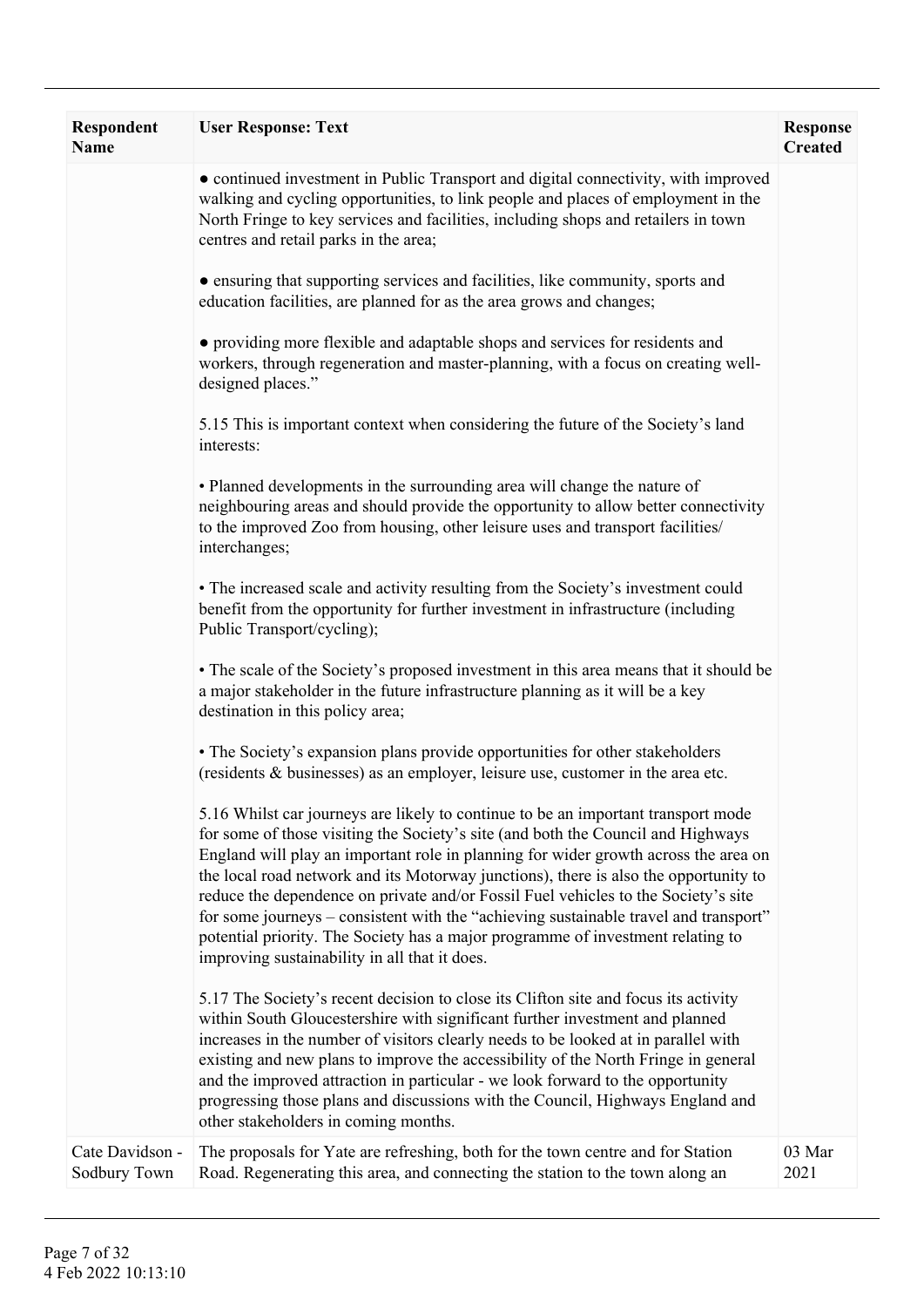| Respondent<br><b>Name</b>                                        | <b>User Response: Text</b>                                                                                                                                                                                                                                                                                                                                                                                                                                                                                                                                                                                                                                                                                                                                                                                                                                                                                                                                                                                                                                                                                                             | <b>Response</b><br><b>Created</b> |
|------------------------------------------------------------------|----------------------------------------------------------------------------------------------------------------------------------------------------------------------------------------------------------------------------------------------------------------------------------------------------------------------------------------------------------------------------------------------------------------------------------------------------------------------------------------------------------------------------------------------------------------------------------------------------------------------------------------------------------------------------------------------------------------------------------------------------------------------------------------------------------------------------------------------------------------------------------------------------------------------------------------------------------------------------------------------------------------------------------------------------------------------------------------------------------------------------------------|-----------------------------------|
| Council                                                          | attractive road would greatly enhance the town and improve connectivity to Bristol.                                                                                                                                                                                                                                                                                                                                                                                                                                                                                                                                                                                                                                                                                                                                                                                                                                                                                                                                                                                                                                                    |                                   |
| CEG and the<br>Charfield<br>Landowners<br>Consortium<br>(CEGCLC) | Please see accompanying covering letter.                                                                                                                                                                                                                                                                                                                                                                                                                                                                                                                                                                                                                                                                                                                                                                                                                                                                                                                                                                                                                                                                                               | 23 Apr<br>2021                    |
| Charlcombe<br>Estates                                            | It is important in identifying the locations that they are deliverable. All too often<br>sites are identified but are not actually available or deliverable within the time set<br>out.                                                                                                                                                                                                                                                                                                                                                                                                                                                                                                                                                                                                                                                                                                                                                                                                                                                                                                                                                | 04 Mar<br>2021                    |
| Chris Rich -<br>Mizmo<br>Communications<br>Ltd                   | No comment.                                                                                                                                                                                                                                                                                                                                                                                                                                                                                                                                                                                                                                                                                                                                                                                                                                                                                                                                                                                                                                                                                                                            | 11 Mar<br>2021                    |
| Chris Stow                                                       | I live on the outskirts of Thornbury and due to a large amount of 'unplanned'<br>housing recently it may be problematic in providing much more housing without<br>impacting on the existing amenities to the detriment of everyone in the community.                                                                                                                                                                                                                                                                                                                                                                                                                                                                                                                                                                                                                                                                                                                                                                                                                                                                                   | 08 Jan<br>2021                    |
| Christina Biggs<br>- Friends of<br>Suburban Bristol<br>Railways  | Thornbury and Buckover in particular cannot be considered as an Urban Lifestyle<br>area solely on the strength of a new station at Charfield. Charfield is the opposite<br>direction from Bristol and very few people will bother to drive in the wrong<br>direction. No work should be carried out to develop Thornbury as an Urban<br>Lifestyle area unless Thornbury Rail Line is reopened and adequate infrastructure<br>such as drainage, sewage and electricity and broadband put in place. MetroBus is<br>totally inadequate in terms of transit time into Bristol and will be subject to the<br>usual pinch-points at roundabouts and bridges. FirstBus have publicly reported the<br>congestion that existed for the M1, M2 and M3 routes. Please investigate a light rail<br>line from Thornbury to Yate and the Westerleigh Oil Depot Line to Emersons<br>Green as a matter of urgency, and talk to the Bath Trams Area Association and the<br>Transport for Greater Bristol Alliance about their tram plan which includes<br>Thornbury.                                                                                    | 27 Feb<br>2021                    |
| Chris Willmore -<br><b>Yate Town</b><br>Council                  | Page 106 to 110 – Urban lifestyles 2 – Suggested Locations - Yate:<br>• We do not consider Yate is a suitable location for any major new housing<br>development, it needs time to absorb the 1,500 already built and the 2,500 being<br>built before more development could be even considered, because new<br>development has a massive impact on community infrastructure – and we need the<br>time as a community to integrate the new developments and the facilities they need.<br>• The one exception is that we consider SOME development in the town centre<br>could take place as part of an integrated vision in the masterplan, but we have set<br>out our very strong concerns about excessive residential development in the town<br>centre and its impact on future flexibility. We are not a city centre and are deeply<br>worried that in this context 'urban lifestyle' will translate into high density and no<br>facility housing – and at the same time reduce the flexibility we need for the future<br>of our town centre.<br>• We are troubled that the urban lifestyles section when it suggests Yate does not | 16 Mar<br>2021                    |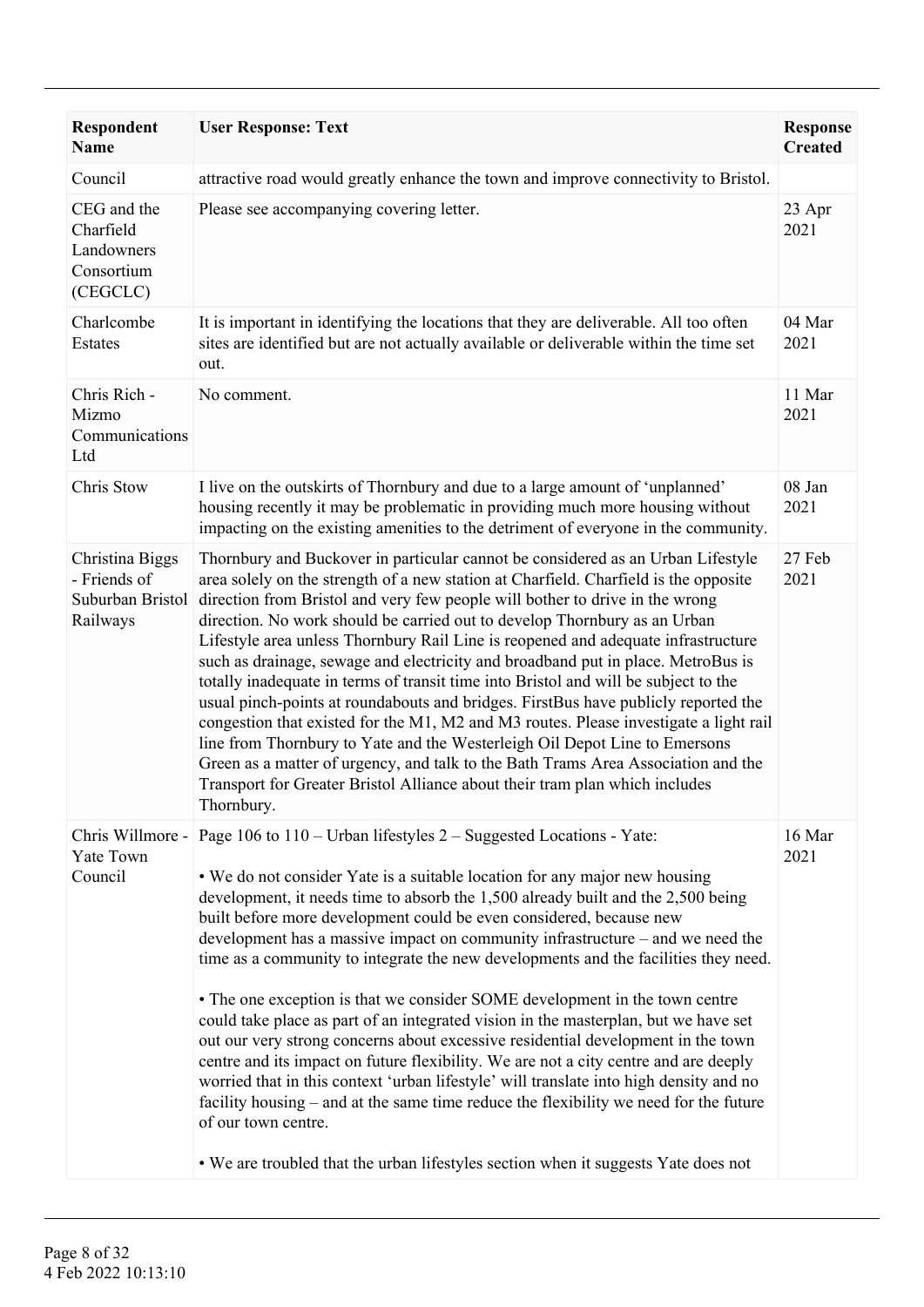| Respondent<br><b>Name</b>                  | <b>User Response: Text</b>                                                                                                                                                                                                                                                                                                                                                                                                                                                                                                                                                                                                                                                                                                                                                                                                                                                                                                                                                                                                                                                                                                                                                                                                                                                                                                                                                                                                                                                                                                                                                                                                                                                                                                                                                                                                                                                                                                                                                                                                                                                                                                                                                                                                                                                                                                                                                                                                                                                                                 | <b>Response</b><br><b>Created</b> |
|--------------------------------------------|------------------------------------------------------------------------------------------------------------------------------------------------------------------------------------------------------------------------------------------------------------------------------------------------------------------------------------------------------------------------------------------------------------------------------------------------------------------------------------------------------------------------------------------------------------------------------------------------------------------------------------------------------------------------------------------------------------------------------------------------------------------------------------------------------------------------------------------------------------------------------------------------------------------------------------------------------------------------------------------------------------------------------------------------------------------------------------------------------------------------------------------------------------------------------------------------------------------------------------------------------------------------------------------------------------------------------------------------------------------------------------------------------------------------------------------------------------------------------------------------------------------------------------------------------------------------------------------------------------------------------------------------------------------------------------------------------------------------------------------------------------------------------------------------------------------------------------------------------------------------------------------------------------------------------------------------------------------------------------------------------------------------------------------------------------------------------------------------------------------------------------------------------------------------------------------------------------------------------------------------------------------------------------------------------------------------------------------------------------------------------------------------------------------------------------------------------------------------------------------------------------|-----------------------------------|
|                                            | recognise explicitly this notion, that we only have one town centre, and we need it<br>to do a whole range of jobs, now and flexibly into the future.                                                                                                                                                                                                                                                                                                                                                                                                                                                                                                                                                                                                                                                                                                                                                                                                                                                                                                                                                                                                                                                                                                                                                                                                                                                                                                                                                                                                                                                                                                                                                                                                                                                                                                                                                                                                                                                                                                                                                                                                                                                                                                                                                                                                                                                                                                                                                      |                                   |
| Claire Normoyle                            | We have already made clear that Thornbury needs to be considered under a<br>separate category as an historic 'market town', not bracketed with the fringe of<br>Bristol (and arguably Yate) as subject to considerations for growth appropriate to<br>an 'Urban Lifestyle'. However, given that your consultation document has no such<br>category we give our comments on brownfield development in Thornbury in this<br>section of the questionnaire.<br>We support the principle of brownfield development where it meets a local need in<br>terms of type and quantum of housing (including questions of genuine<br>affordability), provided it is accompanied by an appropriate investment in<br>infrastructure, including health care. We would also express the caveat that any<br>large additional quantity of housing should avoid contributing to significant<br>additional commuter miles by means of private transport. The attributes of the type<br>of housing to meet genuine local need may relate to this point, as well as provision<br>of appropriate public transport sufficient to attract a high modal share.<br>Applying this logic to Thornbury, the first point that needs to be made is that since<br>the last census in 2011 approvals have been given for 1,703 new houses,<br>representing a 34% increase in the size of the town almost overnight. This is on top<br>of considerable development in surrounding villages such as Falfield and<br>Tytherington that rely on Thornbury for much of its services. This growth has been<br>met with almost no investment in infrastructure, with applications getting away<br>with a presumption that the Community Infrastructure Levy (CIL) will suffice,<br>when in reality the levy has gone into the Council coffers with next to nothing<br>coming back.<br>As a result, residents are becoming increasingly concerned about the pressure on<br>services, most notably on healthcare, schools, car parking and congestion on the<br>A38. Moreover, this is with only 55% of those applications having already been<br>built out by March 2020 according to the 2020 AMR.<br>The resultant deficit in infrastructure support needs to be redressed first, before we<br>even consider what may be required to support further brownfield development.<br>In terms of the question of what is required to meet local housing need, we defer to<br>the emerging Neighbourhood Plan which deals with this question in Policy 9. | 19 Feb<br>2021                    |
| Claire Smith                               | Areas already undergoing regeneration should be looked at again like Filton<br>airfield, the land surrounding Cribbs Causeway. I understand Charlton Hayes didn't<br>get the Doctors surgery they were allocated funds for as the funds were spent<br>elsewhere.<br>It seems crazy decisions are made on incorrect DAP's, surely this needs to be dealt<br>with before decisions are made. Otherwise what is the point in the DAP?                                                                                                                                                                                                                                                                                                                                                                                                                                                                                                                                                                                                                                                                                                                                                                                                                                                                                                                                                                                                                                                                                                                                                                                                                                                                                                                                                                                                                                                                                                                                                                                                                                                                                                                                                                                                                                                                                                                                                                                                                                                                         | 26 Feb<br>2021                    |
| Clara Goss -<br><b>Redrow Homes</b><br>Ltd | Pegasus consider that opportunities for urban living should only be considered in<br>those locations that comprise the wider City of Bristol.<br>Yate and Thornbury should not be considered for urban lifestyle development. Any<br>new development in these locations should respect their existing form and character<br>as market towns.                                                                                                                                                                                                                                                                                                                                                                                                                                                                                                                                                                                                                                                                                                                                                                                                                                                                                                                                                                                                                                                                                                                                                                                                                                                                                                                                                                                                                                                                                                                                                                                                                                                                                                                                                                                                                                                                                                                                                                                                                                                                                                                                                               | 26 Apr<br>2021                    |
| <b>Clifton Homes</b>                       | Please see accompanying representations referenced:                                                                                                                                                                                                                                                                                                                                                                                                                                                                                                                                                                                                                                                                                                                                                                                                                                                                                                                                                                                                                                                                                                                                                                                                                                                                                                                                                                                                                                                                                                                                                                                                                                                                                                                                                                                                                                                                                                                                                                                                                                                                                                                                                                                                                                                                                                                                                                                                                                                        | 24 Mar                            |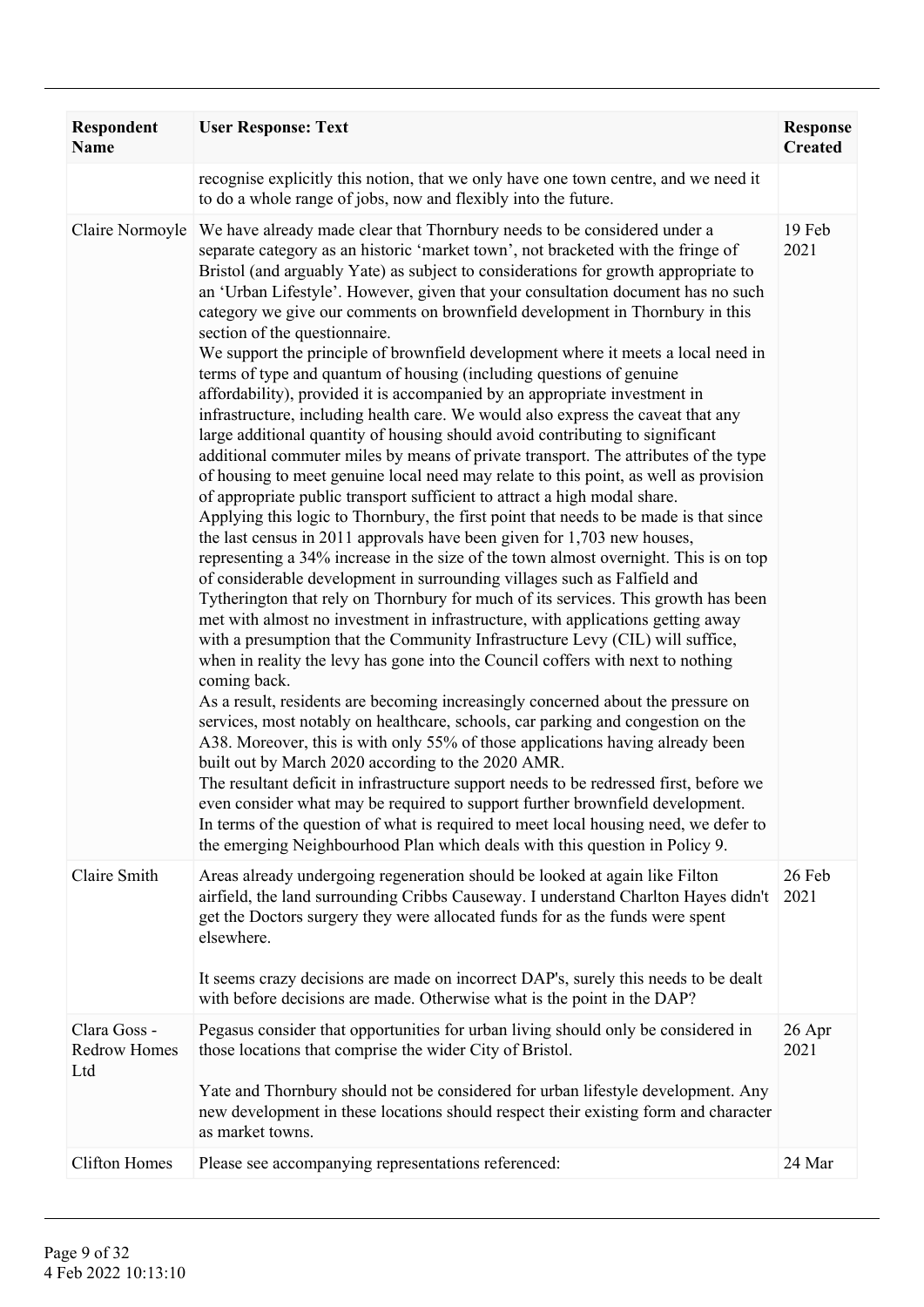| Respondent<br><b>Name</b>                                  | <b>User Response: Text</b>                                                                                                                                                                                                                                                                                                                                                                                                                                                                                                                                                                                                                                                                        | <b>Response</b><br><b>Created</b> |
|------------------------------------------------------------|---------------------------------------------------------------------------------------------------------------------------------------------------------------------------------------------------------------------------------------------------------------------------------------------------------------------------------------------------------------------------------------------------------------------------------------------------------------------------------------------------------------------------------------------------------------------------------------------------------------------------------------------------------------------------------------------------|-----------------------------------|
| (SW) Ltd                                                   | • 482 A3 CC 250221 FINAL Local Plan Reps - Land North of Haw Lane,<br>Olveston.                                                                                                                                                                                                                                                                                                                                                                                                                                                                                                                                                                                                                   | 2021                              |
| Colin Gardner -<br><b>TRAPP'D</b>                          | We have already made clear that Thornbury needs to be considered under a<br>separate category as a historic 'market town,' not bracketed with the fringe of<br>Bristol (and arguably Yate) as subject to considerations for growth appropriate to<br>an 'Urban Lifestyle.' However, given that your consultation document has no such<br>category we give our comments on Brownfield development in Thornbury in this<br>section of the questionnaire.                                                                                                                                                                                                                                            | 15 Mar<br>2021                    |
|                                                            | We support the principle of Brownfield development where it meets a local need in<br>terms of type and quantum of housing (including questions of genuine<br>affordability), provided it is accompanied by an appropriate investment in<br>infrastructure, including health care. We would also express the caveat that any<br>large additional quantity of housing should avoid contributing to significant<br>additional commuter miles by means of private transport. The attributes of the type<br>of housing to meet genuine local need may relate to this point, as well as provision<br>of appropriate Public Transport sufficient to attract a high modal share.                          |                                   |
|                                                            | Applying this logic to Thornbury, the first point that needs to be made is that since<br>the last Census in 2011 approvals have been given for 1,703 new houses,<br>representing a 34% increase in the size of the town almost overnight. This is on top<br>of considerable development in surrounding villages such as Falfield and<br>Tytherington that rely on Thornbury for much of its services. This growth has been<br>met with almost no investment in infrastructure, with Applications getting away<br>with a presumption that the Community Infrastructure Levy (CIL) will suffice,<br>when in reality the levy has gone into the Council coffers with next to nothing<br>coming back. |                                   |
|                                                            | As a result, residents are becoming increasingly concerned about the pressure on<br>services, most notably on healthcare, Schools, car parking and congestion on the<br>A38. Moreover, this is with only 55% of those Applications having already been<br>built out by March 2020 according to the 2020 AMR.                                                                                                                                                                                                                                                                                                                                                                                      |                                   |
|                                                            | The resultant deficit in infrastructure support needs to be redressed first, before we<br>even consider what may be required to support further Brownfield development.                                                                                                                                                                                                                                                                                                                                                                                                                                                                                                                           |                                   |
|                                                            | In terms of the question of what is required to meet local housing need, we defer to<br>the emerging Neighbourhood Plan which deals with this question in Policy 9.                                                                                                                                                                                                                                                                                                                                                                                                                                                                                                                               |                                   |
| <b>Crest Nicholson</b><br>South West Ltd                   | North Fringe Urban Lifestyles Area - Parkway Station to UWE:                                                                                                                                                                                                                                                                                                                                                                                                                                                                                                                                                                                                                                      | 12 Apr<br>2021                    |
| - Land at Harry<br>Stoke/East of<br>Harry Stoke<br>(South) | In principle we support the comments around maximising the accessibility to/from<br>and through the area. This must however reflect the principles that have already<br>been established through Outline Planning Permissions at Harry Stoke and East of<br>Harry Stoke (South), and not create uncertainty by seeking to revisit any already<br>consented masterplanning principles.                                                                                                                                                                                                                                                                                                             |                                   |
| Cribbs Mall<br>Nominee (1) Ltd                             | The previous Local Plan prospectus, recognised that that higher density<br>development could be achieved in the Cribbs Patchway New Neighbourhood but                                                                                                                                                                                                                                                                                                                                                                                                                                                                                                                                             | 30 Mar<br>2021                    |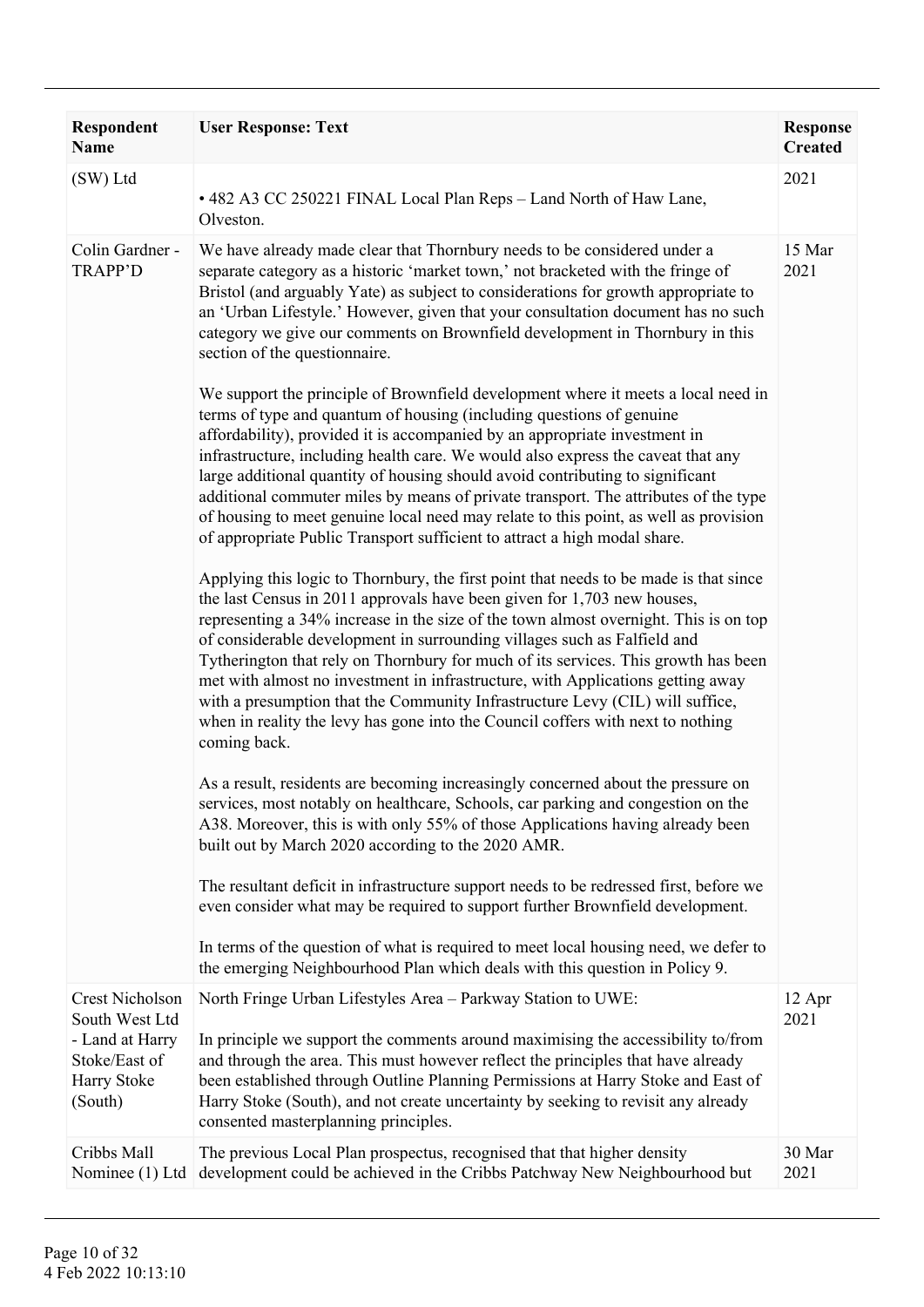| Respondent<br>Name                 | <b>User Response: Text</b>                                                                                                                                                                                                                                                                                                                                                                                                                                                                                                                                                                                                                                                                                                    | <b>Response</b><br><b>Created</b> |
|------------------------------------|-------------------------------------------------------------------------------------------------------------------------------------------------------------------------------------------------------------------------------------------------------------------------------------------------------------------------------------------------------------------------------------------------------------------------------------------------------------------------------------------------------------------------------------------------------------------------------------------------------------------------------------------------------------------------------------------------------------------------------|-----------------------------------|
| and Cribbs Mall<br>Nominee (2) Ltd | shied away from recognising the important role that The Mall and Cribbs<br>Causeway could play in the future in creating a more integrated and connected<br>neighbourhood.                                                                                                                                                                                                                                                                                                                                                                                                                                                                                                                                                    |                                   |
|                                    | Our client therefore welcomes the Phase 1 document's recognition of Cribbs<br>Causeway's potential as an 'Urban Lifestyles' development area and our client<br>agrees that use of the land within their ownership can be better optimised to create a<br>more sustainable community.                                                                                                                                                                                                                                                                                                                                                                                                                                          |                                   |
|                                    | The document recognises that The Mall and Cribbs Causeway has a very large<br>number of Public Transport connections, including MetroBus but that there are<br>lower levels of key services and facilities nearby, such as a lack of GP Surgery,<br>Post Office, or any community centres. The owners would support a greater<br>diversity of uses in this area, including those listed, to support walkable and<br>cyclable neighbourhoods although when considering options for similar uses<br>previously, issues with Business Rates has limited the types of uses which were<br>viable.                                                                                                                                  |                                   |
|                                    | The owners agree with the Council's assessment that an Urban Lifestyle<br>development in this location could take advantage of the range of retail and leisure<br>facilities, and excellent Public Transport connections, to provide a greater variety of<br>uses that includes enhanced leisure, new homes and employment opportunities as<br>well as improving connections to other key development in the vicinity. Although<br>at a very early stage, the future Mass Transit proposals over the next 20 years will<br>also consider improving connectivity around the West of England. The Mall and<br>Cribbs Causeway is likely to be one of the options considered which further<br>supports the approach being taken. |                                   |
|                                    | It is noted that the consultation document (page 88) states that the Council will be<br>assessing the character and density of each area via a series of characterisation<br>studies as well as developing a series of design criteria, against which any Urban<br>Lifestyles' development will be assessed. It is important that that our client is<br>afforded the opportunity to participate in this process as it evolves and we will be in<br>touch shortly to discuss how this will be taken forward.                                                                                                                                                                                                                   |                                   |
|                                    | The Mall and Cribbs Causeway is clearly a very unique area and it is considered<br>that it will be difficult to apply the same design criteria to this area as say, a more<br>traditional town centre. It is therefore considered that a 'one size fits all' approach<br>may unintentionally restrict development in this location rather than responding<br>adequately to its context. Our client would be pleased to discuss the options for the<br>site in further detail with the Council and to assist in terms of the development of<br>plans for the area to ensure they meet both their own aspirations as well as those of<br>the Council.                                                                           |                                   |
|                                    | The document recognises that The Mall at Cribbs Causeway and adjoining retail<br>parks have significant areas of car parking which could potentially be rationalised<br>to promote a more efficient use of land. Our client confirms that they would be<br>pleased to consider this possibility to a certain extent over time, along with a<br>greater mix of uses and a more flexible approach to development. On this matter, it                                                                                                                                                                                                                                                                                            |                                   |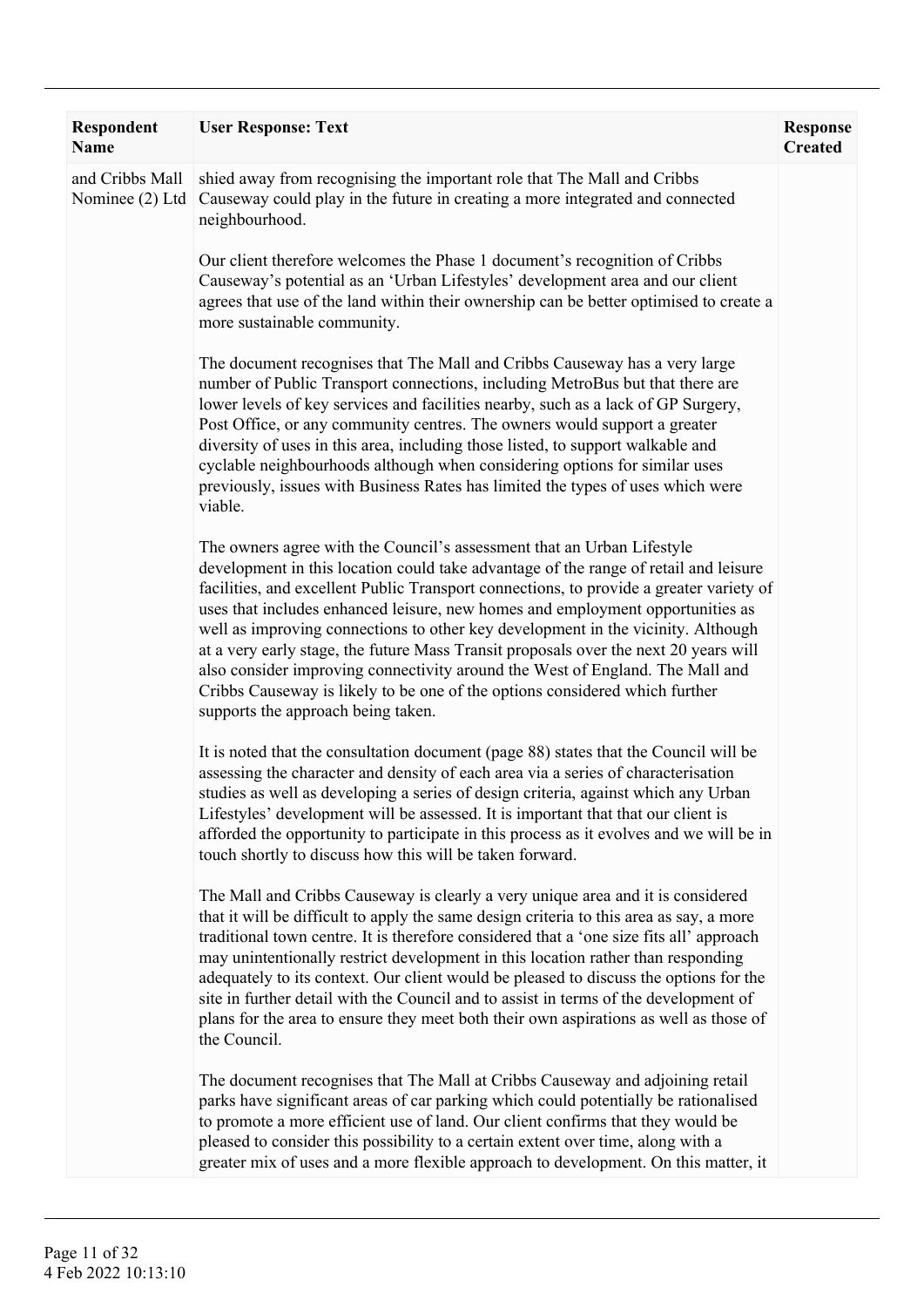| <b>Respondent</b><br><b>Name</b>                                                           | <b>User Response: Text</b>                                                                                                                                                                                                                                                                                                                                                                                                                                                                                                                                                                                                                                                                                                                                                                                                                                                                                                                                                                                               | <b>Response</b><br><b>Created</b> |
|--------------------------------------------------------------------------------------------|--------------------------------------------------------------------------------------------------------------------------------------------------------------------------------------------------------------------------------------------------------------------------------------------------------------------------------------------------------------------------------------------------------------------------------------------------------------------------------------------------------------------------------------------------------------------------------------------------------------------------------------------------------------------------------------------------------------------------------------------------------------------------------------------------------------------------------------------------------------------------------------------------------------------------------------------------------------------------------------------------------------------------|-----------------------------------|
|                                                                                            | is also important to note that The Mall may be required to assist with parking for<br>major events at the Arena site. There are therefore a number of angles that need to<br>be considered fully, but in principle our client is supportive to examine the potential<br>over the Plan's period of what could be possible.                                                                                                                                                                                                                                                                                                                                                                                                                                                                                                                                                                                                                                                                                                |                                   |
| Dan Erben -<br>Thornbury<br>Market Garden                                                  | Thornbury should not be included in 'Urban Lifestyle'. There is some limited scope<br>for brownfield development, but in every other aspect it is of a small market town<br>and rural character and is better for it.                                                                                                                                                                                                                                                                                                                                                                                                                                                                                                                                                                                                                                                                                                                                                                                                    | 23 Feb<br>2021                    |
| Daphne<br>Dunning -<br>Pucklechurch<br>Parish Council                                      | It is important that we assess our existing urban areas to meet the needs of our<br>communities and address any imbalances that exist through sustainable<br>development.                                                                                                                                                                                                                                                                                                                                                                                                                                                                                                                                                                                                                                                                                                                                                                                                                                                | 08 Apr<br>2021                    |
| David George                                                                               | As 11. Adjacent to mass transit public transport                                                                                                                                                                                                                                                                                                                                                                                                                                                                                                                                                                                                                                                                                                                                                                                                                                                                                                                                                                         | 15 Feb<br>2021                    |
| David<br>Redgewell -<br>South West<br>Transport<br>Network and<br>Railfuture<br>Severnside | In the urban area of the city Fringe there's a need for high quality buildings and<br>higher density. This is the way additional housing can be built with good quality<br>landscaping and park and place space. Charlton Haynes could of had higher density<br>housing. With good Public Transport networks walking and cycling routes. Cross to<br>Employment facilities and Tourist sites at Wild Place, Bristol Zoo. Aerospace<br>Bristol.<br>Higher density is possible on Bristol Filton Airfield.<br>More parks and Green space is required in this policy and Townspace and liveable<br>Neighbourhoods.<br>With street closed to through traffic.<br>But allowing access to deliveries and cars.<br>The Plan needs public realm plans.<br>And Neighbourhood Plans.<br>Severnside needs a master plan with Bristol City Council, North Somerset Council,<br>South Gloucestershire Council, WECA Mayoral Combined Authority. and the Port<br>of Bristol company.<br>Urban lifestyle requires more employment land. | 28 Feb<br>2021                    |
| Donna Simmons                                                                              | N <sub>o</sub>                                                                                                                                                                                                                                                                                                                                                                                                                                                                                                                                                                                                                                                                                                                                                                                                                                                                                                                                                                                                           | 01 Mar                            |
| - Emersons<br>Green Town<br>Council                                                        |                                                                                                                                                                                                                                                                                                                                                                                                                                                                                                                                                                                                                                                                                                                                                                                                                                                                                                                                                                                                                          | 2021                              |
| Douglas Homes                                                                              | These representations are made in relation to Douglas Homes' Lucas Works and<br>Bus Depot site in Kingswood (collectively referred to as the Lucas Works site). The<br>site has been promoted in a previous Local Plan consultation and has been<br>submitted as Part of Call for Sites consultation (ID SG077).                                                                                                                                                                                                                                                                                                                                                                                                                                                                                                                                                                                                                                                                                                         | 24 Mar<br>2021                    |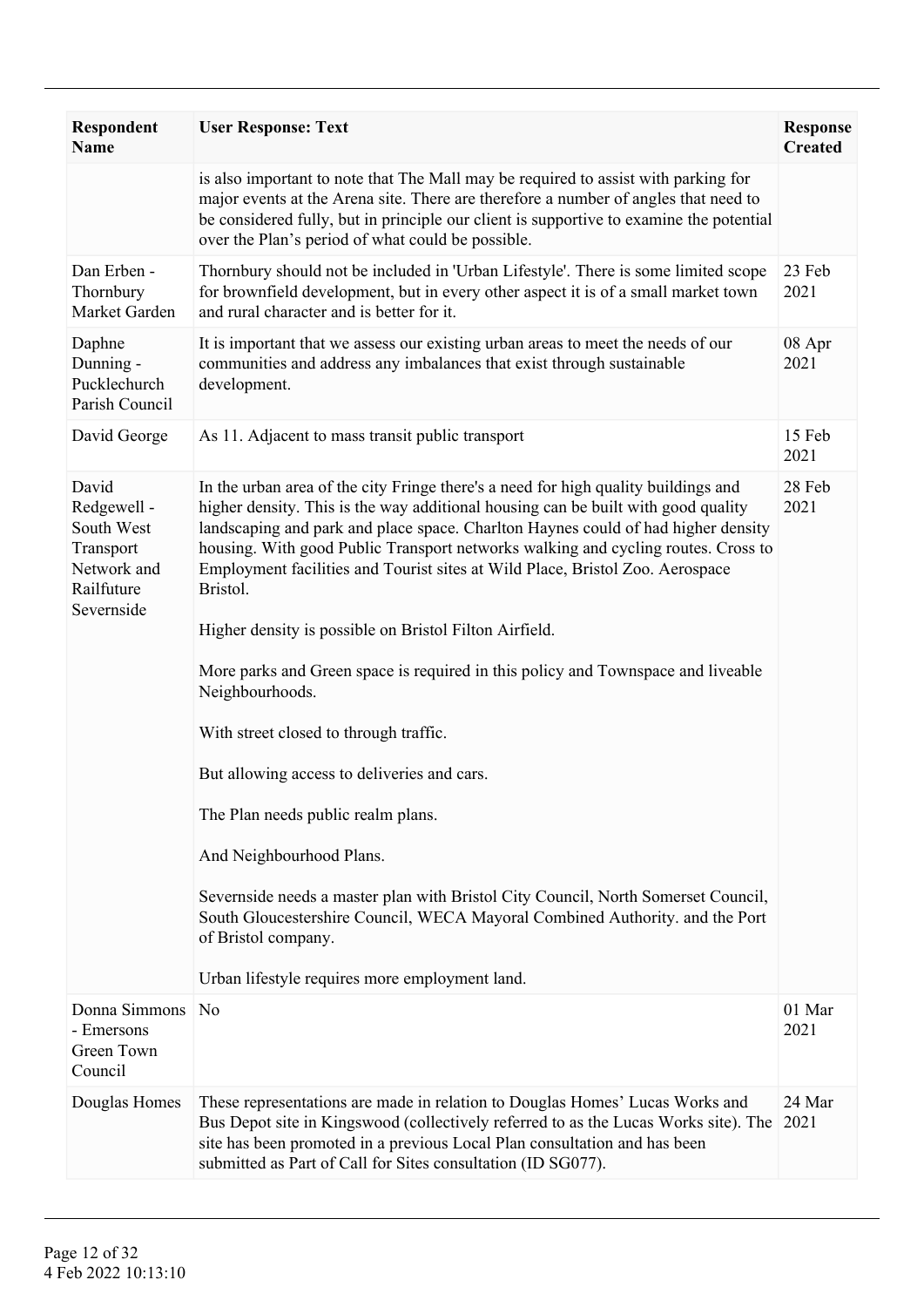| <b>Respondent</b><br><b>Name</b>                                                             | <b>User Response: Text</b>                                                                                                                                                                                                                                                                                                                                                                                                                                                                                                                                                | <b>Response</b><br><b>Created</b> |
|----------------------------------------------------------------------------------------------|---------------------------------------------------------------------------------------------------------------------------------------------------------------------------------------------------------------------------------------------------------------------------------------------------------------------------------------------------------------------------------------------------------------------------------------------------------------------------------------------------------------------------------------------------------------------------|-----------------------------------|
|                                                                                              | The redevelopment of Brownfield land, a key component to the delivery of the<br>urban lifestyles approach, will certainly mean the redevelopment of some existing<br>employment sites. It will be necessary to re-assess safeguarded employment sites to<br>determine what kind of contribution they make to existing employment, what<br>potential they have as serving as solely employment sites in the future and whether<br>they would be more productive and enhance the local area if they were redeveloped<br>as residential or mixed use sites.                  |                                   |
|                                                                                              | Lucas Works is such a site which requires re-evaluating. The site is situated within<br>a larger area safeguarded for economic development under Policy CS12. However,<br>the site actually contributes very little in the way of employment, as much of the<br>site is vacant and provides no employment function. The existing site has a<br>negative visual impact on the surrounding residential area and is in need of<br>regeneration. The site has been recognised as a key site for change in previous<br>consultation documents produced for the new Local Plan. |                                   |
|                                                                                              | The redevelopment of the Lucas Works Site would have a significant positive<br>impact on the surrounding area. The site is in a sustainable location, within walking<br>distance of the centre of Kingswood, and in the context of the surrounding<br>townscape and existing scale of buildings on the site, higher densities (than the<br>surrounding area) could legitimately be considered.                                                                                                                                                                            |                                   |
|                                                                                              | Indeed a Planning Application will be submitted shortly for a mixed use scheme<br>comprising 149 residential units and $1,056$ sqm of Use Class E(g) floor space. The<br>scheme will be relatively high density, but demonstrates that a mixed use scheme<br>can be delivered which would enhance the local area, provide a range of dwellings<br>(to national space standards) that would be a significant boost to housing delivery,<br>and also retain a significant amount of employment floorspace making far better<br>use of the site.                             |                                   |
| Ellandi LLP On<br>Behalf of<br>Crestbridge<br>Corporate<br>Trustees Ltd and<br>Crestbridge T | We fully support Yate, including the town centre "island" sites and Yate Riverside<br>being an identified area for optimizing densities through the urban lifestyles<br>initiative. We have prepared the Yate Town Centre Placemaking Report and<br>Concept Design at Appendix 1.0 to assist in the masterplanning discussion for the<br>whole Town Centre. This has been prepared to identify deliverable phases of<br>development across the lifetime of the new Local Plan.                                                                                            | 05 May<br>2021                    |
| Emma Jarvis                                                                                  | The market town of Chipping Sodbury should be also identified as an urban area<br>alongside Yate and Thornbury. It has a wide range of existing facilities.                                                                                                                                                                                                                                                                                                                                                                                                               | 28 Feb<br>2021                    |
| Fiona Milden -<br><b>Vistry Homes</b><br>Limited                                             | Page 87 provides locations and criteria for Urban Lifestyles and page 88 provides a<br>diagrammatic proposal for urban lifestyle locations. Vistry Homes strongly<br>supports the identification of the Bristol North Fringe as a suggested location for<br>Urban Lifestyles, however, it objects to the omission of land which lies East of the<br>M1 MetroBus corridor, South of Filton Road and West of the M32.                                                                                                                                                       | 09 Mar<br>2021                    |
|                                                                                              | This area offers a highly suitable and sustainable location for residential<br>development, in close proximity to the UWE campus, Abbeywood MoD and the<br>established business and retail parks in this area of the North Fringe. The site is<br>ideally positioned in relation to the MetroBus corridor and has the potential to                                                                                                                                                                                                                                        |                                   |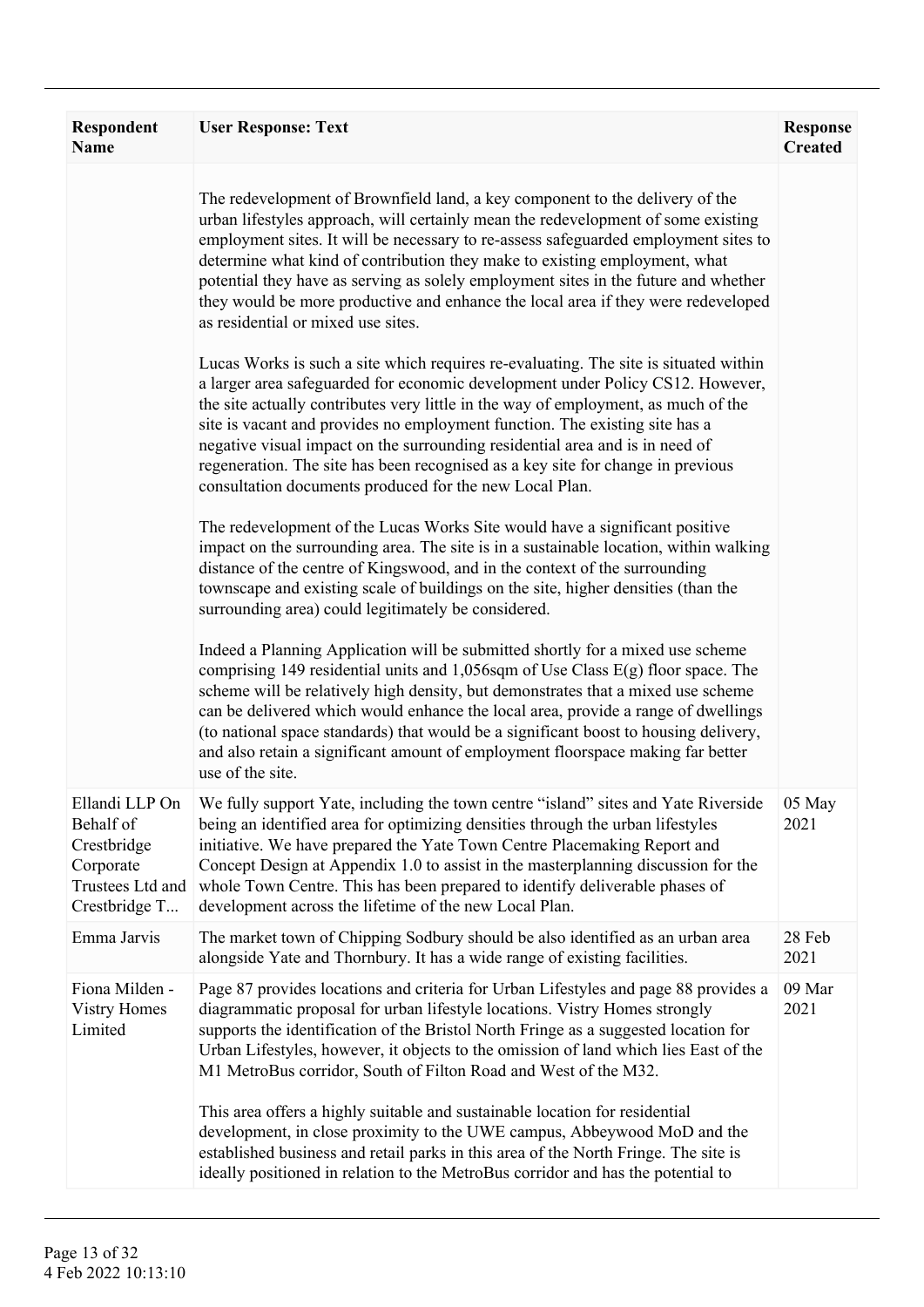| <b>Respondent</b><br><b>Name</b>                    | <b>User Response: Text</b>                                                                                                                                                                                                                                                                                                                                                                                                                                                                                                                                                                                                                                                                                                                                                                                                                                                                                                                                                                                                                                                                    | <b>Response</b><br><b>Created</b> |
|-----------------------------------------------------|-----------------------------------------------------------------------------------------------------------------------------------------------------------------------------------------------------------------------------------------------------------------------------------------------------------------------------------------------------------------------------------------------------------------------------------------------------------------------------------------------------------------------------------------------------------------------------------------------------------------------------------------------------------------------------------------------------------------------------------------------------------------------------------------------------------------------------------------------------------------------------------------------------------------------------------------------------------------------------------------------------------------------------------------------------------------------------------------------|-----------------------------------|
|                                                     | provide pedestrian and cycle routes to connect existing facilities, enhancing Green<br>Infrastructure provision and reducing reliance upon the private car. The site lies<br>within walking and cycling distance of a wide range of established employment,<br>retail and community facilities within the North Fringe and could provide<br>sustainable, Carbon neutral homes both in terms of location and design. The<br>established mature landscaping and network of Public Rights of Way within and<br>surround the site provide an ideal framework within which sympathetically<br>designed housing could be assimilated into the landscape.<br>The site's development would comply with the objectives for the North Fringe, in<br>particular the challenge highlighted on page 94, namely "planning for, and<br>providing, higher-quality and better-connected green infrastructure and open space"<br>(Page 94).<br>Full details of the site and its suitability for development were submitted by the<br>landowner to the Council's recent Call for Sites exercise in October 2020. |                                   |
| Fi Riches                                           | Thornbury - too much building on greenfield sites.                                                                                                                                                                                                                                                                                                                                                                                                                                                                                                                                                                                                                                                                                                                                                                                                                                                                                                                                                                                                                                            | 09 Dec<br>2020                    |
| Gareth Fielding                                     | You need to revitalize the inner city not destroy the Countryside                                                                                                                                                                                                                                                                                                                                                                                                                                                                                                                                                                                                                                                                                                                                                                                                                                                                                                                                                                                                                             | 28 Feb<br>2021                    |
| Hannah<br>Saunders -<br>Dodington<br>Parish Council | Page 106 to 110 – Urban lifestyles 2 – Suggested Locations - Yate:<br>• Members would point you to the attached document regarding our recent<br>comments on the Master Plan for Yate.                                                                                                                                                                                                                                                                                                                                                                                                                                                                                                                                                                                                                                                                                                                                                                                                                                                                                                        | 25 May<br>2021                    |
| Hannick Homes                                       | It is important in identifying the locations for future development that they are<br>deliverable. All too often sites are identified that are not actually available or<br>deliverable within the time set out. The land Hannick Homes controls at Windmill<br>Farm, Sodbury Road, Wickwar is available, suitable and deliverable within the<br>early part of the Plan period. There are no constraints to the site coming forward.                                                                                                                                                                                                                                                                                                                                                                                                                                                                                                                                                                                                                                                           | 25 Mar<br>2021                    |
| Haydn Gill                                          | The whole of the Bristol East and North Fringe should be covered under Urban<br>Lifestyles.                                                                                                                                                                                                                                                                                                                                                                                                                                                                                                                                                                                                                                                                                                                                                                                                                                                                                                                                                                                                   | 06 Jan<br>2021                    |
| Helen Johnstone<br>- Stroud District<br>Council     | Yate functions as an employment, shopping and public transport hub, including the<br>mainline rail connection to Bristol, for a wide area including rural settlements in the<br>southern part of Stroud District. Opportunities and challenges for Yate should<br>include identifying and maximising opportunities for linkages with rural<br>communities, including those within Stroud District, and integrating with wider<br>cycling/walking networks.<br>Stroud District Council would welcome the opportunity to work with South<br>Gloucestershire Council to explore these opportunities and challenges as the Plan is<br>developed.                                                                                                                                                                                                                                                                                                                                                                                                                                                  | 26 Feb<br>2021                    |
| <b>IM</b> Land                                      | 46. Whilst some of the Urban Lifestyle areas appear logical, it is typically going to<br>be older more established locations that offer the greatest opportunity for<br>regeneration. It is difficult to see how some of the North and East Fringe areas will<br>support adaptation and intensification when they largely consist of relatively new<br>housing that is neither ready for redevelopment nor adaptable for intensification                                                                                                                                                                                                                                                                                                                                                                                                                                                                                                                                                                                                                                                      | 11 May<br>2021                    |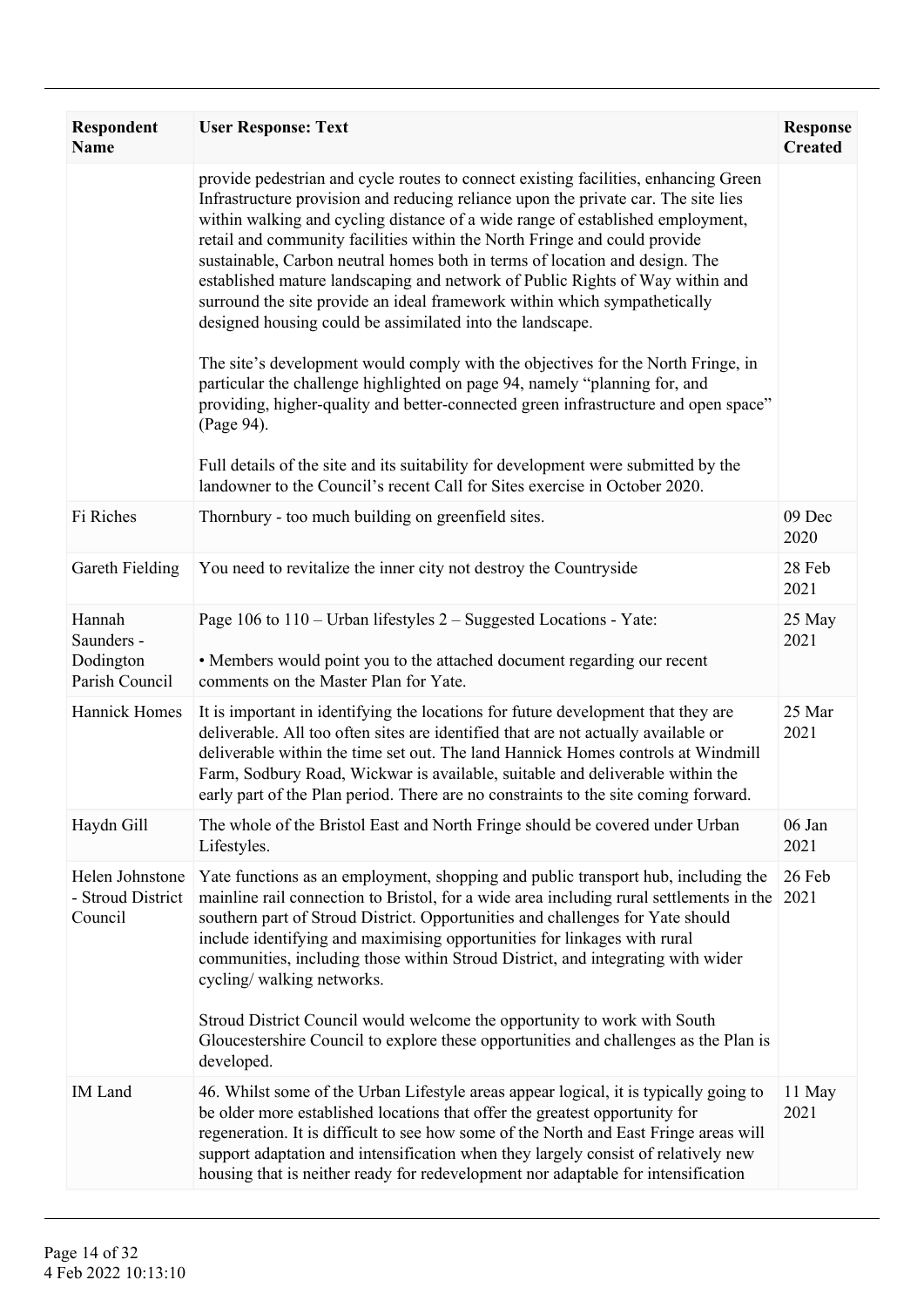| Respondent<br><b>Name</b>                          | <b>User Response: Text</b>                                                                                                                                                                                                                                                                                                                                                                                                                                                                                                                                                                                                                                                                                                             | <b>Response</b><br><b>Created</b> |
|----------------------------------------------------|----------------------------------------------------------------------------------------------------------------------------------------------------------------------------------------------------------------------------------------------------------------------------------------------------------------------------------------------------------------------------------------------------------------------------------------------------------------------------------------------------------------------------------------------------------------------------------------------------------------------------------------------------------------------------------------------------------------------------------------|-----------------------------------|
|                                                    | purposes (which is essentially what the policy approach suggests). Re-use also<br>requires willing landowners and occupiers to release land and buildings. There is no<br>evidence that this will happen on the scale that the emerging SGC Plan might<br>envisage. Unless SGC is willing to commit to pursue multiple Compulsory<br>Purchase Orders, it needs to be realistic about what can be achieved and therefore<br>what can be relied upon to support housing and economic growth from this source.<br>It will be incumbent on SGC to show evidence of vacant buildings and sites that<br>would support this approach (having pursued an urban renewal programme for<br>many years already).                                   |                                   |
|                                                    | 47. It is noted when discussing Urban Lifestyles in the Issues and Approaches<br>document that some criticism is made about speculative development in respect of<br>places like Thornbury and how this has changed the strategic approach to<br>development. This is because SGC has previously relied upon its urban capacity to<br>underpin its housing requirement. Whilst the sites it relied upon were available, the<br>timeframe for their complex delivery has always been an underestimation. This has<br>led to planning by Appeal based on land supply delivery shortages and an<br>undermining of the current development plan spatial distribution strategy.                                                             |                                   |
|                                                    | 48. We note that Thornbury is now out of balance in terms of the jobs to housing<br>ratio and whilst this would suggest limiting housing growth in this area, that is the<br>wrong driver for change. The real driver should be an understanding that whether<br>or not the homes to jobs ratio is 1:1, the evidence shows Thornbury generates<br>commuting because people chose to live there and commute to Bristol which will<br>always provide a much greater opportunity and range of employment (Appendix 3<br>refers). This Plan should therefore be based on an understanding of commuter flows<br>and establishing ways to reduce the trip length and thereby widen the opportunity to<br>travel by means other than the car. |                                   |
|                                                    | 49. IM suggest a much more focused approach to the areas where Urban Lifestyles<br>can be achieved. For example, Filton Airfield may be one such location where a<br>meaningful change could be effective, but others are likely to prove more<br>challenging.                                                                                                                                                                                                                                                                                                                                                                                                                                                                         |                                   |
|                                                    | 50. Furthermore, concern is raised about the suggestion the East Fringe is<br>dominated by residential development and that residents commute for work. In this<br>context, it is important that employment areas do not come under pressure to be<br>redeveloped for residential purposes.                                                                                                                                                                                                                                                                                                                                                                                                                                            |                                   |
| James Carpenter<br>- Falfield Parish<br>Council    | Yes.<br>The market town of Chipping Sodbury should be also identified as an urban area<br>alongside Yate and Thornbury.                                                                                                                                                                                                                                                                                                                                                                                                                                                                                                                                                                                                                | 14 Apr<br>2021                    |
|                                                    | Thornbury is listed in both the Urban Lifestyles and Rural villages and Settlements<br>lists – this is contradictory, it cannot be considered as being both.                                                                                                                                                                                                                                                                                                                                                                                                                                                                                                                                                                           |                                   |
| James Carpenter<br>- Rockhampton<br>Parish Council | Councillors also briefly considered the proposals outlined for Thornbury. It was<br>queried if the Urban Lifestyles concept could apply to this rural town as much of<br>the housing has been built in the last sixty years and so it is difficult to see how the                                                                                                                                                                                                                                                                                                                                                                                                                                                                      | 26 Mar<br>2021                    |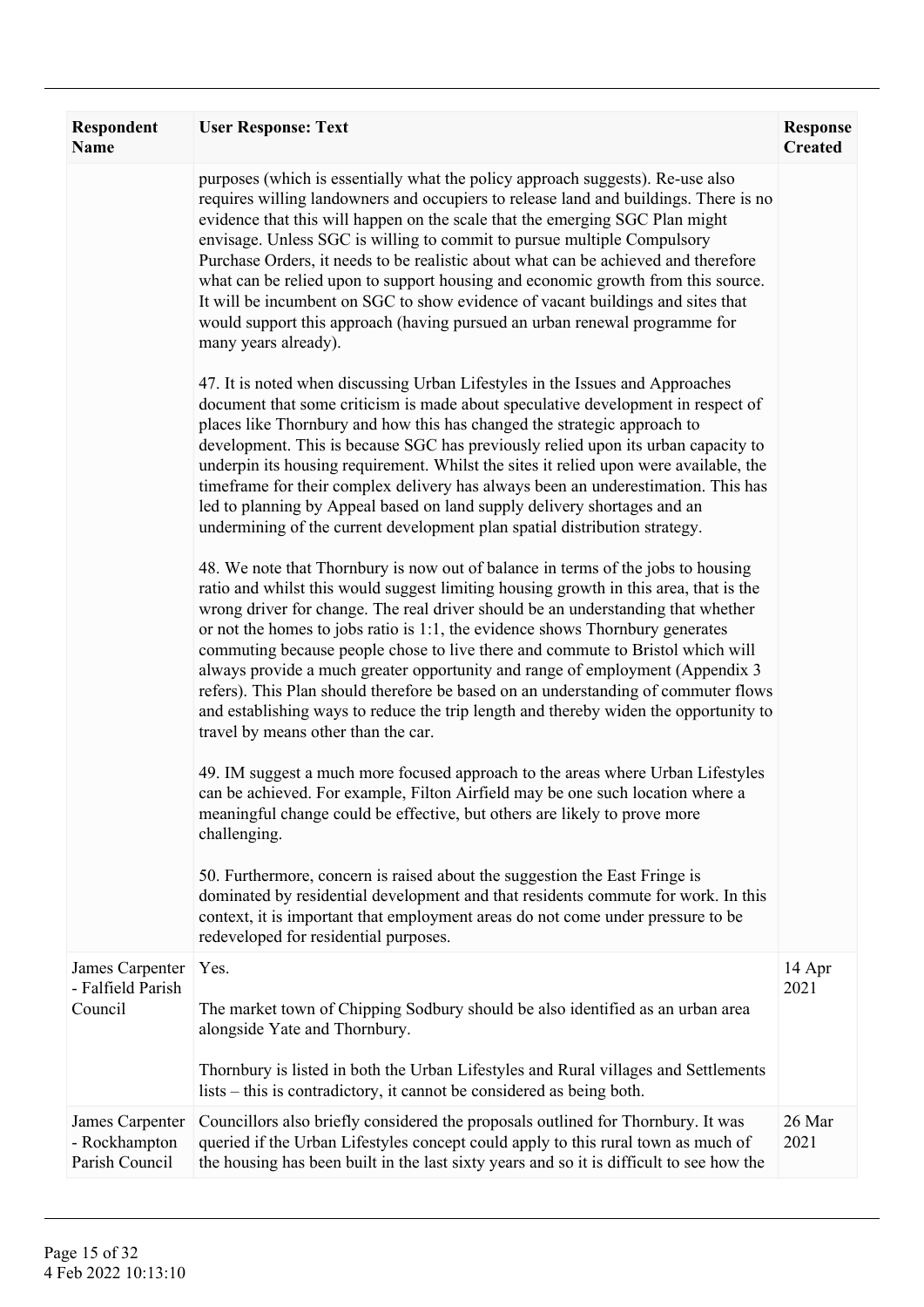| <b>Respondent</b><br><b>Name</b>                   | <b>User Response: Text</b>                                                                                                                                                                                                                                                                                                                                                                                                                                                                                                                                                                                                                                                                                                                                                                                                                                                                                                                                                                                                                                                                                                                                                                                                                                                                                                                                                                                                                                                                                                                                                                                | <b>Response</b><br><b>Created</b> |
|----------------------------------------------------|-----------------------------------------------------------------------------------------------------------------------------------------------------------------------------------------------------------------------------------------------------------------------------------------------------------------------------------------------------------------------------------------------------------------------------------------------------------------------------------------------------------------------------------------------------------------------------------------------------------------------------------------------------------------------------------------------------------------------------------------------------------------------------------------------------------------------------------------------------------------------------------------------------------------------------------------------------------------------------------------------------------------------------------------------------------------------------------------------------------------------------------------------------------------------------------------------------------------------------------------------------------------------------------------------------------------------------------------------------------------------------------------------------------------------------------------------------------------------------------------------------------------------------------------------------------------------------------------------------------|-----------------------------------|
|                                                    | upgrading principles outlined could be realistically applied.                                                                                                                                                                                                                                                                                                                                                                                                                                                                                                                                                                                                                                                                                                                                                                                                                                                                                                                                                                                                                                                                                                                                                                                                                                                                                                                                                                                                                                                                                                                                             |                                   |
| John Acton                                         | No.                                                                                                                                                                                                                                                                                                                                                                                                                                                                                                                                                                                                                                                                                                                                                                                                                                                                                                                                                                                                                                                                                                                                                                                                                                                                                                                                                                                                                                                                                                                                                                                                       | 26 Mar<br>2021                    |
| John Mills -<br>Cotswolds<br>Conservation<br>Board | <b>East Fringe</b><br>The Cotswolds Conservation Board supports the role of the Local Plan in 'creating,<br>as a lasting legacy, a network of green routes that provide benefits to health,<br>wellbeing and recreation, nature-recovery and water-management and quality, by<br>enhancing access to, and the quality of, open spaces and parks, and increases<br>connections and views to key recreational, ecological and landscape features in the<br>adjoining countryside'.<br>In particular, as stated in the consultation document, the Bristol to Bath railway<br>path provides excellent walking, cycling, and green-infrastructure connectivity to<br>Bath and Bristol city centres. Promoting and enhancing the Bristol to Bath railway<br>path as a viable commuter and leisure route for cyclists between Bristol<br>(particularly the eastern fringe) and Bath could potentially help to reduce traffic<br>through Cotswolds National Landscape, for example, along the A431.                                                                                                                                                                                                                                                                                                                                                                                                                                                                                                                                                                                                               | 16 Mar<br>2021                    |
| Kate Kelliher                                      | We need to keep the urban development compact to allow more space for people to<br>enjoy.                                                                                                                                                                                                                                                                                                                                                                                                                                                                                                                                                                                                                                                                                                                                                                                                                                                                                                                                                                                                                                                                                                                                                                                                                                                                                                                                                                                                                                                                                                                 | 31 Jan<br>2021                    |
| Katherine Buff                                     | I have already made clear that Thornbury needs to be considered under a separate<br>category as an historic 'market town', not bracketed with the fringe of Bristol (and<br>arguably Yate) as subject to considerations for growth appropriate to an 'Urban<br>Lifestyle'. However, given that your consultation document has no such category<br>we<br>give our comments on brownfield development in Thornbury in this section of the<br>questionnaire.<br>I support the principle of brownfield development where it meets a local need in<br>terms<br>of type and quantum of housing (including questions of genuine affordability),<br>provided<br>it is accompanied by an appropriate investment in infrastructure, including health<br>care.<br>I would also express the caveat that any large additional quantity of housing should<br>avoid contributing to significant additional commuter miles by means of private<br>transport. The attributes of the type of housing to meet genuine local need may<br>relate<br>to this point, as well as provision of appropriate public transport sufficient to attract<br>a<br>high modal share.<br>Applying this logic to Thornbury, the first point that needs to be made is that since<br>the<br>last census in 2011 approvals have been given for 1,703 new houses, representing a<br>34% increase in the size of the town almost overnight. This is on top of<br>considerable<br>development in surrounding villages such as Falfield and Tytherington that rely on<br>Thornbury for much of its services. This growth has been met with almost no | 26 Feb<br>2021                    |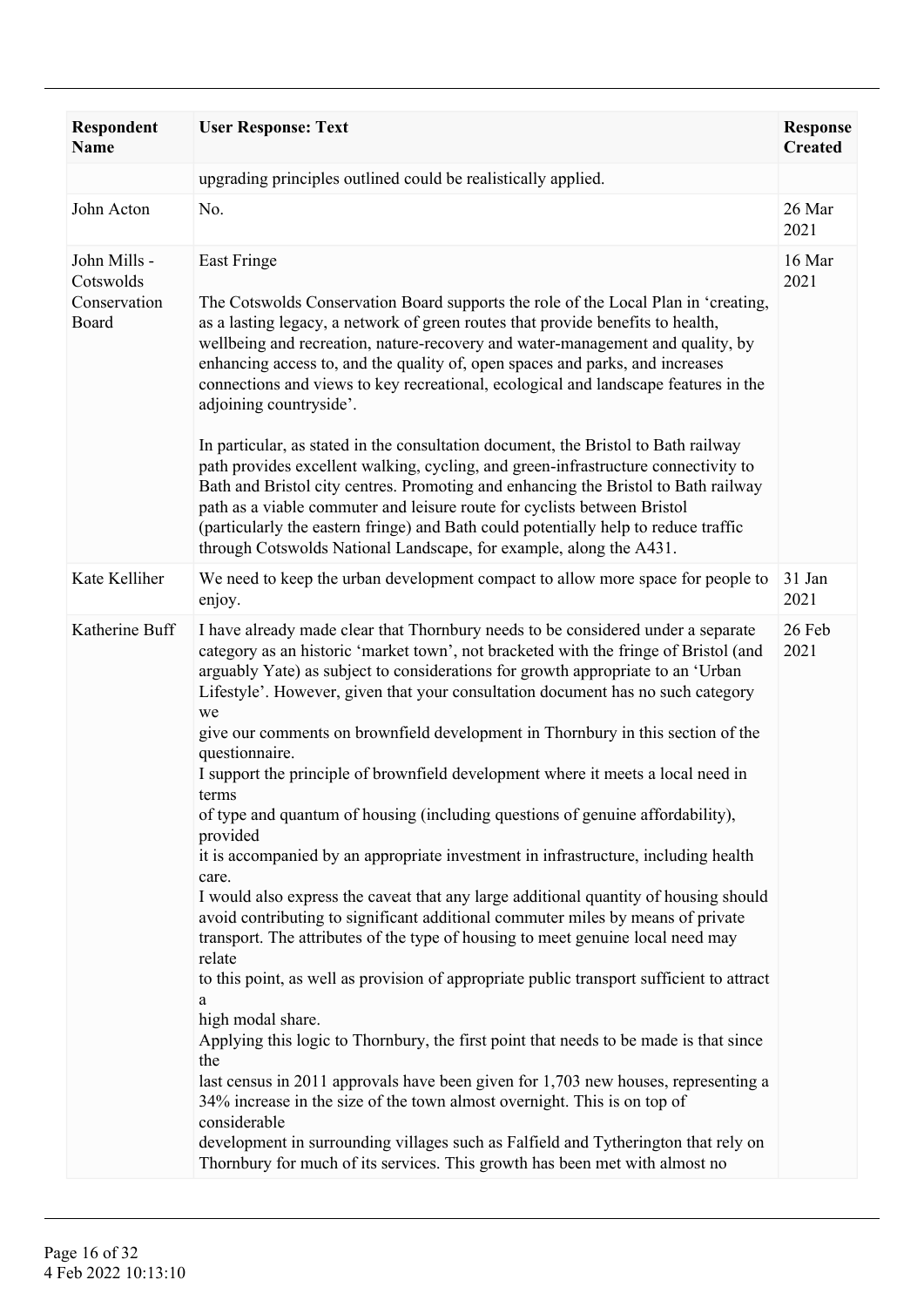| <b>Respondent</b><br><b>Name</b> | <b>User Response: Text</b>                                                                                                                                                                                                                                                                                                                                                                                                                                                                                                                                                                                                                                                                                                                                                                                                                                                                                                                                                                                                                                                                                                                                                                                                                                                                                                                                                                                                                                                                                                                                                                                                                                                                                                                                                                                                                                                                                                                                                                                                                                                                                                 | <b>Response</b><br><b>Created</b> |
|----------------------------------|----------------------------------------------------------------------------------------------------------------------------------------------------------------------------------------------------------------------------------------------------------------------------------------------------------------------------------------------------------------------------------------------------------------------------------------------------------------------------------------------------------------------------------------------------------------------------------------------------------------------------------------------------------------------------------------------------------------------------------------------------------------------------------------------------------------------------------------------------------------------------------------------------------------------------------------------------------------------------------------------------------------------------------------------------------------------------------------------------------------------------------------------------------------------------------------------------------------------------------------------------------------------------------------------------------------------------------------------------------------------------------------------------------------------------------------------------------------------------------------------------------------------------------------------------------------------------------------------------------------------------------------------------------------------------------------------------------------------------------------------------------------------------------------------------------------------------------------------------------------------------------------------------------------------------------------------------------------------------------------------------------------------------------------------------------------------------------------------------------------------------|-----------------------------------|
|                                  | investment<br>in infrastructure, with applications getting away with a presumption that the<br>Community<br>Infrastructure Levy (CIL) will suffice, when in reality the levy has gone into the<br>Council<br>coffers with next to nothing coming back.<br>As a result, residents are becoming increasingly concerned about the pressure on<br>services, most notably on healthcare, schools, car parking and congestion on the<br>A38.<br>Moreover, this is with only 55% of those applications having already been built out<br>by<br>March 2020 according to the 2020 AMR.<br>The resultant deficit in infrastructure support needs to be redressed first, before we<br>even consider what may be required to support further brownfield development.<br>In terms of the question of what is required to meet local housing need, we defer to<br>the<br>emerging Neighbourhood Plan which deals with this question in Policy 9.                                                                                                                                                                                                                                                                                                                                                                                                                                                                                                                                                                                                                                                                                                                                                                                                                                                                                                                                                                                                                                                                                                                                                                                          |                                   |
| Kevin Masters                    | I have read Trapp'd's response and wish to add my name to it.                                                                                                                                                                                                                                                                                                                                                                                                                                                                                                                                                                                                                                                                                                                                                                                                                                                                                                                                                                                                                                                                                                                                                                                                                                                                                                                                                                                                                                                                                                                                                                                                                                                                                                                                                                                                                                                                                                                                                                                                                                                              | 25 Feb<br>2021                    |
| Lauren Cook -<br>Stride Treglown | Whilst it is acknowledged that the Urban Lifestyles approach could be applied to<br>several areas within South Gloucestershire, as UWE Bristol's Frenchay campus is<br>located within the North Fringe, our comments relate to this location only.<br>The University wholeheartedly supports the identification of the North Fringe as an<br>Urban Lifestyle location and the classification of the UWE Bus Station as a<br>transport hub. The need for continued improvement in physical and digital<br>connectivity is acknowledged. It is expected that a greater geographical focus will<br>be placed on 'urban lifestyle' zones as the Local Plan progresses as the locations<br>are very broad at present.<br>UWE Bristol's Frenchay campus extends to some 60 ha and has experienced<br>significant change in the past decade with the acquisition of buildings and land<br>previously occupied by Hewlett Packard. The reuse of the Hewlett Packard<br>buildings has been focused on the development of the University Enterprise Zone<br>which provides spaces for a thriving community of start-ups, fast-growth<br>businesses, graduate entrepreneurs and cooperative research in the high-tech,<br>robotics, digital and health-tech sectors.<br>UWE Bristol published its Strategy 2030: Transforming Futures in early 2020 and<br>this sets out the university's ambitions for its students, the university as an<br>organisation and its estate over the next 10 years. One of the focuses of this strategy<br>is to transform the Frenchay campus into a smart city district and world-leading<br>University Enterprise Campus, supporting innovation, collaboration and creativity.<br>The desire is for the campus to be known internationally as a living laboratory,<br>where future thinking is tested and a pioneering spirit is developed between<br>industry, business, students and the community. It will be a place for teaching,<br>research, and business enterprise, with residential, hotel, leisure and student<br>facilities, inspiring and empowering people to realise their potential. | 01 Mar<br>2021                    |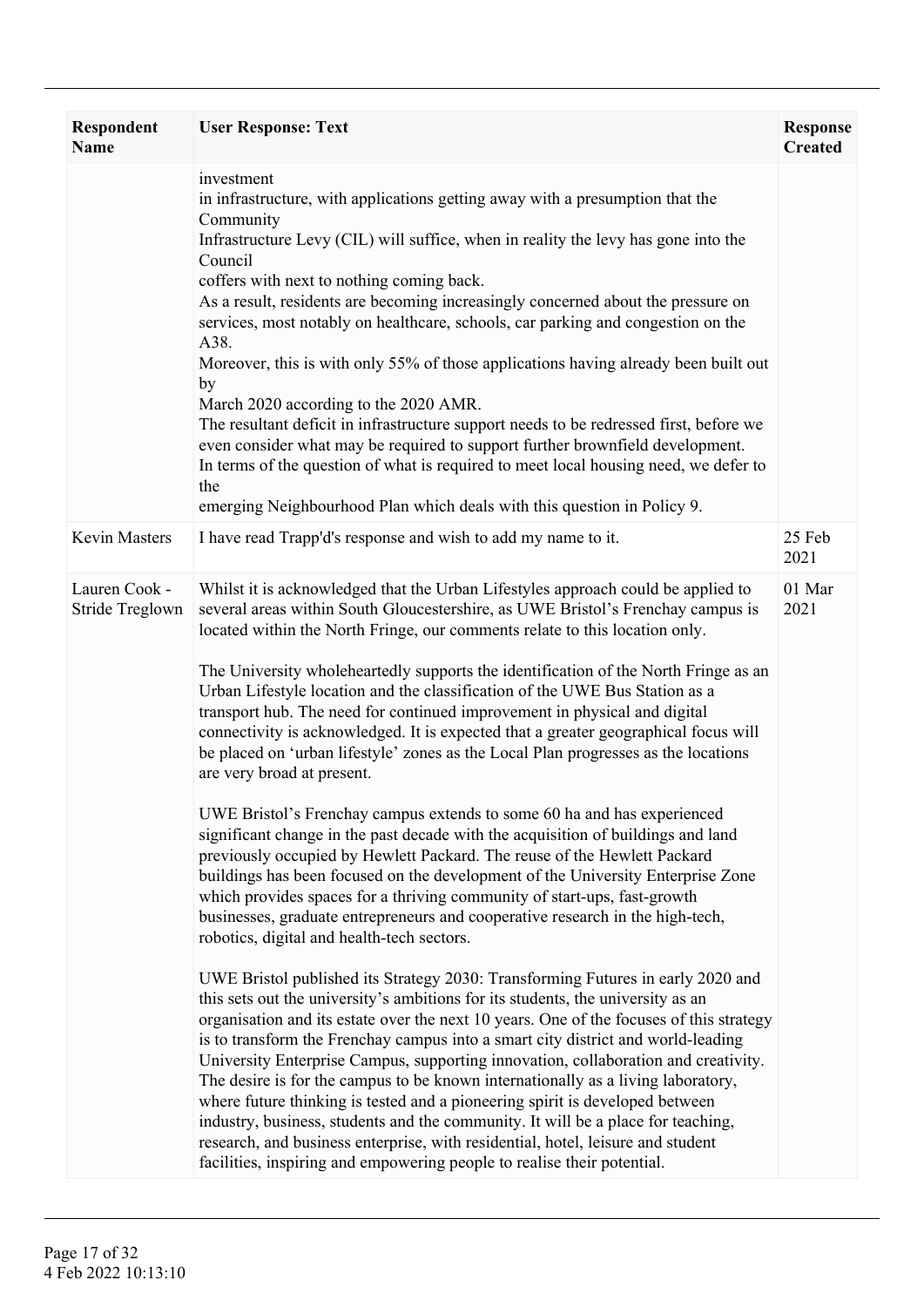| Respondent<br>Name | <b>User Response: Text</b>                                                                                                                                                                                                                                                                                                                                                                                                                                                                                                                                                                                           | <b>Response</b><br><b>Created</b> |
|--------------------|----------------------------------------------------------------------------------------------------------------------------------------------------------------------------------------------------------------------------------------------------------------------------------------------------------------------------------------------------------------------------------------------------------------------------------------------------------------------------------------------------------------------------------------------------------------------------------------------------------------------|-----------------------------------|
|                    | The university is taking a leading role in promoting innovation and enterprise<br>across the city-region and a key initiative expressed through the Strategy 2030<br>document is the development of Frenchay as a world-leading University Enterprise<br>Campus.                                                                                                                                                                                                                                                                                                                                                     |                                   |
|                    | Planning permission has historically been granted for the construction of a stadium<br>on the parcel of greenfield land immediately adjacent to the main campus and<br>within the control of UWE Bristol. As set out with the Land Promotion Report<br>submitted on behalf of UWE Bristol as part of the 2020 call for sites, there is no<br>prospect that a stadium will be delivered on this land. This presents the opportunity<br>through this Local Plan process to explore an alternative form of development in<br>this location which is acknowledged on page 97 of the Local Plan consultation<br>document. |                                   |
|                    | It is considered that the 9.2 ha of greenfield land within the ownership of UWE<br>Bristol coupled with improvements to the existing campus environment has the<br>potential to accommodate significant new academic, research and enterprise uses<br>and residential development in a highly accessible location which would align with<br>the Council's Urban Lifestyles approach and UWE Bristol's aspiration to be a<br>world-leading University Enterprise Campus.                                                                                                                                              |                                   |
|                    | Initial studies indicate that the undeveloped land at UWE could provide circa<br>50,000sqm of academic and economic development uses alongside substantial new<br>homes (360-500) in a new 'urban quarter'. It is important to note that the university<br>are continuing to assess the capacity of this land for future development aligned<br>with the detailed consideration of the university's future space requirements. The<br>university strongly welcome further discussions with the Council in respect of the<br>ongoing capacity studies.                                                                |                                   |
| Lee Taylor         | Urban areas                                                                                                                                                                                                                                                                                                                                                                                                                                                                                                                                                                                                          | 23 Jan<br>2021                    |
| Lesley Brown       | Areas surrounding Cribbs Mall and Filton airfield would seem appropriate although<br>community facilities would need to be increased. I understand that money was laid<br>aside for a GP surgery at Charlton Hayes but was used towards different health<br>services.<br>A great many comments regarding the possible benefits and constraints in the areas<br>considered as based upon on the DAPs. However, as the DAPs and transport tables<br>have been shown to be inaccurate, these areas will need to be reassessed when the                                                                                  | 15 Feb<br>2021                    |
| Lizzie Staley      | DAPs are corrected.<br>When looking at development for Thornbury, Thornbury is not a fringe of Bristol,                                                                                                                                                                                                                                                                                                                                                                                                                                                                                                              | 28 Feb                            |
|                    | it is a seperate historic market town.<br>Kington has been completely overlooked in Thornbury's plans, would then be<br>drowned by Thornbury. People chose to live in the settlement of Kington, not in a<br>town.                                                                                                                                                                                                                                                                                                                                                                                                   | 2021                              |
|                    | How would the surrounding farm land and footpaths be protected from 1000s of<br>new homes? Already in Covid19 people are swarming out from Thornbury and                                                                                                                                                                                                                                                                                                                                                                                                                                                             |                                   |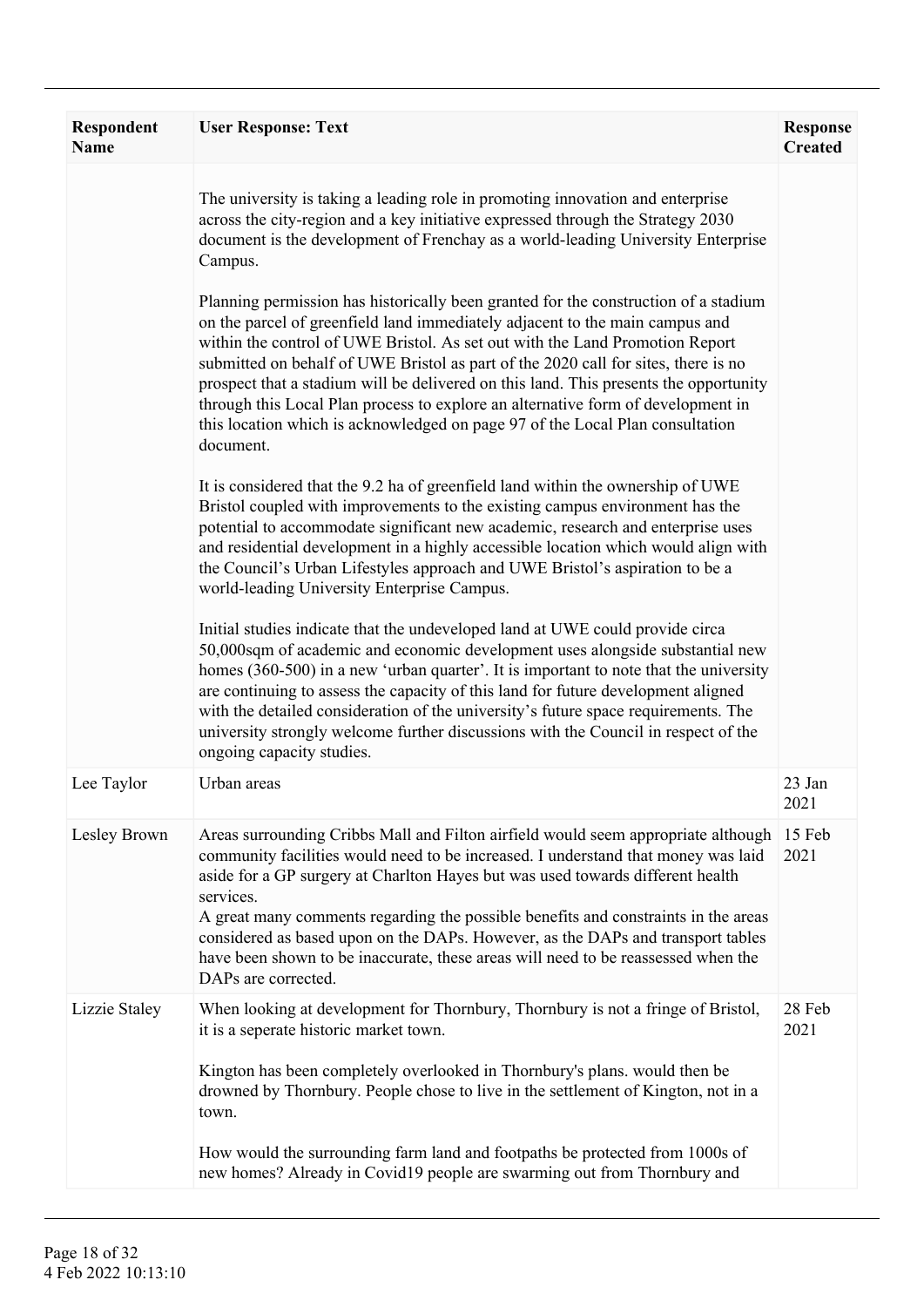| <b>Respondent</b><br><b>Name</b>                 | <b>User Response: Text</b>                                                                                                                                                                                                                                                                                                                                                                                                                                                                                                                                                                                                                                                                                                                                                                                                                                                                                                                                                             | <b>Response</b><br><b>Created</b> |
|--------------------------------------------------|----------------------------------------------------------------------------------------------------------------------------------------------------------------------------------------------------------------------------------------------------------------------------------------------------------------------------------------------------------------------------------------------------------------------------------------------------------------------------------------------------------------------------------------------------------------------------------------------------------------------------------------------------------------------------------------------------------------------------------------------------------------------------------------------------------------------------------------------------------------------------------------------------------------------------------------------------------------------------------------|-----------------------------------|
|                                                  | walking all over private land, leaving litter, damaging paths and land, and being<br>disrespectful. This is unhelpful for livestock, wildlife and the livelihoods of the<br>rural community. What more would happen when there are 1000s more people<br>right on top of Kington?                                                                                                                                                                                                                                                                                                                                                                                                                                                                                                                                                                                                                                                                                                       |                                   |
|                                                  | Sort out the lack of infrastructure that the new housing from the last few years has<br>required, but not been delivered on, before moving to developing more housing.<br>The development in Thornbury has already caused strain. I haven't seen the<br>evidence of provision that would've been promised, so why would we believe it<br>will be different for these other developments? You can say you will provide more<br>Doctors surgeries and healthcare, but can you get the Doctors and staff? Where are<br>the school places for all these extra children? Where is the car parking to access the<br>town centre? It is almost full even in Covid lockdown. Where are the safe ways to<br>cycle? we want to encourage children to be active, not scare them off. Where are<br>the extra bus routes? Provide those and you can meet your need to minimise car<br>journeys. Build more housing and you will exponentially multiply the amount of<br>people making car journeys. |                                   |
|                                                  | The new housing developments have taken over green space, but the quality of<br>green space and mature trees, hedges and natural habitats have disappeared and will<br>take many years to grow, that is if there is any effort to replace them. A single tree<br>dotted about with concrete around, is not a valid replacement. A verge by a road<br>with a wooden butterfly is hardly measurable to fields and fields of butterflies.                                                                                                                                                                                                                                                                                                                                                                                                                                                                                                                                                 |                                   |
|                                                  | Not actually consulting people is an insult, or by being sneaky and deceptive, and<br>saying there was a consultation period in a hard to reach place or online only if you<br>hear about it from someone and then follow multiple links where you have to<br>register, sign up and then read pages and pages of documents to understand what<br>you are being asked. This is not accessible for the average member of public.                                                                                                                                                                                                                                                                                                                                                                                                                                                                                                                                                         |                                   |
| Louise Powell -<br>Thornbury<br>Town Council     | As per response to question 11. Also, to note that Thornbury Town Centre does not<br>have land it can readily expand into apart from areas of greenbelt or areas which<br>would increase flooding risk. In page 112 it should be noted and taken into<br>consideration that Thornbury has already taken a large increase in housing needs<br>for South Gloucestershire through unplanned development. This should limit<br>further large increases.                                                                                                                                                                                                                                                                                                                                                                                                                                                                                                                                    | 08 Apr<br>2021                    |
| Mactaggart &<br>Mickel-<br>Frampton<br>Cotterell | It is important in identifying the locations that they are deliverable. All too often<br>sites are identified but are not actually available or deliverable within the time set<br>out. These sites need significant infrastructure improvements and are costly to<br>implement.                                                                                                                                                                                                                                                                                                                                                                                                                                                                                                                                                                                                                                                                                                       | 07 Apr<br>2021                    |
| Mactaggart &<br>Mickel - Pilning                 | Development within the urban area must be deliverable.                                                                                                                                                                                                                                                                                                                                                                                                                                                                                                                                                                                                                                                                                                                                                                                                                                                                                                                                 | 25 Mar<br>2021                    |
| Matt Griffith -<br><b>Business West</b>          | 51. We welcome the thorough and detailed study of the main South Gloucestershire<br>urban areas, our focus areas, and where we are particularly concerned are:<br>52. Bristol North Fringe: This area is a key economic hub for the region. With a 1.8<br>job to worker ratio, the housing development for this zone is a priority in order to                                                                                                                                                                                                                                                                                                                                                                                                                                                                                                                                                                                                                                         | 25 Mar<br>2021                    |
|                                                  | reduce the number of daily commutes that make it an especially congested District.                                                                                                                                                                                                                                                                                                                                                                                                                                                                                                                                                                                                                                                                                                                                                                                                                                                                                                     |                                   |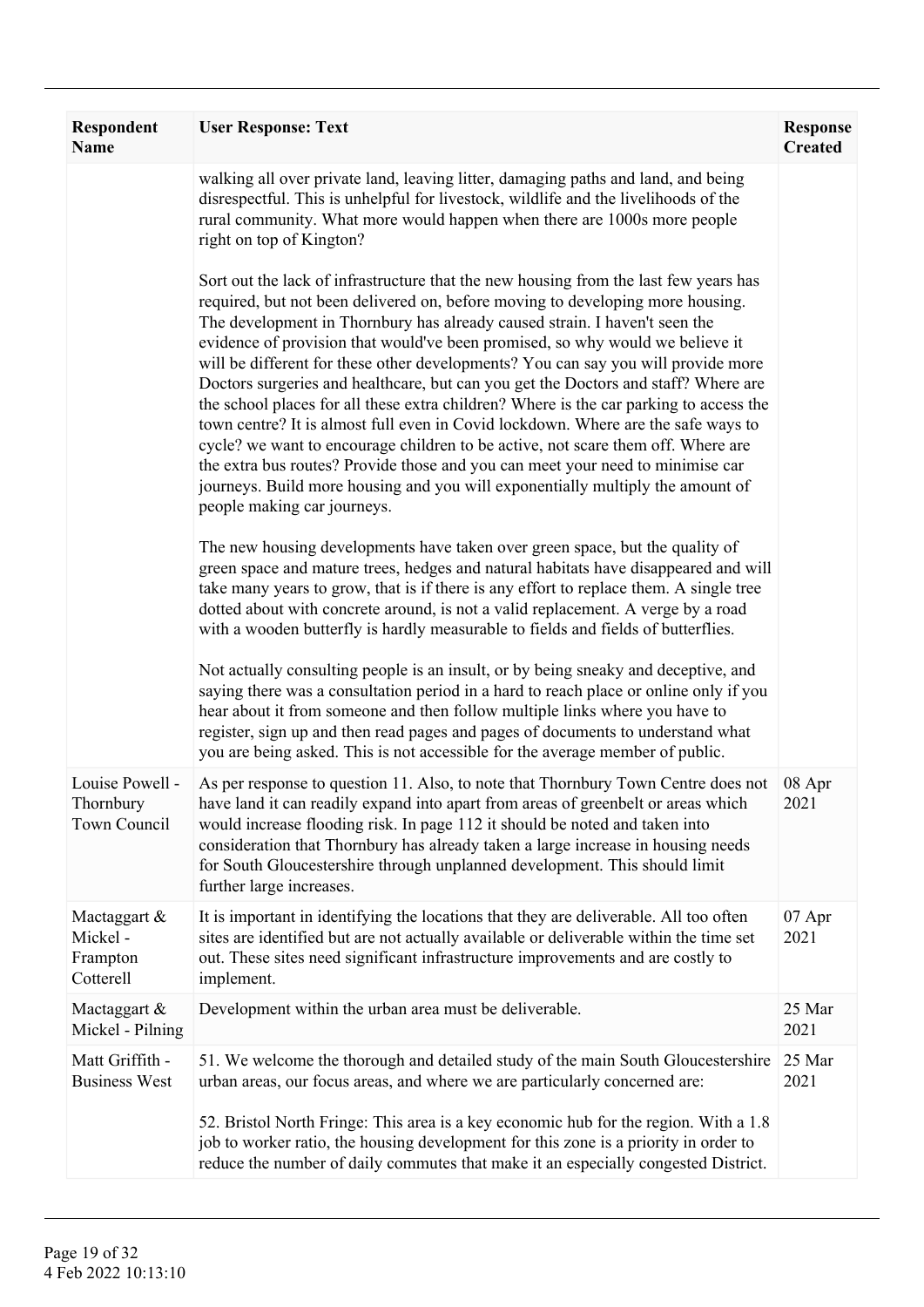| <b>Respondent</b><br><b>Name</b>                           | <b>User Response: Text</b>                                                                                                                                                                                                                                                                                                                                                                                                                                                                                                                                                                                                                                                                                                                                                                                                                                                                                                                                                                                                                                                                                                                                                                                                                                                                                                                                                                                                                                                                                                                                                                                                                                                                                                                                                                                                                                                                                    | <b>Response</b><br><b>Created</b> |
|------------------------------------------------------------|---------------------------------------------------------------------------------------------------------------------------------------------------------------------------------------------------------------------------------------------------------------------------------------------------------------------------------------------------------------------------------------------------------------------------------------------------------------------------------------------------------------------------------------------------------------------------------------------------------------------------------------------------------------------------------------------------------------------------------------------------------------------------------------------------------------------------------------------------------------------------------------------------------------------------------------------------------------------------------------------------------------------------------------------------------------------------------------------------------------------------------------------------------------------------------------------------------------------------------------------------------------------------------------------------------------------------------------------------------------------------------------------------------------------------------------------------------------------------------------------------------------------------------------------------------------------------------------------------------------------------------------------------------------------------------------------------------------------------------------------------------------------------------------------------------------------------------------------------------------------------------------------------------------|-----------------------------------|
|                                                            | It is also imperative to deliver the planned Public Transport extensions (MetroBus)<br>and reimagine the area configuration to remove the physical barriers that roads and<br>rail lines pose to sustainable forms of mobility such as walking and cycling. It is<br>also key that the Council supports the Airfield Arena development, as well as the<br>potential diversification of uses at Cribbs Causeway, which has been severely<br>impacted with Covid-19. This should be taken as an opportunity to reimagine the<br>value that this infrastructures and services can offer to the residents.<br>53. Bristol East Fringe: In contrast to the North Fringe, the East Fringe suffers from<br>a worrying lack of employment opportunities, with a 0.4 job per worker ratio.<br>Employment land investment and availability in this area is a priority that should be<br>addressed to reduce inequalities and address economic growth. The East Fringe is<br>also heavily reliant on private vehicles and Motorways for transport, investment in<br>better Public Transport connections, as well as education and other service facilities<br>is needed in order to attract further private investment. There must also be a<br>continuity and improvement of the Longwell Green Retail Park, the Lyde Green<br>and Bristol and Bath Science Park projects, which will bring economic value with<br>skilled jobs and company clusters to the area.<br>54. Yate and Thornbury: In both market towns it is key to promote jobs and<br>employment through additional employment land and better Public Transport and<br>connectivity opportunities. Yate's shopping centre must be considered and<br>reimagined in the new Local Plan, as it can provide dynamism and economic value<br>to the town and neighbouring communities if developed, taking into account<br>today's retail and employment trends. |                                   |
| Matthew Blaken<br>$-DJ\&P$<br>Newland Rennie<br>Ltd        | Query Thornbury as an 'urban location'. It is a market town.                                                                                                                                                                                                                                                                                                                                                                                                                                                                                                                                                                                                                                                                                                                                                                                                                                                                                                                                                                                                                                                                                                                                                                                                                                                                                                                                                                                                                                                                                                                                                                                                                                                                                                                                                                                                                                                  | 14 Dec<br>2020                    |
| Matthew<br>McCollom                                        | The principles are sound. The manner of implementation is the key.                                                                                                                                                                                                                                                                                                                                                                                                                                                                                                                                                                                                                                                                                                                                                                                                                                                                                                                                                                                                                                                                                                                                                                                                                                                                                                                                                                                                                                                                                                                                                                                                                                                                                                                                                                                                                                            | 28 Feb<br>2021                    |
| Maurice Wayne                                              | N <sub>0</sub>                                                                                                                                                                                                                                                                                                                                                                                                                                                                                                                                                                                                                                                                                                                                                                                                                                                                                                                                                                                                                                                                                                                                                                                                                                                                                                                                                                                                                                                                                                                                                                                                                                                                                                                                                                                                                                                                                                | 08 Feb<br>2021                    |
| Michael<br>Wilberforce -<br><b>Bristol City</b><br>Council | Bristol City Council notes the inclusion of Cribbs Causeway as a potential location<br>for 'urban lifestyles' development on the grounds that it is a 'transport hub' (pp. 90)<br>- 97). Bristol City Council supports the provision of new homes in this location<br>which offers the potential for making more efficient use of land, especially as a<br>reduction in retail floor space is a likely national trend in land use.<br>Bristol City Council notes the reference at p. 22 to South Gloucestershire's<br>emerging role as a cultural and tourist destination, with specific reference at p. 92<br>to tourism in the North Fringe of Bristol. Specific reference is made to the proposed<br>Arena complex at the Brabazon Hangars, but this is in fact in Bristol rather than<br>South Gloucestershire.<br>Bristol City Council acknowledges this emerging role but suggests that it should be                                                                                                                                                                                                                                                                                                                                                                                                                                                                                                                                                                                                                                                                                                                                                                                                                                                                                                                                                                                                    | 26 Mar<br>2021                    |
|                                                            | viewed and presented in the wider context of Bristol and South Gloucestershire's                                                                                                                                                                                                                                                                                                                                                                                                                                                                                                                                                                                                                                                                                                                                                                                                                                                                                                                                                                                                                                                                                                                                                                                                                                                                                                                                                                                                                                                                                                                                                                                                                                                                                                                                                                                                                              |                                   |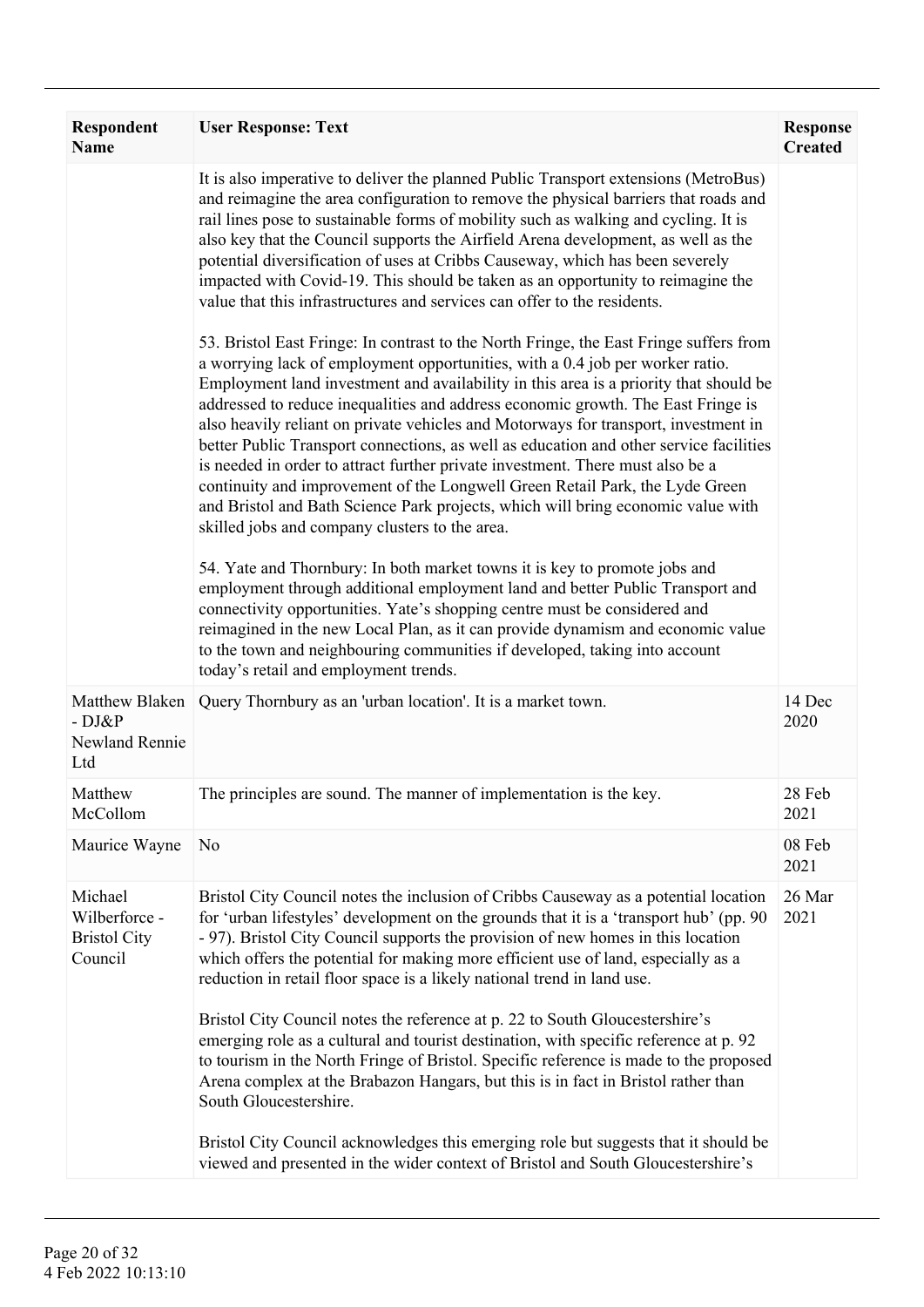| Respondent<br><b>Name</b>                       | <b>User Response: Text</b>                                                                                                                                                                                                                                                                                                                                                                                                                                                                                                                                                                                                                                                                                                                                                                                                                                                                                                                                                                                                                                   | <b>Response</b><br><b>Created</b> |
|-------------------------------------------------|--------------------------------------------------------------------------------------------------------------------------------------------------------------------------------------------------------------------------------------------------------------------------------------------------------------------------------------------------------------------------------------------------------------------------------------------------------------------------------------------------------------------------------------------------------------------------------------------------------------------------------------------------------------------------------------------------------------------------------------------------------------------------------------------------------------------------------------------------------------------------------------------------------------------------------------------------------------------------------------------------------------------------------------------------------------|-----------------------------------|
|                                                 | overall offer as a destination for culture and tourism.                                                                                                                                                                                                                                                                                                                                                                                                                                                                                                                                                                                                                                                                                                                                                                                                                                                                                                                                                                                                      |                                   |
| Michelle<br>Greaves                             | Yes to Filton - where I live.<br>Perhaps urban living can be piloted in urban areas in need of regeneration (Filton,<br>Staple Hill etc) first rather than in wealthy areas such as Thornbury and Yate? This<br>will also help tackle the HMO issue creeping up in areas such as Filton, but needs<br>to be done in collaboration with the university (if they made their current urban<br>living flats on site more affordable, more students may stay on site)<br>No to Yate and Thornbury - particularly Thornbury as the proporals hit special<br>areas of conservation and greenbelt land.                                                                                                                                                                                                                                                                                                                                                                                                                                                              | 03 Feb<br>2021                    |
| Mr. Blake -<br><b>Oldland Parish</b><br>Council | No specific thoughts                                                                                                                                                                                                                                                                                                                                                                                                                                                                                                                                                                                                                                                                                                                                                                                                                                                                                                                                                                                                                                         | 17 Feb<br>2021                    |
| Neil Oviatt                                     | I disagree you should further build outside Thornbury; This has already happened<br>and is continuing to happen. ! Did you walk the roads of Thornbury before<br>producing this document! over 2000 houses already making Thornbury a lopsided<br>town (all traffic goes in the same direction) further extension will make it far worse.<br>There is no infrastructure for greater development! Please review the current status<br>of multiple developments in Thornbury! This for example should be stopped!! Ref.<br>No: P19/8659/O<br>And this development Ref. No: P20/07655/RM already accepted should be defined<br>as a traditional stone-built, green scheme etc - Make it a model development rather<br>than the boxy typical option. Add some quality to Thornburys ever-expanding new<br>builds! And make them fix Grovesend traffic light system first! build arches and<br>pedestrian ways for the Lanes like Hacket and Clay which they will impact !                                                                                        | 30 Nov<br>2020                    |
| Nicholas Small -<br>Stagecoach<br>West          | Please see our wider consultation response attached to this Consultation.                                                                                                                                                                                                                                                                                                                                                                                                                                                                                                                                                                                                                                                                                                                                                                                                                                                                                                                                                                                    | 01 Mar<br>2021                    |
|                                                 | Nick Woodward Distribution in these areas should be diffused/shared, rather than located all in one<br>area.                                                                                                                                                                                                                                                                                                                                                                                                                                                                                                                                                                                                                                                                                                                                                                                                                                                                                                                                                 | 28 Feb<br>2021                    |
| Nicola<br>O'Connell                             | I'm appalled at the suggestion that Thornbury should be subjected to yet further<br>development, especially into the greenbelt. Thornbury is currently at capacity, due<br>to thousands of houses that have been built over the past few years. Our open<br>farmlands and other greenbelt settings are vital to maintaining good mental health.<br>I disagree strongly with any additional building on greenfield sites, particularly the<br>large developments proposed for the areas surrounding Thornbury and other market<br>towns. Access to natural countryside is essential for residents mental health and<br>wellbeing, as highlighted during the Covid-19 pandemic, with the restorative<br>benefits of natural settings being the most beneficial for good mental health and<br>wellbeing. Settings, such as open farmland and natural views, cannot be replicated<br>in the same way with more artificial settings like parks. In Thornbury countryside is<br>within walking distance and so is free from the expense of owning or driving a car | 27 Feb<br>2021                    |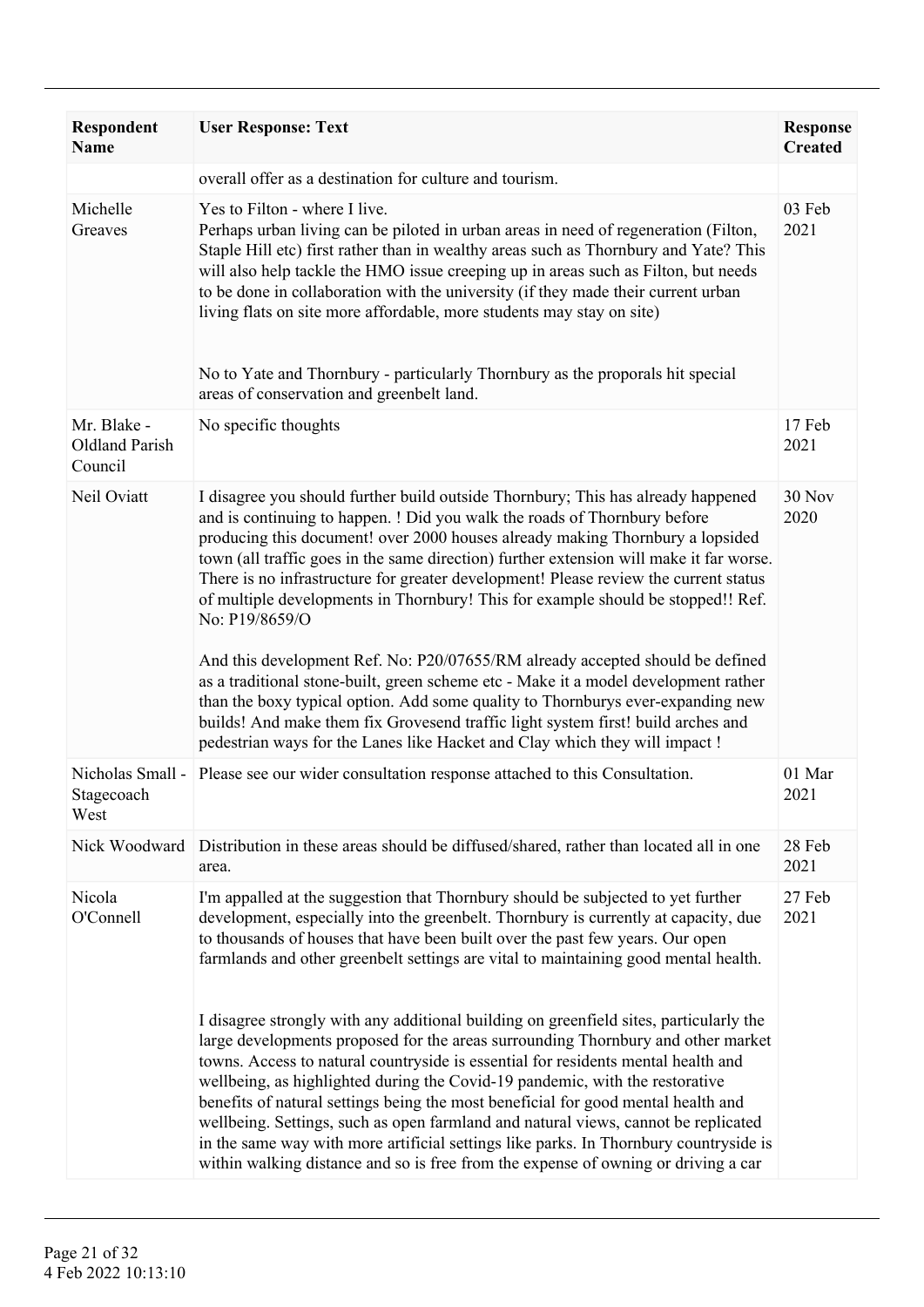| Respondent<br><b>Name</b>                      | <b>User Response: Text</b>                                                                                                                                                                                                                                                                                                                                                                                                                                                                                                                                                                                                                                                                                                                                                                                                                                                                                                                                                       | <b>Response</b><br><b>Created</b> |
|------------------------------------------------|----------------------------------------------------------------------------------------------------------------------------------------------------------------------------------------------------------------------------------------------------------------------------------------------------------------------------------------------------------------------------------------------------------------------------------------------------------------------------------------------------------------------------------------------------------------------------------------------------------------------------------------------------------------------------------------------------------------------------------------------------------------------------------------------------------------------------------------------------------------------------------------------------------------------------------------------------------------------------------|-----------------------------------|
|                                                | to access it, which is also better for the environment. At a time when mental health<br>issues are rising, to take away the restorative benefits of open and natural<br>countryside by building over it is cruel, misguided and irresponsible.                                                                                                                                                                                                                                                                                                                                                                                                                                                                                                                                                                                                                                                                                                                                   |                                   |
| Patrick Williams                               | Thornbury should be excluded, there is already considerable planning for that area.<br>Similarly after the current round of developments around Yate, including the<br>developments at Wickwar, these areas should be excluded unless they are reusing<br>Brownfield sites. Former quarries should be looked at as an example.<br>I know as a fact that developers have submitted suggested sites to the East and<br>South East of Chipping Sodbury on Zone 2 Flood plain and sites of Natural<br>Conservation, on good agricultural land and by Common land. If permitted would<br>mean an estimated 5,000 to 10,000 houses, causing massive damage to the<br>residents, this market town and rural villages. Any Plan that even considers this is<br>clearly unacceptable. Hence to be acceptable they have to protect these areas, not<br>develop them. Extension of Green Belt around Thornbury, Yate and the AONB<br>through to Chipping Sodbury have to be priorities now. | 09 Mar<br>2021                    |
| Paula Evans -<br>Rangeworthy<br>Parish Council | No, we have no comments on individual locations.                                                                                                                                                                                                                                                                                                                                                                                                                                                                                                                                                                                                                                                                                                                                                                                                                                                                                                                                 | 26 Feb<br>2021                    |
| Pauline and<br>Richard Wilson                  | There is a world of difference between walking and cycling to work / facilities. For<br>example, our daughter cycles 9 miles to work but you couldn't walk that distance to<br>work. Electric bikes will also extend cycling distances. The two means should be<br>separated and given some sort of range of distance.<br>Inaccurate information: Yate has 3 doctors surgeries in the town centre and another<br>2 in other parts of the town.<br>Under bus destinations from Yate it should also include Bath.                                                                                                                                                                                                                                                                                                                                                                                                                                                                  | 25 Feb<br>2021                    |
| Persimmon<br>Homes Severn<br>Valley            | Please see attached document.                                                                                                                                                                                                                                                                                                                                                                                                                                                                                                                                                                                                                                                                                                                                                                                                                                                                                                                                                    | 11 May<br>2021                    |
| Peter Box                                      | See comment above.<br>South Gloucestershire has but one urban area: don't pretend otherwise.                                                                                                                                                                                                                                                                                                                                                                                                                                                                                                                                                                                                                                                                                                                                                                                                                                                                                     | 23 Feb<br>2021                    |
| Peter Rawlinson<br>- Gleeson<br>Strategic Land | No comments.                                                                                                                                                                                                                                                                                                                                                                                                                                                                                                                                                                                                                                                                                                                                                                                                                                                                                                                                                                     | 10 Mar<br>2021                    |
| Progress Land<br>Ltd                           | No.                                                                                                                                                                                                                                                                                                                                                                                                                                                                                                                                                                                                                                                                                                                                                                                                                                                                                                                                                                              | 11 May<br>2021                    |
| Rachel Beard                                   | The market town of Thornbury has a historic centre and the character of this should<br>be preserved. This would be severly compromised by applying the urban lifestyle<br>approach to this area.                                                                                                                                                                                                                                                                                                                                                                                                                                                                                                                                                                                                                                                                                                                                                                                 | 28 Feb<br>2021                    |
| Rebecca<br>Woodward                            | A diffuse distribution in these areas, rather than all being located in one area.                                                                                                                                                                                                                                                                                                                                                                                                                                                                                                                                                                                                                                                                                                                                                                                                                                                                                                | 28 Feb<br>2021                    |
|                                                | Redcliffe Homes It is important in identifying the locations that they are deliverable. All too often                                                                                                                                                                                                                                                                                                                                                                                                                                                                                                                                                                                                                                                                                                                                                                                                                                                                            | 04 Mar                            |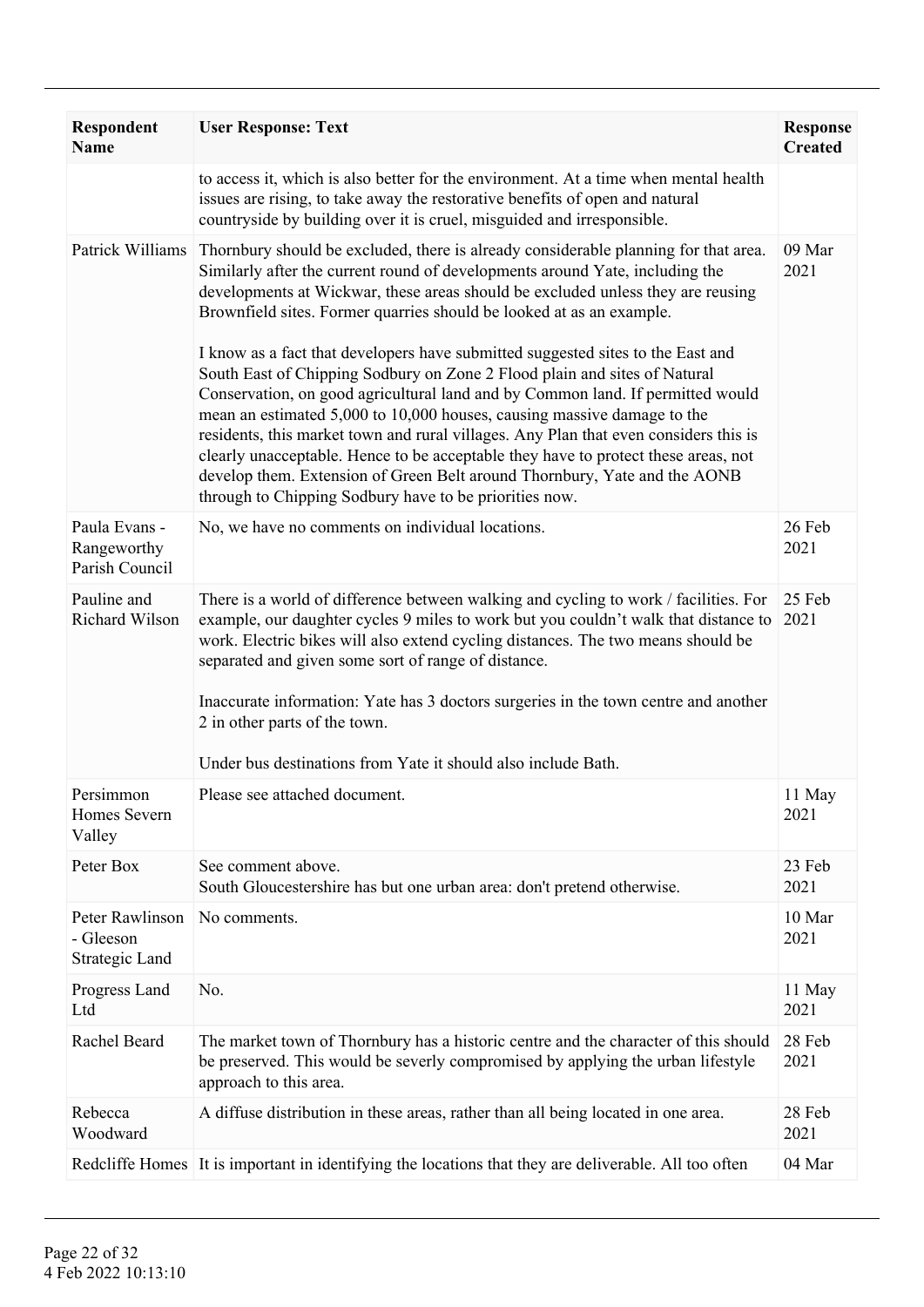| <b>Respondent</b><br><b>Name</b>                 | <b>User Response: Text</b>                                                                                                                                                                                                                                                                                                                                                                                                                                                                                                                                                                                                                                                                                                                                          | <b>Response</b><br><b>Created</b> |
|--------------------------------------------------|---------------------------------------------------------------------------------------------------------------------------------------------------------------------------------------------------------------------------------------------------------------------------------------------------------------------------------------------------------------------------------------------------------------------------------------------------------------------------------------------------------------------------------------------------------------------------------------------------------------------------------------------------------------------------------------------------------------------------------------------------------------------|-----------------------------------|
|                                                  | sites are identified but are not actually available or deliverable within the time set<br>out.                                                                                                                                                                                                                                                                                                                                                                                                                                                                                                                                                                                                                                                                      | 2021                              |
|                                                  | Redcliffe Homes Please see enclosed representations.                                                                                                                                                                                                                                                                                                                                                                                                                                                                                                                                                                                                                                                                                                                | $01$ Jun<br>2021                  |
| Redrow Homes<br>(SW)                             | Please see enclosed representations.                                                                                                                                                                                                                                                                                                                                                                                                                                                                                                                                                                                                                                                                                                                                | 29 Apr<br>2021                    |
| Richard<br>Bentham                               | Please promote motorcycles as a mode of efficient, low pollution, less congested<br>commuting. Your plan mentions them twice. Not good enough! Provide secure<br>parking & promote awareness with roadside poster campaign. Your report often<br>states the commuting/shopping distances are too far or difficult to walk. Cycling is<br>suitable for some people travelling a few miles. Not everyone is able to cycle. With<br>new development looking to reduce car parking then more 2 wheelers instead of<br>cars can achieve this                                                                                                                                                                                                                             | 26 Jan<br>2021                    |
| Richard Lloyd                                    | N <sub>0</sub>                                                                                                                                                                                                                                                                                                                                                                                                                                                                                                                                                                                                                                                                                                                                                      | 03 Mar<br>2021                    |
| Richard<br>Pendlebury -<br><b>Anchor Society</b> | N <sub>0</sub>                                                                                                                                                                                                                                                                                                                                                                                                                                                                                                                                                                                                                                                                                                                                                      | 22 Feb<br>2021                    |
| Robert Harris -<br>Olveston Parish<br>Council    | N <sub>0</sub>                                                                                                                                                                                                                                                                                                                                                                                                                                                                                                                                                                                                                                                                                                                                                      | 26 Feb<br>2021                    |
| Robin Perry                                      | 44 Transport Infrastructure.<br>Transport infrastructure should be considered a priority before building projects<br>like Buckover and additional housing in Thornbury for example. The state of the<br>A38 in terms of road surface and congestion are very bad. Additional housing<br>should not be planned without first providing a sensible means for those new<br>houses to access jobs and services. No building company puts up houses before<br>building the roads for the new houses. The A38 is already at vehicular limit with no<br>adequate bike route separated from vehicles. Where issues such as this exist major<br>investment in rapid urban transport must be planned and delivered to avoid making<br>the bad transport situation even worse. | 21 Feb<br>2021                    |
| Roger Hall                                       | See TRAPP'D response.                                                                                                                                                                                                                                                                                                                                                                                                                                                                                                                                                                                                                                                                                                                                               | 25 Feb<br>2021                    |
| Rohan<br>Torkildsen -<br>Historic England        | The Plan includes a number of laudable initiatives including the proactive measures<br>to revitalise Kingswood's High Street and the Whitfield Tabernacle, a nationally<br>important heritage asset at risk.                                                                                                                                                                                                                                                                                                                                                                                                                                                                                                                                                        | 10 Mar<br>2021                    |
| Rosalyn Pyle                                     | Urbanisation of the Green Belt and greenfield sites on the East fringe is<br>unsustainable as existing infrastructure would not cope with the increased traffic.<br>The area identified in Warmley is an area where flooding has been a significant<br>problem over the years and large scale housing development would greatly increase<br>that risk. The green fields east of Warmley is also the site of the historic<br>Kingswood Forest and is an important green infrastructure that connects the ancient<br>commons with Overs Court Forest and the Siston Conservation area.                                                                                                                                                                                | 28 Feb<br>2021                    |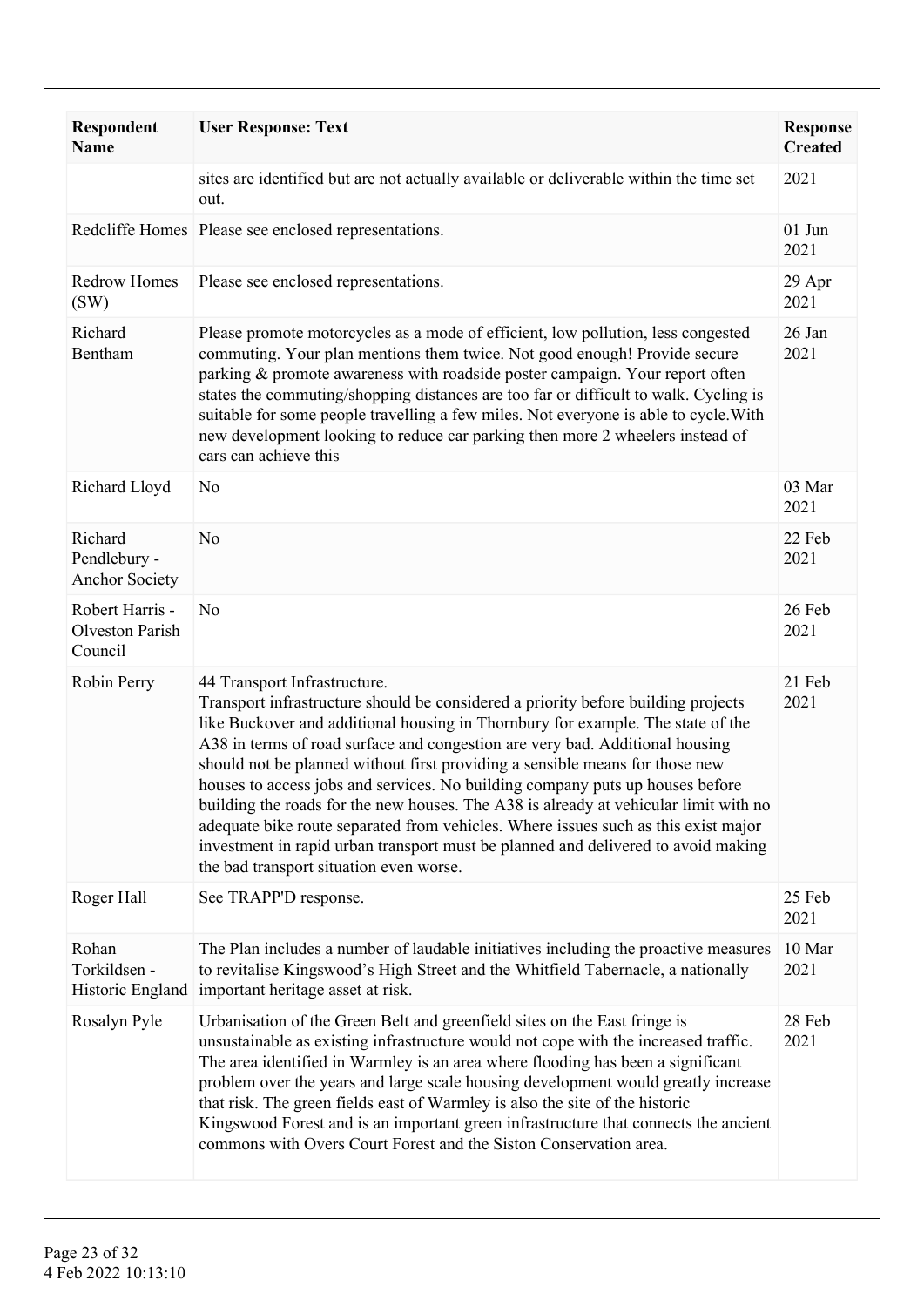| Respondent<br><b>Name</b>   | <b>User Response: Text</b>                                                                                                                                                                                                                                                                                                                                                                                                                                                                                                                                                                                                                                                                                                                                                                                                                                                                                                                                                                                                                                                                                                                                                                                                                                                                                                                                                                                                                                                                                                                                                                                                                                                                                                                                                                                                                                                                                                                                                                                                                                                                                                                                                                                                                                                                                                                                                                                                                                                                                                                                                                                                                                                                                                                                                                                   | <b>Response</b><br><b>Created</b> |
|-----------------------------|--------------------------------------------------------------------------------------------------------------------------------------------------------------------------------------------------------------------------------------------------------------------------------------------------------------------------------------------------------------------------------------------------------------------------------------------------------------------------------------------------------------------------------------------------------------------------------------------------------------------------------------------------------------------------------------------------------------------------------------------------------------------------------------------------------------------------------------------------------------------------------------------------------------------------------------------------------------------------------------------------------------------------------------------------------------------------------------------------------------------------------------------------------------------------------------------------------------------------------------------------------------------------------------------------------------------------------------------------------------------------------------------------------------------------------------------------------------------------------------------------------------------------------------------------------------------------------------------------------------------------------------------------------------------------------------------------------------------------------------------------------------------------------------------------------------------------------------------------------------------------------------------------------------------------------------------------------------------------------------------------------------------------------------------------------------------------------------------------------------------------------------------------------------------------------------------------------------------------------------------------------------------------------------------------------------------------------------------------------------------------------------------------------------------------------------------------------------------------------------------------------------------------------------------------------------------------------------------------------------------------------------------------------------------------------------------------------------------------------------------------------------------------------------------------------------|-----------------------------------|
|                             | The village of Warmley, its church and the Bristol and Bath Green Belt are visible<br>from the highest point of Warmley Hill. As well as being valued by the local<br>residents, the green spaces beyond are also highly valued as a recreational escape<br>for many people from Bristol city as well as the Eastern Urban Fringe. During the<br>lockdowns of the past year, the value placed on outdoor exercise in Warmley and<br>Siston has been significant and it has contributed to improved physical and<br>emotional wellbeing.<br>Urbanisation of Warmley would destroy the character, distinctiveness and quality<br>of the area. It would also have a negative impact on the quality of life of both<br>people living in Warmley and visitors from outside the area.<br>Your policy states that there should be no changes to Green Belt for large scale<br>growth - please could you clarify what you define large scale growth.<br>The Local Plan does not recognises the uniqueness of the Parish or the rich heritage<br>that is contained within it. Therefore, I feel it necessary to list the many wildlife and<br>heritage assets contained within it and reiterate the<br>need to protect the Siston Conservation area as well as the need to preserve our<br>ancient commons which are important<br>wildlife habitats and the unique eco-systems within them. Our many community<br>assets are listed below and illustrate the richness of our<br>local industrial and environmental heritage.<br>. Siston Common at Siston Park/Siston Common East/Siston Common West/The<br>Dramway<br>. Goose Green<br>. Webbs Heath Common/Webbs Heath Drift Mine and local mining heritage<br>. Siston Conservation area including the Tudor Manor of Siston Court and Siston<br>Church<br>. Bridgeyate Common<br>. Public Footpaths<br>. Kingswood Museum<br>. Champions Brassworks/The Warmley Grotto<br>. Warmley Station, Community Garden and the Grade 2 listed Signal Box<br>. Bristol/Bath Railway Path<br>. Warmley War Memorial and Memorial Park<br>I would urge you to strongly resist reconsidering housing development on the<br>Eastern fringe of Warmley including any review of<br>Green Belt boundaries. The existing Bristol and Bath greenbelt should be retained<br>to serve its overall function. Our ancient commons which<br>have only ever been grazed but never cultivated, should be cherished as a valued<br>wildlife habitat and it is important that it retains the<br>surrounding Green Belt to support it. The previously conducted survey by<br>Gloucestershires Farming and Wildlife Group South West (FWAG SW) identified<br>a management/maintenance program to restore the<br>commons to their former beauty including consideration for a Higher Stewardship |                                   |
|                             | Programme in the future.                                                                                                                                                                                                                                                                                                                                                                                                                                                                                                                                                                                                                                                                                                                                                                                                                                                                                                                                                                                                                                                                                                                                                                                                                                                                                                                                                                                                                                                                                                                                                                                                                                                                                                                                                                                                                                                                                                                                                                                                                                                                                                                                                                                                                                                                                                                                                                                                                                                                                                                                                                                                                                                                                                                                                                                     |                                   |
| Ruth Hall -<br>Wessex Water | We note the areas identified as having potential to accommodate a new approach to<br>urban living which seeks to intensify development in a sustainable manner. Wessex<br>Water will continue to work with the council and other stakeholders to consider the<br>impact of additional development upon existing and planned sewerage<br>infrastructure. Redevelopment offers opportunities for surface water separation,                                                                                                                                                                                                                                                                                                                                                                                                                                                                                                                                                                                                                                                                                                                                                                                                                                                                                                                                                                                                                                                                                                                                                                                                                                                                                                                                                                                                                                                                                                                                                                                                                                                                                                                                                                                                                                                                                                                                                                                                                                                                                                                                                                                                                                                                                                                                                                                     | 02 Mar<br>2021                    |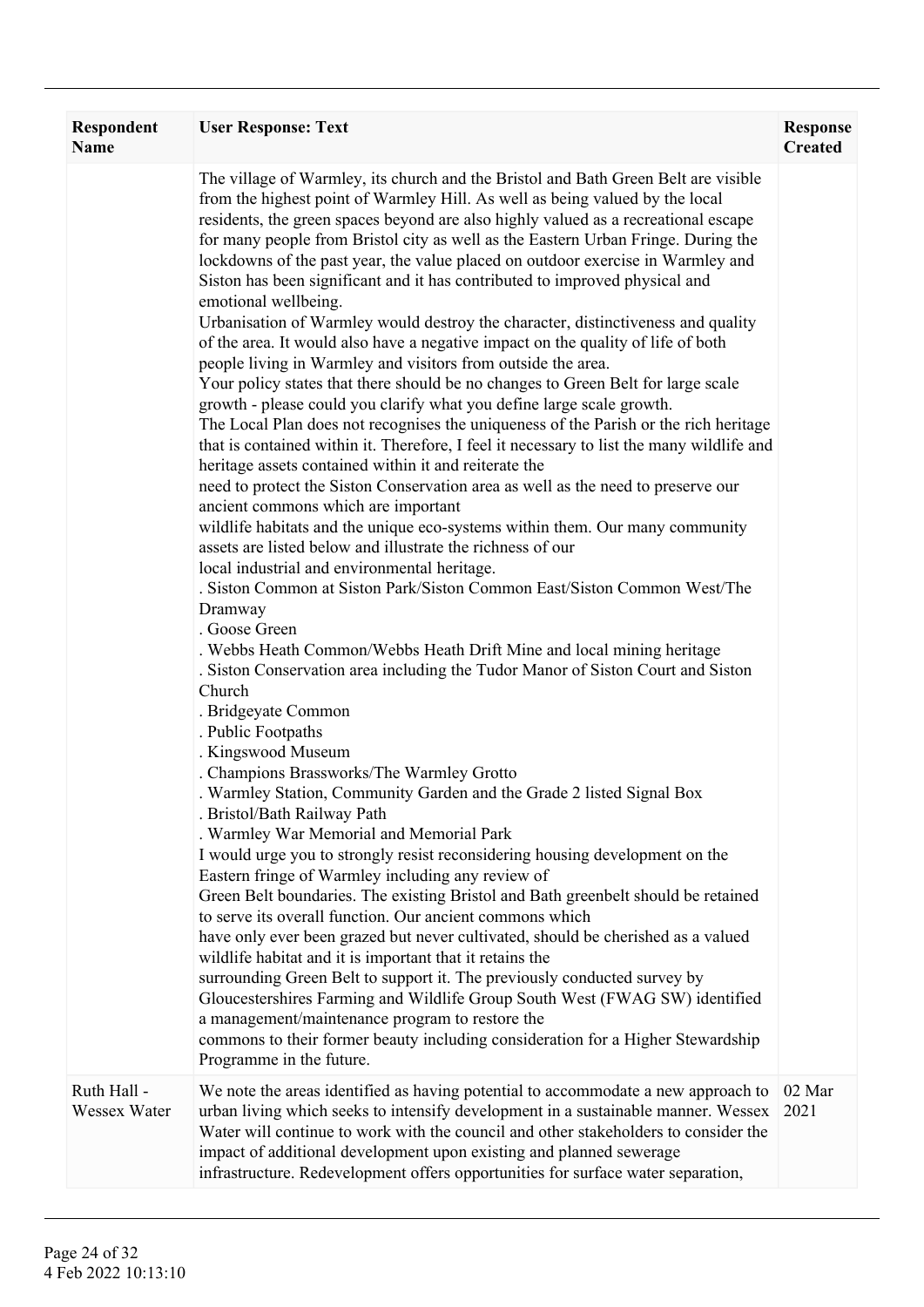| Respondent<br><b>Name</b>                                   | <b>User Response: Text</b>                                                                                                                                                                                                                                                                                                                                                                                                                                                                                                                                                                                                                                                                                                                                                                                                                                                                                                                                                                                                                                                                                                                                                                                                                                                                                                                                                                                                                                                                                                                                                                                                                                                                                                                                                                                                                                                                                                                                                                                                                                                                                                                                                                                     | <b>Response</b><br><b>Created</b> |
|-------------------------------------------------------------|----------------------------------------------------------------------------------------------------------------------------------------------------------------------------------------------------------------------------------------------------------------------------------------------------------------------------------------------------------------------------------------------------------------------------------------------------------------------------------------------------------------------------------------------------------------------------------------------------------------------------------------------------------------------------------------------------------------------------------------------------------------------------------------------------------------------------------------------------------------------------------------------------------------------------------------------------------------------------------------------------------------------------------------------------------------------------------------------------------------------------------------------------------------------------------------------------------------------------------------------------------------------------------------------------------------------------------------------------------------------------------------------------------------------------------------------------------------------------------------------------------------------------------------------------------------------------------------------------------------------------------------------------------------------------------------------------------------------------------------------------------------------------------------------------------------------------------------------------------------------------------------------------------------------------------------------------------------------------------------------------------------------------------------------------------------------------------------------------------------------------------------------------------------------------------------------------------------|-----------------------------------|
|                                                             | please see comments under Question 3, Issue 22 above.<br>The "Key Places" will need to embrace SuDS to enable classification as "exemplar<br>urban living development". We will welcome discussions on the potential to<br>improve existing rainwater run off arrangements at:<br>• Douglas Road and Lucas Works, Kingswood<br>· Kleeneze Site, Hanham<br>• Station Road Yate<br>At Thornbury we have accommodated growth in the Sewage Treatment Works<br>catchment in the short/medium term. If further growth is proposed early<br>consultation and engagement would be beneficial to enable infrastructure to be<br>planned for and delivered.                                                                                                                                                                                                                                                                                                                                                                                                                                                                                                                                                                                                                                                                                                                                                                                                                                                                                                                                                                                                                                                                                                                                                                                                                                                                                                                                                                                                                                                                                                                                                             |                                   |
| Sam Scott -<br>South Glos<br>Labour Group of<br>Councillors | We have not been able to say we disagree or agree with question 12 as we need to<br>wait for the results of the call for sites before we can comment on this.                                                                                                                                                                                                                                                                                                                                                                                                                                                                                                                                                                                                                                                                                                                                                                                                                                                                                                                                                                                                                                                                                                                                                                                                                                                                                                                                                                                                                                                                                                                                                                                                                                                                                                                                                                                                                                                                                                                                                                                                                                                  | 02 Mar<br>2021                    |
| Sean and<br>Jacqueline<br>Rinaldi                           | Thornbury needs to be considered under a separate category as a historic 'market<br>town,' not bracketed with the fringe of Bristol (and arguably Yate) as subject to<br>considerations for growth appropriate to an 'Urban Lifestyle.' However, given that<br>your consultation document has no such category we give our comments on<br>Brownfield development in Thornbury in this section of the questionnaire.<br>We support the principle of Brownfield development where it meets a local need in<br>terms of type and quantum of housing (including questions of genuine<br>affordability), provided it is accompanied by an appropriate investment in<br>infrastructure, including health care. We would also express the caveat that any<br>large additional quantity of housing should avoid contributing to significant<br>additional commuter miles by means of private transport. The attributes of the type<br>of housing to meet genuine local need may relate to this point, as well as provision<br>of appropriate Public Transport sufficient to attract a high modal share.<br>Applying this logic to Thornbury, the first point that needs to be made is that since<br>the last Census in 2011 Approvals have been given for 1,703 new houses,<br>representing a 34% increase in the size of the town almost overnight. This is on top<br>of considerable development in surrounding villages such as Falfield and<br>Tytherington that rely on Thornbury for much of its services. This growth has been<br>met with almost no investment in infrastructure, with Applications getting away<br>with a presumption that the Community Infrastructure Levy (CIL) will suffice,<br>when in reality the Levy has gone into the Council coffers with next to nothing<br>coming back.<br>As a result, residents are becoming increasingly concerned about the pressure on<br>services, most notably on healthcare, Schools, car parking and congestion on the<br>A38. Moreover, this is with only 55% of those Applications having already been<br>built out by March 2020 according to the 2020 AMR.<br>The resultant deficit in infrastructure support needs to be addressed first, before we | 26 Mar<br>2021                    |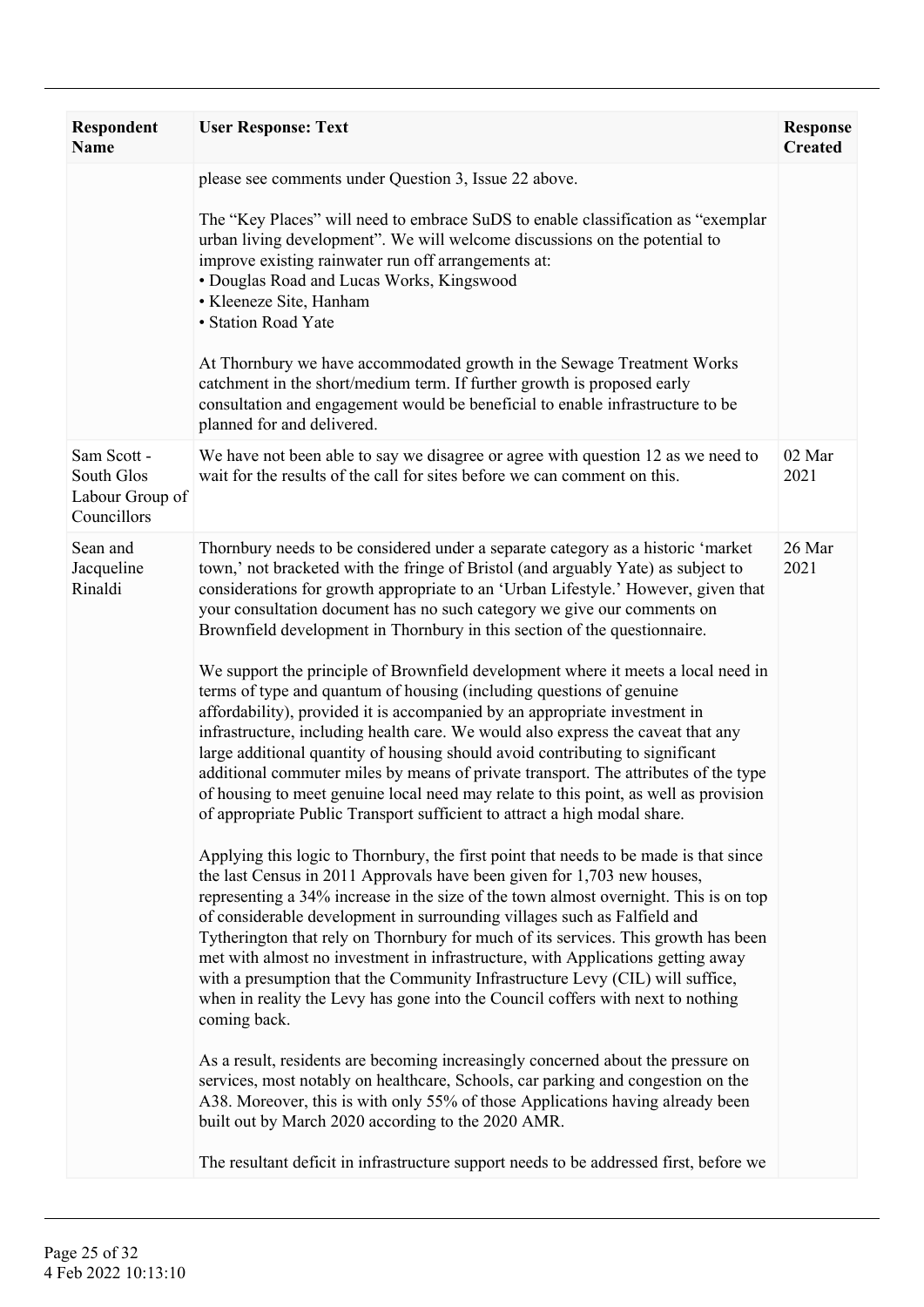| Respondent<br><b>Name</b>                                                                  | <b>User Response: Text</b>                                                                                                                                                                                                                                                                                                                                                                                                                                                                                                                                                                                                                                                                                                                                                                                                                                                                                                                                                                                                                                                                                                                                                                                                                                                                                                                     | <b>Response</b><br><b>Created</b> |
|--------------------------------------------------------------------------------------------|------------------------------------------------------------------------------------------------------------------------------------------------------------------------------------------------------------------------------------------------------------------------------------------------------------------------------------------------------------------------------------------------------------------------------------------------------------------------------------------------------------------------------------------------------------------------------------------------------------------------------------------------------------------------------------------------------------------------------------------------------------------------------------------------------------------------------------------------------------------------------------------------------------------------------------------------------------------------------------------------------------------------------------------------------------------------------------------------------------------------------------------------------------------------------------------------------------------------------------------------------------------------------------------------------------------------------------------------|-----------------------------------|
|                                                                                            | even consider what may be required to support further Brownfield development.                                                                                                                                                                                                                                                                                                                                                                                                                                                                                                                                                                                                                                                                                                                                                                                                                                                                                                                                                                                                                                                                                                                                                                                                                                                                  |                                   |
| Shelley<br>O'Callaghan                                                                     | See comments in issue 3                                                                                                                                                                                                                                                                                                                                                                                                                                                                                                                                                                                                                                                                                                                                                                                                                                                                                                                                                                                                                                                                                                                                                                                                                                                                                                                        | 04 Dec<br>2020                    |
| Simon Fitton -<br><b>YTL</b><br>Developments<br>(UK) Ltd                                   | YTL is very supportive of the comments expressed in respect of the former Filton<br>Airfield. Given its scale, the Airfield is uniquely poised to reflect on urban lifestyle<br>principles and YTL looks forward to discussing a potential uplift beyond the levels<br>already consented with the LPA in due course. The Airfield is truly unique, not<br>least given that the Arena is now being delivered and is perhaps the only<br>opportunity in the country where the infrastructure required to service a regionally<br>significant project such as this can be delivered in tandem with the infrastructure<br>required to service strategic scale mixed use development. The value of the Arena<br>in terms of what it can mean for exponential improvements in public infrastructure<br>will enable those densification considerations (reduced parking for example) to<br>advance at pace.<br>Against the other sites and locations identified in this section of the Issues Paper,<br>the Airfield represents the one location where urban lifestyle principles can be<br>properly designed into a strategic masterplan rather than having to react and<br>respond to adjacent development and constraints. To that end it represents a unique<br>opportunity to create a vision for what the urban lifestyle approach can achieve. | 16 Mar<br>2021                    |
| Simon Moore                                                                                | There should be no further development or expansion of our urban areas.                                                                                                                                                                                                                                                                                                                                                                                                                                                                                                                                                                                                                                                                                                                                                                                                                                                                                                                                                                                                                                                                                                                                                                                                                                                                        | 28 Feb<br>2021                    |
| Simon Steele-<br>Perkins -<br><b>Waddeton Park</b><br>Limited                              | The identification of 'potential urban lifestyle locations' wrongly omits Oldland<br>Common, notwithstanding the availability of facilities and services consistent with<br>(an appropriate interpretation) of the standards for the desired proximity of facilities<br>set out in the consultation document, the relative proximity of Keynsham railway<br>station, and the availability of development land that would consolidate the existing<br>community. This point is developed further in the text that precedes the<br>questionnaire in our submission.                                                                                                                                                                                                                                                                                                                                                                                                                                                                                                                                                                                                                                                                                                                                                                              | 06 May<br>2021                    |
| Sophie Spencer -<br>CPRE Avon and<br><b>Bristol</b> [South<br>Gloucestershire<br>District] | All areas must be considered but until such time as more detail is forthcoming<br>about the opportunities each presents and the difficulties that ensue, we have no<br>comments to make except to reiterate that no reliance should be placed on<br>mitigating investments unless they are assured.<br>We see potential in the flood protected areas around Avonmouth which offer<br>employment, direct access to the motorway network and separate rail connections<br>to Temple Meads and Parkway stations.                                                                                                                                                                                                                                                                                                                                                                                                                                                                                                                                                                                                                                                                                                                                                                                                                                  | 02 Mar<br>2021                    |
| South West<br>Strategic<br>Developments<br>(SWSD)                                          | Please see enclosed representations.<br>8.17 We do not have any comments on the individual locations set out.                                                                                                                                                                                                                                                                                                                                                                                                                                                                                                                                                                                                                                                                                                                                                                                                                                                                                                                                                                                                                                                                                                                                                                                                                                  | 31 Mar<br>2021                    |
| St. Modwen<br>Developments<br>and The<br><b>Tortworth Estate</b>                           | We would also like to take the opportunity to highlight that these principles are<br>applicable not just in existing urban areas, but also as the basis for new large scale<br>new development. For example, Buckover Garden Village is being designed around<br>principles of being low Carbon, high quality placemaking, sustainable movement<br>and walkable neighbourhoods, healthy lifestyles and well-being, and co-location of                                                                                                                                                                                                                                                                                                                                                                                                                                                                                                                                                                                                                                                                                                                                                                                                                                                                                                          | 05 Mar<br>2021                    |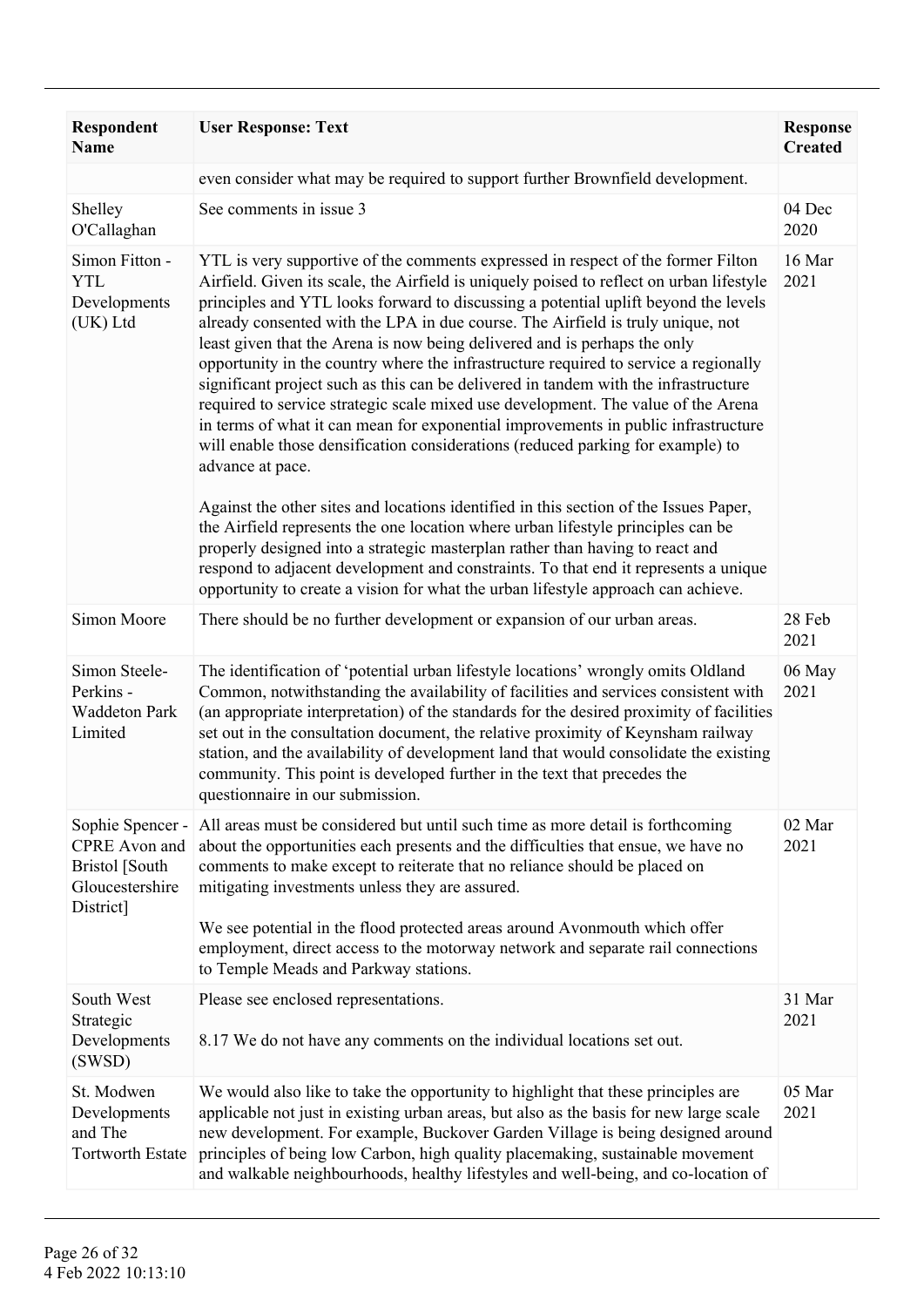| Respondent<br><b>Name</b>                               | <b>User Response: Text</b>                                                                                                                                                                                                                                                                                                                                                                                                                                                                                                                                                                                                                                                                                                                                                                                                                                                                                          | <b>Response</b><br><b>Created</b> |
|---------------------------------------------------------|---------------------------------------------------------------------------------------------------------------------------------------------------------------------------------------------------------------------------------------------------------------------------------------------------------------------------------------------------------------------------------------------------------------------------------------------------------------------------------------------------------------------------------------------------------------------------------------------------------------------------------------------------------------------------------------------------------------------------------------------------------------------------------------------------------------------------------------------------------------------------------------------------------------------|-----------------------------------|
|                                                         | the home and work place. Buckover presents the opportunity to meet the growth<br>requirements of Thornbury in a holistic manner through properly planned<br>development which could deliver the aspirations of the urban lifestyles approach.<br>Buckover, which will complement Thornbury in terms of service provision will<br>also support the case for an enhanced Public Transport service to Thornbury.                                                                                                                                                                                                                                                                                                                                                                                                                                                                                                       |                                   |
| Stephen<br>Hickmans                                     | Kingwood is a good example where brown field sites could be used. The old<br>Douglas engineering site has great potential for further development, together with<br>the old Lucus factory site in Moravian Road. The high Street in Kingwood has<br>great potential for upgrading such as the old Lindon Hotel site could provide<br>excellent flats which are all close to all amenities including transport.                                                                                                                                                                                                                                                                                                                                                                                                                                                                                                      | 26 Jan<br>2021                    |
| <b>Steven Freke</b>                                     | Thornbury is not an urban area and should be re-categorised. It does not have the<br>urban facilities or services. DEvlopment in Thornbury should be reduced and no<br>further development should take place in the north and north west of the town due<br>to loss of appearance and views, heritage, historic building protection, loss of prime<br>farmland employment.                                                                                                                                                                                                                                                                                                                                                                                                                                                                                                                                          | 27 Feb<br>2021                    |
| <b>Steve Seward</b>                                     | If we are to retain of a feeling of community within specific areas then once<br>expansion of existing urban areas within South Gloucestershire reaches saturation<br>point we will loose any sense of belonging and responsibility and will simply<br>merge as one non descript highly populated zone. The areas around Filton, Yate<br>and Lyde Green have already been extensively developed and should not be<br>considered in any future extension plans in order to protect those people who are<br>already living in an over populated environment.                                                                                                                                                                                                                                                                                                                                                          | 13 Feb<br>2021                    |
| Sue Green -<br>Home Builders<br>Federation              | The Council proposes the Urban Lifestyles policy approach for Bristol North<br>Fringe (Cribbs / Mall, former Filton Airfield, Patchway Town Centre, Bradley<br>Stoke Town Centre, Filton Town Centre, Parkway Rail Station to UWE), Bristol<br>East Fringe (Kingswood, Staple Hill, Downend, Emersons Green, Hanham,<br>Longwell Green), Yate and Thornbury.<br>The Council is referred to the HBF's answers to Questions 7 and 11 above<br>concerning the Council's Urban Lifestyle approach. It is noted that the<br>deliverability of residential development in Bristol North Fringe, Bristol East<br>Fringe, Yate and Thornbury locations will be dependent upon the viability of PDL<br>and the demand for high density urban living post Covid-19 pandemic. It is critical<br>that the Council's Urban Lifestyle approach is supported by parties responsible for<br>delivery of housing in these locations. | 05 Mar<br>2021                    |
| Sue Simmons -<br>Westerleigh<br>Parish Council          | No comments.                                                                                                                                                                                                                                                                                                                                                                                                                                                                                                                                                                                                                                                                                                                                                                                                                                                                                                        | 23 Feb<br>2021                    |
| Susan Smith                                             | N <sub>0</sub>                                                                                                                                                                                                                                                                                                                                                                                                                                                                                                                                                                                                                                                                                                                                                                                                                                                                                                      | 16 Feb<br>2021                    |
| <b>Taylor Wimpey</b><br>UK Ltd - Land<br>at Vilner Farm | Whilst it is not completely clear how this section of the document relates to the<br>building blocks, we do support the identification of Thornbury as a key location<br>suitable for accommodating additional development in the new Plan period. We<br>support the intention to 'investigate further growth and change' at Thornbury, as it<br>is a key town within the existing and future settlement hierarchy for South<br>Gloucestershire. Where relevant this can include consideration of how 'urban                                                                                                                                                                                                                                                                                                                                                                                                        | $20$ Apr<br>2021                  |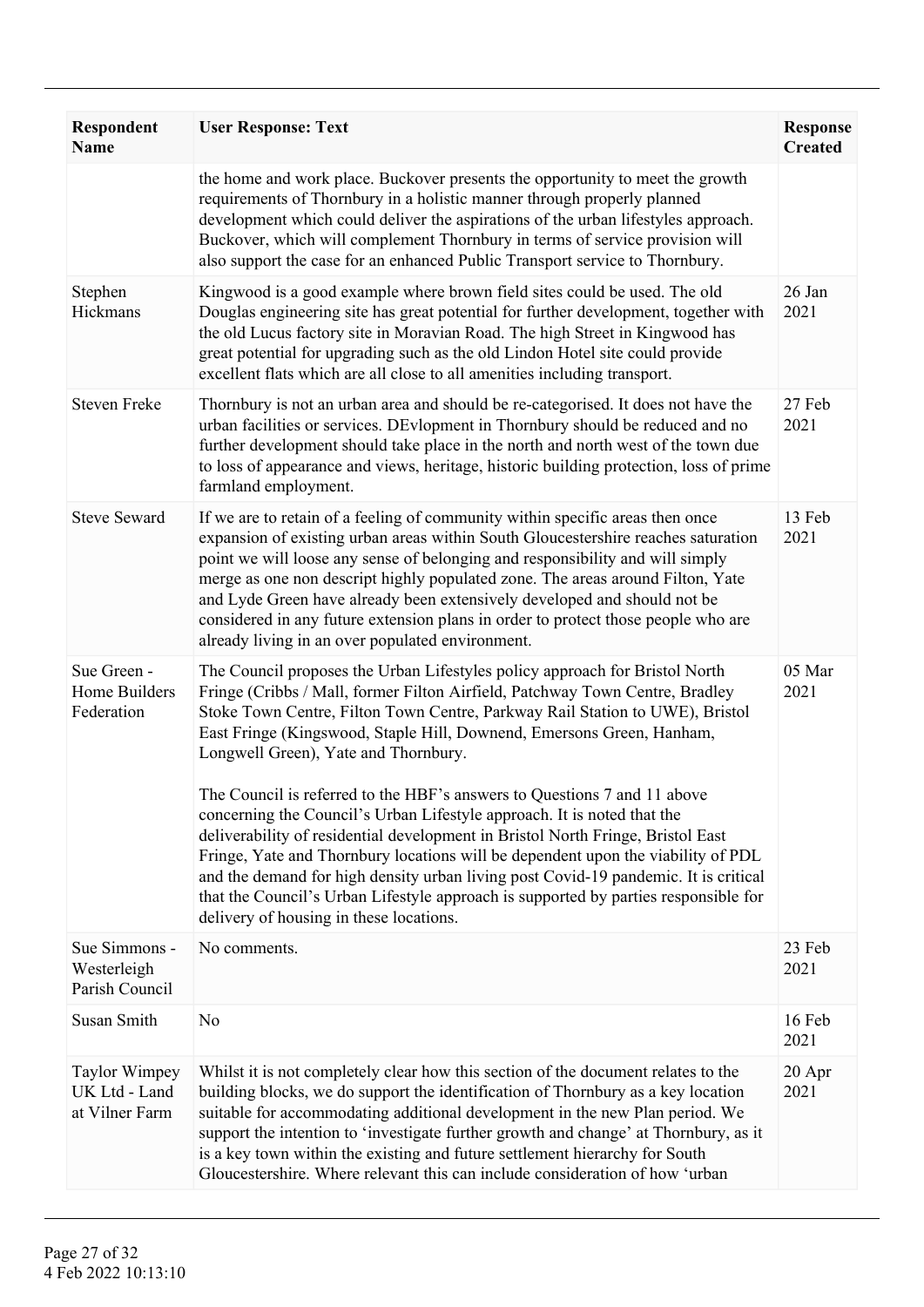| <b>Respondent</b><br><b>Name</b>                                                           | <b>User Response: Text</b>                                                                                                                                                                                                                                                                                                                                                                                                                                                                                                                                                                                                                                                                                                                                                                                                                                                                                                                                                                                                                                                                                                                                                                                                                                                                                                                                                                                                                                                                                                                                                                                                                                   | <b>Response</b><br><b>Created</b> |
|--------------------------------------------------------------------------------------------|--------------------------------------------------------------------------------------------------------------------------------------------------------------------------------------------------------------------------------------------------------------------------------------------------------------------------------------------------------------------------------------------------------------------------------------------------------------------------------------------------------------------------------------------------------------------------------------------------------------------------------------------------------------------------------------------------------------------------------------------------------------------------------------------------------------------------------------------------------------------------------------------------------------------------------------------------------------------------------------------------------------------------------------------------------------------------------------------------------------------------------------------------------------------------------------------------------------------------------------------------------------------------------------------------------------------------------------------------------------------------------------------------------------------------------------------------------------------------------------------------------------------------------------------------------------------------------------------------------------------------------------------------------------|-----------------------------------|
|                                                                                            | lifestyles' development may be appropriate, but if this is solely part of an approach<br>to use of existing urban sites, then there are likely to be only limited options<br>available at Thornbury, and the main potential for additional growth (beyond areas<br>within or near to the town centre) will be on sites adjacent to the existing urban<br>edge. Taylor Wimpey's land interests at Thornbury lie to the South of the town.<br>The site has good access to a GP Practice, dental practice, Pharmacy, Post Office,<br>Schools, and other services and facilities at the town centre. The Tesco foodstore is<br>located in close proximity to the West and the site adjoins the main employment<br>area in the town. The vast majority of the site is outside of flood zone 3 and there<br>are no local or national environmental designations on the site.                                                                                                                                                                                                                                                                                                                                                                                                                                                                                                                                                                                                                                                                                                                                                                                       |                                   |
| Theodore Butt<br>Philip - South<br>Gloucestershire<br>Liberal<br>Democrat<br>Council Group | The "Urban Lifestyles" vision should not lump the stand-alone market towns of<br>Yate and Thornbury, in with the Northern and Eastern Bristol fringe communities<br>because they are of significantly different character and function. There is a<br>particular role for market towns in serving the surrounding rural communities. If<br>services in these market towns are diminished, because too much priority is given<br>to residential development at the expense of retail, leisure, employment and other<br>uses, then people will be forced to travel further afield in an unsustainable way.                                                                                                                                                                                                                                                                                                                                                                                                                                                                                                                                                                                                                                                                                                                                                                                                                                                                                                                                                                                                                                                     | 12 Mar<br>2021                    |
| The Tortworth<br>Estate                                                                    | $N/A$ .                                                                                                                                                                                                                                                                                                                                                                                                                                                                                                                                                                                                                                                                                                                                                                                                                                                                                                                                                                                                                                                                                                                                                                                                                                                                                                                                                                                                                                                                                                                                                                                                                                                      | 05 Mar<br>2021                    |
| Tom Cotton -<br>Road Haulage<br>Association                                                | No comment.                                                                                                                                                                                                                                                                                                                                                                                                                                                                                                                                                                                                                                                                                                                                                                                                                                                                                                                                                                                                                                                                                                                                                                                                                                                                                                                                                                                                                                                                                                                                                                                                                                                  | 01 Mar<br>2021                    |
| Top To Bottom<br>Ltd and Hanham<br>Community<br>Trust                                      | See attached representations.<br>The Local Plan notes that Hanham town centre is well-placed to service the<br>surrounding suburban areas. The High Street retains a mix of retailers, GP Surgery,<br>Pharmacies and a community centre. It also benefits from a moderate level of<br>transport links and facilities with connections to Bristol, Longwell Green and<br>Keynsham.<br>Of the three sites being promoted by our clients, Site 1 (Hanham Community<br>Centre) and Site 2 (Hanham Sports Ground) both lie within the Hanham urban area,<br>although only Site 1 is currently within the 'Urban Lifestyle Location.' Sites 1 and<br>2 could deliver in excess of 100 dwellings, along with a new community centre and<br>possible commercial space at the High Street. Whilst not in the Hanham Urban<br>Lifestyle area, the Sports Ground will be relocated to Site 3 at Longwell Green,<br>which has additional space for sports provision and additional housing. Site 3 is<br>included within section 7 of the Local Plan as a potential rural settlement to<br>investigate for growth and is immediately adjacent to the urban edge.<br>The development of these sites will provide a moderate and appropriate level of<br>growth to this part of the East Fringe, in doing providing new housing which will<br>support local services and facilities, along with an increased offer for sport and<br>recreational facilities. As such, these sites should be included as key sites for<br>change in the Local Plan as they are deliverable and also accord with the urban<br>lifestyle principles and the opportunities set out for Hanham. | 11 May<br>2021                    |
| Tristan Clark -                                                                            | All the land to the west of the railway line in Yate either resides in the parish of                                                                                                                                                                                                                                                                                                                                                                                                                                                                                                                                                                                                                                                                                                                                                                                                                                                                                                                                                                                                                                                                                                                                                                                                                                                                                                                                                                                                                                                                                                                                                                         | 01 Mar                            |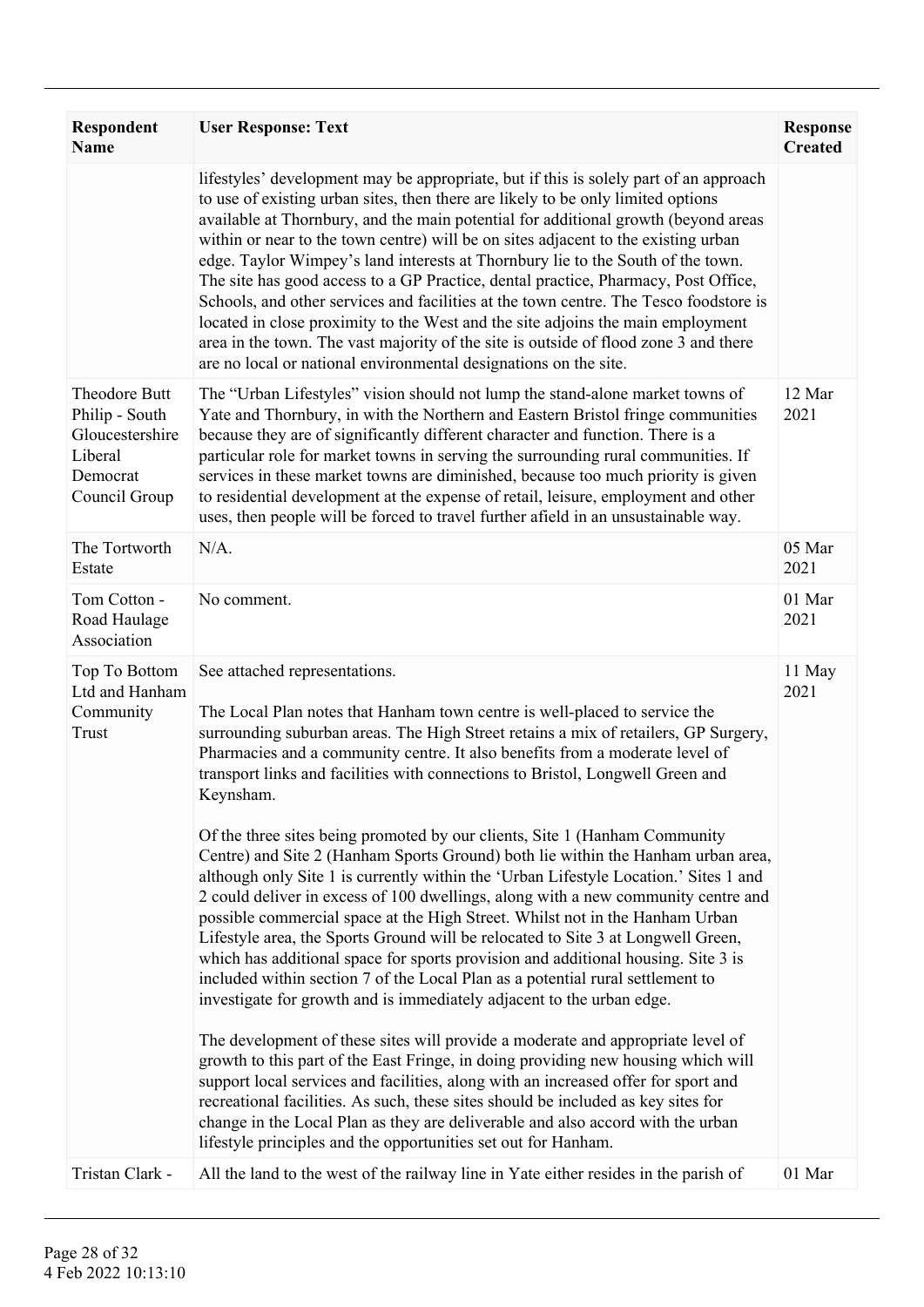| Respondent<br><b>Name</b>                                             | <b>User Response: Text</b>                                                                                                                                                                                                                                                                                                                                                                                                                                                                                                                                                                                                                                                                                                                                                                                                                                        | <b>Response</b><br><b>Created</b> |
|-----------------------------------------------------------------------|-------------------------------------------------------------------------------------------------------------------------------------------------------------------------------------------------------------------------------------------------------------------------------------------------------------------------------------------------------------------------------------------------------------------------------------------------------------------------------------------------------------------------------------------------------------------------------------------------------------------------------------------------------------------------------------------------------------------------------------------------------------------------------------------------------------------------------------------------------------------|-----------------------------------|
| South<br>Gloucestershire<br>Council                                   | Westerleigh or the parish of Iron Acton. South Gloucestershire Council and Yate<br>Town Council should not press ahead with the new Local Plan and the Yate Town<br>Masterplan assuming that areas around Yate Industrial Estate can be simply<br>redeveloped without properly consulting these parish councils. If mixed usage is<br>introduced to the west of the railway line any new residents will not be able to turn<br>to Yate Town Council to address any issues they may have. It is imperative that<br>Westerleigh Parish Council and Iron Acton Parish Council are given greater<br>recognition than they sadly have been so far in this process. The impression is<br>given that, so long as South Gloucestershire Council and Yate Town Council<br>approve of any proposals, that is paramount to their progression. That is woefully<br>misguided. | 2021                              |
| <b>Trystan Mabbitt</b><br>- Hanson UK -<br>Heidelberg<br>Cement Group | No comment.                                                                                                                                                                                                                                                                                                                                                                                                                                                                                                                                                                                                                                                                                                                                                                                                                                                       | 18 Mar<br>2021                    |
| Victoria Bailey -<br>Oldbury on<br>Severn Parish<br>Council           | This is not really an issue for a Rural Parish but we reserve our comments for Phase<br>2.                                                                                                                                                                                                                                                                                                                                                                                                                                                                                                                                                                                                                                                                                                                                                                        | 24 Mar<br>2021                    |
| Victoria Hicks -<br><b>Oldland Parish</b><br>Council                  | <b>Climate Change Issues</b><br>• Existing housing stock must be part of the Green Agenda as this accounts for<br>most of the property in the parish.<br>• New housing applications must accord with the Green Agenda from the outset.<br>• Area dominated by retail parks which encourages car travel within, and from<br>outside of, area resulting in pollution. Affordable and accessible public transport<br>and incentives for cycling and walking for shorter local journeys.<br>• Electric vehicle charging points to be installed in public areas as well in new build<br>homes.                                                                                                                                                                                                                                                                         | 15 Apr<br>2021                    |
| Vistry Group                                                          | Please refer to enclosed representations.<br>Do you agree the areas where the Urban Lifestyles approach should be<br>investigated?<br>Do you have any comments on individual locations we have set out, or other<br>locations which should be investigated for an urban lifestyles approach for further<br>growth and change in our urban areas?<br>Thornbury:<br>Commentary relating to Thornbury is limited compared to other locations examined<br>through the consultation, and the Council should ensure there is no pre-<br>determination in selecting suitable locations for growth. The material appears to be<br>informed in large part by the draft Thornbury Neighbourhood Plan (TNP), which                                                                                                                                                           | 06 May<br>2021                    |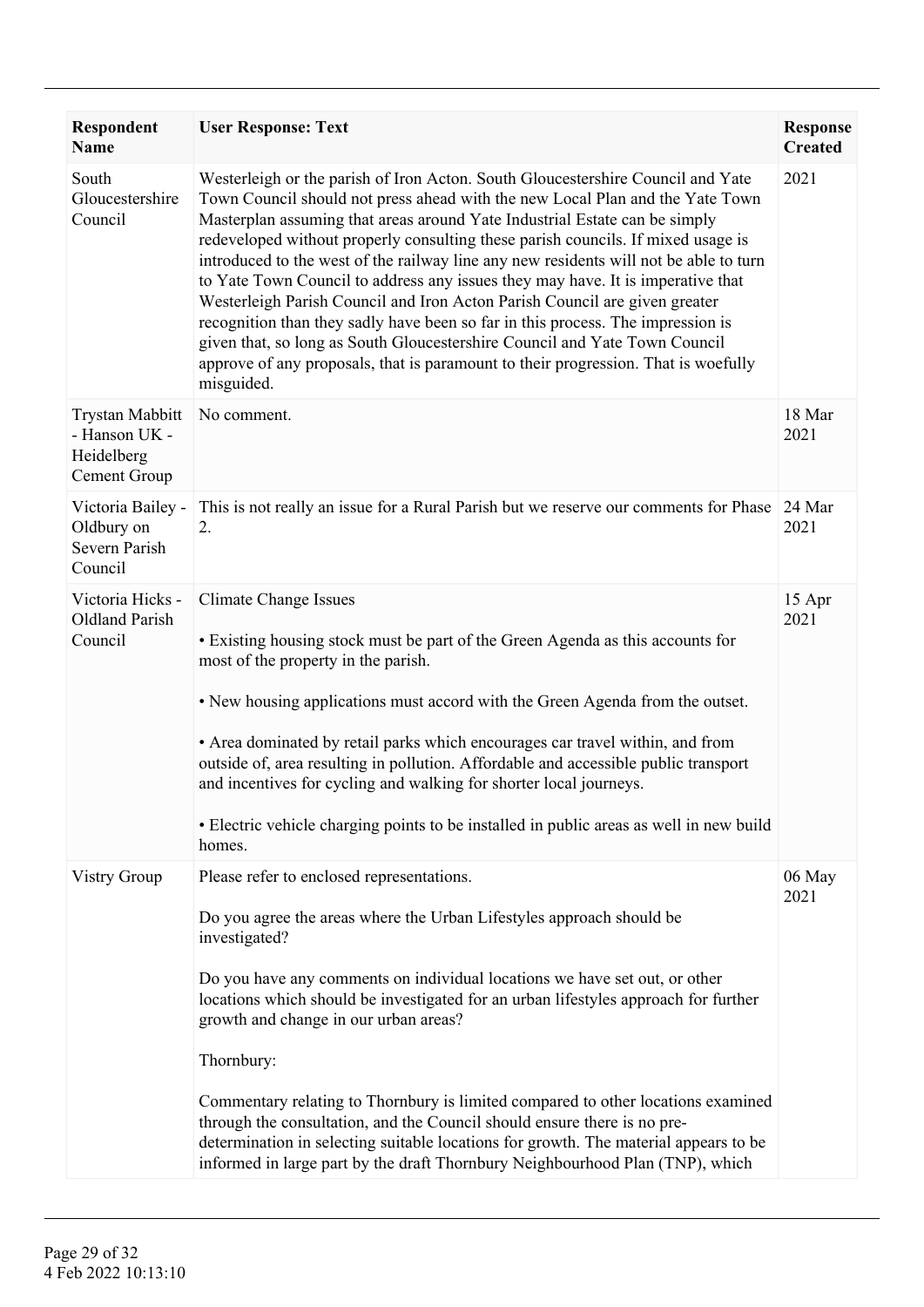| Respondent<br><b>Name</b>                                     | <b>User Response: Text</b>                                                                                                                                                                                                                                                                                                                                                                                                                                                                                                                                                                                                                                                                                                                                                                                                                                                                                                                                                                                                                                                                                                                                                                                                                                                                                                                                                                                                      | <b>Response</b><br><b>Created</b> |
|---------------------------------------------------------------|---------------------------------------------------------------------------------------------------------------------------------------------------------------------------------------------------------------------------------------------------------------------------------------------------------------------------------------------------------------------------------------------------------------------------------------------------------------------------------------------------------------------------------------------------------------------------------------------------------------------------------------------------------------------------------------------------------------------------------------------------------------------------------------------------------------------------------------------------------------------------------------------------------------------------------------------------------------------------------------------------------------------------------------------------------------------------------------------------------------------------------------------------------------------------------------------------------------------------------------------------------------------------------------------------------------------------------------------------------------------------------------------------------------------------------|-----------------------------------|
|                                                               | has been prepared to be in general conformity with the current Development Plan,<br>which has no regard to emerging strategic factors. To use the TNP as a template to<br>determine the future development of Thornbury would be entirely inappropriate<br>when the objective of the current Plan-making exercise is to determine a<br>comprehensive Spatial Strategy aligned with an emerging Mayoral SDS that will<br>prevail until 2040. The TNP should be led by the strategic component of the<br>development plan, it should not be used to pre-determine future Plan-making. For<br>the reasons already set out above, Vistry Homes agrees that the Plan-making<br>Authorities should fully explore the potential of Thornbury to meet a share of the<br>overall housing need – Thornbury is an appropriate location to accommodate a<br>proportion of the strategic growth required in the sub-region This could include<br>densification within the existing built up area as appropriate, but opportunities are<br>likely to be limited by the existing built envelope – any urban living strategy should<br>not compromise the availability of employment land within the town.                                                                                                                                                                                                                                      |                                   |
|                                                               | Given the compact nature of the town, development on the edges of Thornbury<br>could also include an element of increased density as appropriate to local character<br>to help provide a greater variety and mix of homes, including smaller homes for<br>those wishing to access the housing market for the first time or those looking to<br>downsize. With reference to the TNP objectives, it will be important for any future<br>growth strategy to respond positively to the community's wishes to address the<br>high cost of housing and the limited availability of rental properties. The growth<br>strategy for Thornbury may have regard to the principles set out within the TNP,<br>where they reflect growth themes aligned with the emerging SDS. This may include<br>policies that: actively support local people in accessing housing within the town;<br>deliver a greater variety in housing type; deliver more affordable homes; deliver<br>more accessible homes; and provide housing designed specifically to meet the<br>needs of older people and younger people trying to access the housing market.<br>While there may be scope to partially address some of these objectives through<br>increased 'urban living' and densification, it is equally important to recognise that<br>spatial and geographical containment of the town will not offer meaningful<br>solutions to the challenges set out. |                                   |
| <b>Waddeton Park</b><br>Ltd                                   | The Council proposes the Urban Lifestyles policy approach for Bristol North<br>Fringe (Cribbs/Mall, former Filton Airfield, Patchway Town Centre, Bradley Stoke<br>Town Centre, Filton Town Centre, Parkway Rail Station to UWE), Bristol East<br>Fringe (Kingswood, Staple Hill, Downend, Emerson's Green, Hanham, Longwell<br>Green), Yate and Thornbury.<br>As noted in previous responses, the deliverability of residential development in<br>Bristol North Fringe, Bristol East Fringe, Yate and Thornbury locations will be<br>dependent upon the viability of Brownfield sites and the demand for high density<br>urban living.                                                                                                                                                                                                                                                                                                                                                                                                                                                                                                                                                                                                                                                                                                                                                                                         | 11 Mar<br>2021                    |
| <b>Waddeton Park</b><br>Ltd - Land at<br>Hicks Common<br>Road | 45. Whilst some of the Urban Lifestyle areas appear logical, it is typically going to<br>be older more established locations that offer the greatest opportunity for<br>regeneration. It is difficult to see how some of the North and East Fringe areas will<br>support adaptation and intensification when they largely consist of relatively new<br>housing that is neither ready for redevelopment nor adaptable for intensification<br>purposes urban intensification through re-development and reuse. This approach                                                                                                                                                                                                                                                                                                                                                                                                                                                                                                                                                                                                                                                                                                                                                                                                                                                                                                      | 17 May<br>2021                    |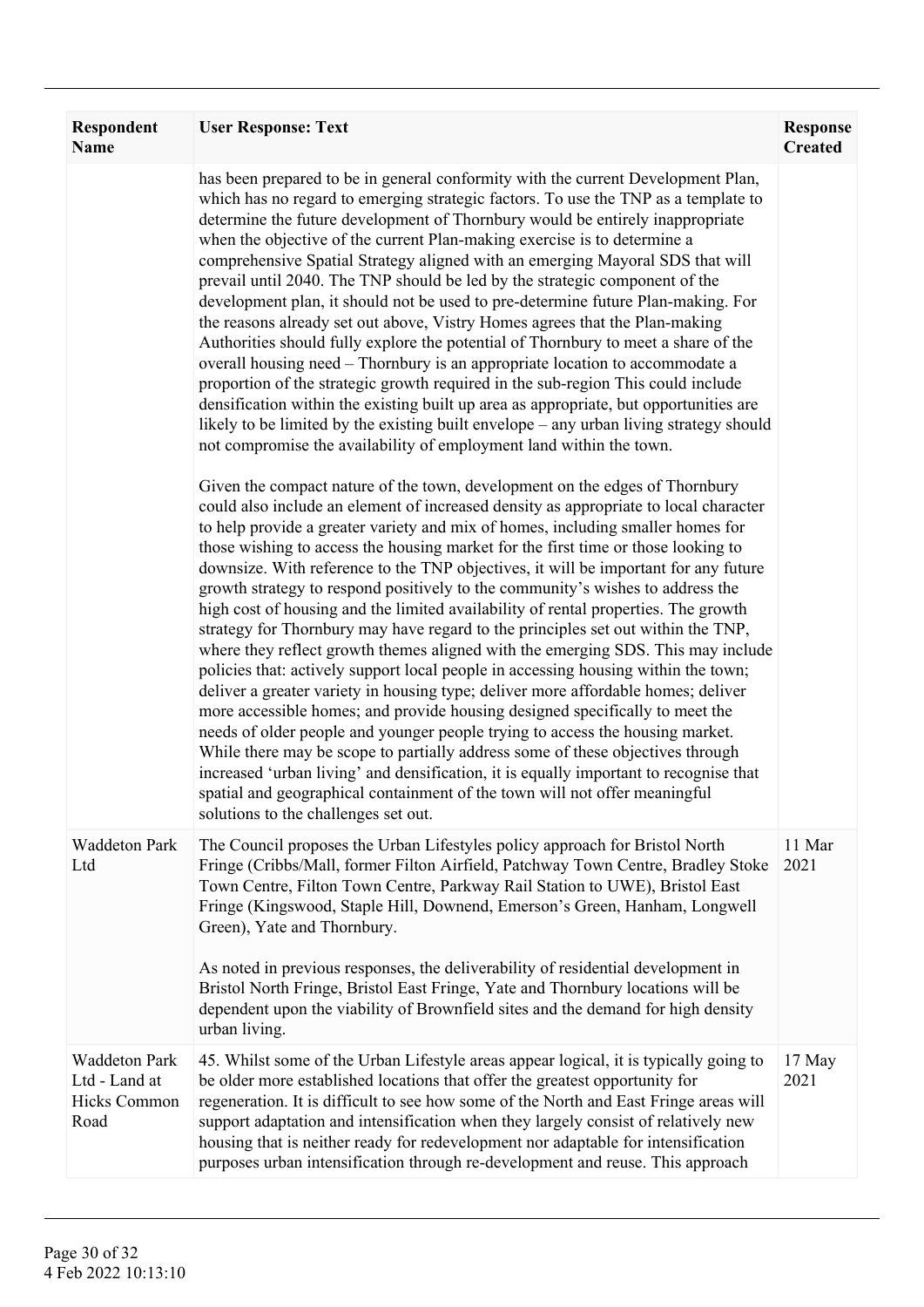| Respondent<br><b>Name</b> | <b>User Response: Text</b>                                                                                                                                                                                                                                                                                                                                                                                                                                                                                                                                                                                                                                                                                                                                                                                                                                                                                                                                                                                                                                                                                                                                                                                                                                                                  | <b>Response</b><br><b>Created</b> |
|---------------------------|---------------------------------------------------------------------------------------------------------------------------------------------------------------------------------------------------------------------------------------------------------------------------------------------------------------------------------------------------------------------------------------------------------------------------------------------------------------------------------------------------------------------------------------------------------------------------------------------------------------------------------------------------------------------------------------------------------------------------------------------------------------------------------------------------------------------------------------------------------------------------------------------------------------------------------------------------------------------------------------------------------------------------------------------------------------------------------------------------------------------------------------------------------------------------------------------------------------------------------------------------------------------------------------------|-----------------------------------|
|                           | also requires willing landowners and occupiers to release land and buildings. There<br>is no evidence that this will happen on the scale that the emerging SGC Plan might<br>envisage. Unless SGC is willing to commit to pursue multiple Compulsory<br>Purchase Orders, it should be realistic about what can be achieved and therefore<br>what can be relied upon to support housing and economic growth from this source.<br>It will be incumbent on SGC to show evidence of vacant buildings and sites that<br>would support this approach having pursued an urban renewal programme for many<br>years already.<br>46. It is noted when discussing Urban Lifestyles in the Issues and Approaches<br>document that some criticism is made about speculative development in respect of<br>places like Thornbury and how this has changed the strategic approach. This is<br>because SGC has previously relied upon its urban capacity to underpin its housing<br>requirement and whilst the sites it relied upon were available, the timeframe for<br>their complex delivery has always been an under-estimation. This has led to some<br>planning by Appeal based on land supply delivery shortages and an undermining of<br>the current development plan spatial distribution strategy. |                                   |
|                           | 47. It is noted that Thornbury is now out of balance in terms of the jobs to housing<br>ratio and whilst this would suggest limiting housing growth in this area, that is the<br>wrong driver for a change. The real driver should be an understanding that whether<br>the homes to jobs ratio is 1:1, the evidence shows Thornbury generates out-<br>commuting because people chose to live there and commute to Bristol which will<br>always provide a much greater opportunity and range of employment. This Plan<br>should be based on an understanding of commuter flows and establishing ways to<br>reduce trip length and thereby widen the opportunity to travel by means other than<br>the car.                                                                                                                                                                                                                                                                                                                                                                                                                                                                                                                                                                                    |                                   |
|                           | 48. A much more focused approach to the areas where Urban Lifestyles can be<br>achieved would be supported. For example, Filton Airfield may be one such<br>location where a meaningful change could be effective, providing it is deliverable<br>in a meaningful timeframe, but others are likely to prove more challenging.<br>49. Furthermore, concern is raised about the suggestion the East Fringe is<br>dominated by residential development and that residents commute for work. In this<br>context, it is important that employment areas do not come under pressure to be<br>redeveloped for residential purposes at the same time as recognising that<br>commuting from the North and East Fringe and settlements like Winterbourne will<br>prove to be the most sustainable for those people who supply the labour for the<br>Bristol employment market. Appendix 2 illustrates the positive impact of focusing<br>growth at places like Winterbourne when compared with settlements beyond the<br>Green Belt.                                                                                                                                                                                                                                                                  |                                   |
| William Howell            | N <sub>0</sub>                                                                                                                                                                                                                                                                                                                                                                                                                                                                                                                                                                                                                                                                                                                                                                                                                                                                                                                                                                                                                                                                                                                                                                                                                                                                              | 23 Feb<br>2021                    |
| William Sharpe-<br>Neal   | Do not agree to develop new housing at the land to the west of Thornbury Castle<br>listed as land at Park Mill Farm and Quarry Farm. It will ruin our local community<br>in Kington and damage Thornbury as a historic market town. The area is currently<br>made up of historic listed buildings and beautiful countryside. Such a development                                                                                                                                                                                                                                                                                                                                                                                                                                                                                                                                                                                                                                                                                                                                                                                                                                                                                                                                             | 28 Feb<br>2021                    |